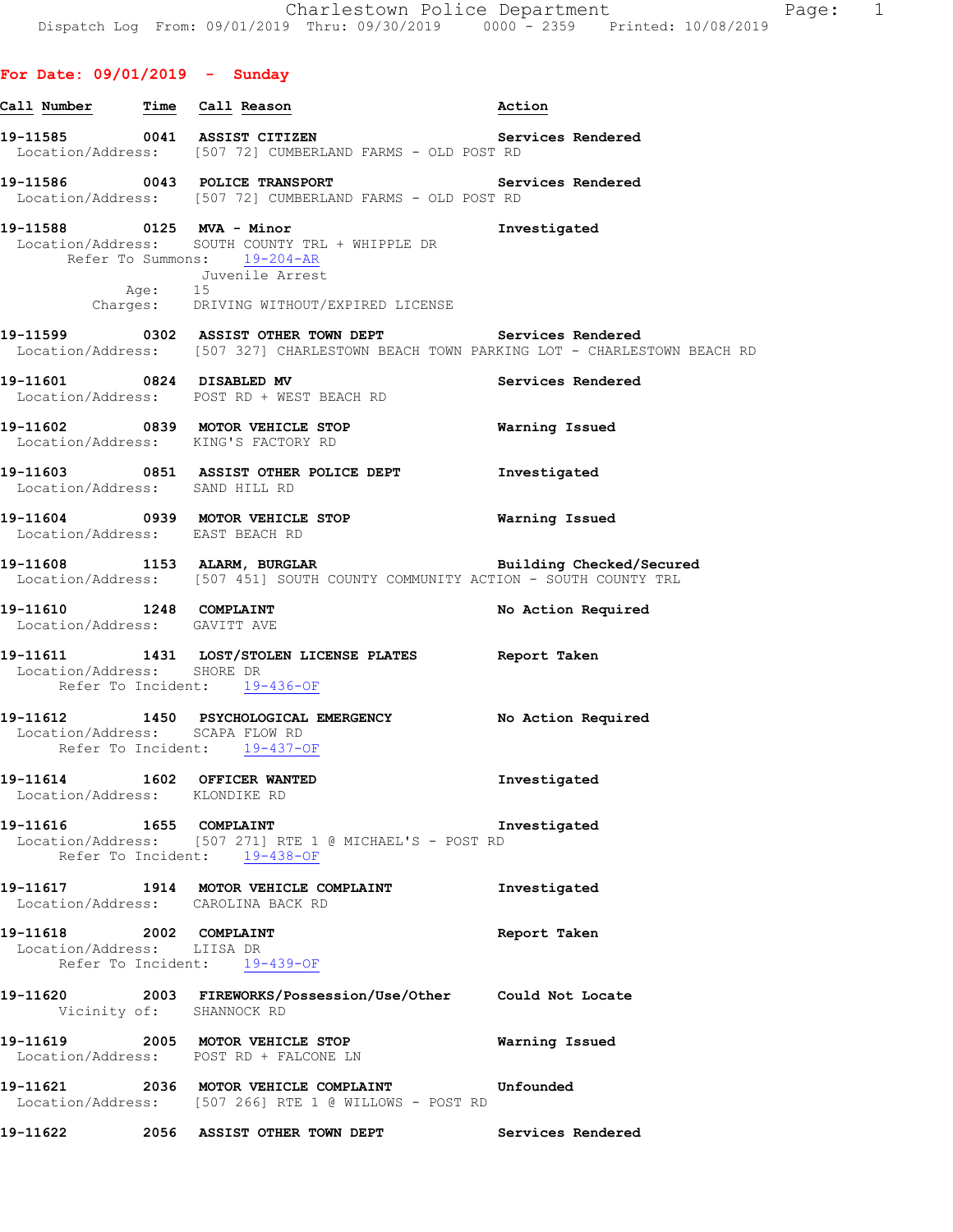|                                                        | Dispatch Log From: 09/01/2019 Thru: 09/30/2019 0000 - 2359 Printed: 10/08/2019                                                                                                              | Charlestown Police Department | Page: 2 |  |
|--------------------------------------------------------|---------------------------------------------------------------------------------------------------------------------------------------------------------------------------------------------|-------------------------------|---------|--|
|                                                        | Location/Address: [507 31] BLUE SHUTTERS BEACH - EAST BEACH RD                                                                                                                              |                               |         |  |
|                                                        | 19-11623 2115 ASSIST OTHER TOWN DEPT Services Rendered<br>Location/Address: [507 327] CHARLESTOWN BEACH TOWN PARKING LOT - CHARLESTOWN BEACH RD                                             |                               |         |  |
| 19-11626 2230 LARCENY                                  | Location/Address: [507 64] RATHSKELLER RESTAURANT - OLD COACH RD                                                                                                                            | Investigated                  |         |  |
| For Date: 09/02/2019 - Monday                          |                                                                                                                                                                                             |                               |         |  |
| Location/Address: SAND PLAIN RD                        | 19-11628 0120 SERVE WARRANT Could Not Locate                                                                                                                                                |                               |         |  |
|                                                        | 19-11629 0141 OFFICER WANTED 19-11629 Investigated<br>Location/Address: SUNSET MOTEL - OLD POST RD                                                                                          |                               |         |  |
|                                                        | 19-11644 0238 ASSIST OTHER TOWN DEPT No Action Required<br>Location/Address: [507 31] BLUE SHUTTERS BEACH LOT - EAST BEACH RD                                                               |                               |         |  |
| Location/Address: SOUTH COUNTY TRL                     |                                                                                                                                                                                             |                               |         |  |
| Refer To Incident: 19-440-OF                           | $19-11654$ 0801 VANDALISM<br>Location/Address: [507 231] OCEAN HOUSE MARINA (MAIN FACILITY) - TOWN DOCK RD                                                                                  | Report Taken                  |         |  |
|                                                        | 19-11655 0826 MOTOR VEHICLE STOP 6 Warning Issued<br>Location/Address: [507 607] RTE 1 @ BESTWAY - POST RD                                                                                  |                               |         |  |
| Location/Address: POST RD + NARROW LN                  | 19-11656 0918 MOTOR VEHICLE STOP Citation Issued                                                                                                                                            |                               |         |  |
|                                                        | 19-11657 0958 FOLLOW-UP INVESTIGATION Investigated<br>Location/Address: [507 72] CUMBERLAND FARMS - OLD POST RD                                                                             |                               |         |  |
| Refer To Accident: 19-119-AC                           | 19-11660 1313 MVA - Minor 1997 Report Taken<br>Location/Address: [507 37] CHARLESTOWN WINE AND SPIRITS - OLD POST RD                                                                        |                               |         |  |
|                                                        | -<br>19-11661 1314 MOTOR VEHICLE STOP 6 Warning Issued<br>Location/Address: WEST BEACH RD + SUNSET DR                                                                                       |                               |         |  |
| Location/Address: POST RD                              | 19-11662 1356 MOTOR VEHICLE STOP                                                                                                                                                            | Warning Issued                |         |  |
| 19-11663 1411 ESCORT<br>Location/Address: KINGSLAND CT |                                                                                                                                                                                             | Services Rendered             |         |  |
| Location/Address: SCAPA FLOW RD                        | 19-11664 1431 ASSIST OTHER AGENCY<br>Refer To Incident: 19-441-OF                                                                                                                           | Investigated                  |         |  |
|                                                        | 19-11666 1606 MOTOR VEHICLE STOP 3 Arrest (s) Made<br>Location/Address: [507 276] RTE 2 @ RICHMOND LINE - SOUTH COUNTY TRL<br>Refer To Summons: 19-205-AR<br>Summons: MARTIN-FRY, MELISSA L |                               |         |  |
| Age: 40                                                | Address: 480 SOUTH COUNTY TRL Apt. #1-27 EXETER, RI<br>Charges: Driving with Expired License - 1st Offense                                                                                  |                               |         |  |
|                                                        | 19-11667 1616 DISABLED MV<br>Location/Address: [507 100] RTE 1 @ FIORES (MILE MARKER 8.0) - POST RD                                                                                         | Services Rendered             |         |  |
| Location/Address: SAND HILL RD                         | 19-11668 1642 MOTOR VEHICLE STOP                                                                                                                                                            | Warning Issued                |         |  |
|                                                        | 19-11669   1659   MOTOR VEHICLE STOP    Varning Issued<br>Location/Address: [507 276] RTE 2 @ RICHMOND LINE - SOUTH COUNTY TRL                                                              |                               |         |  |
| 19-11670 1959 MOTOR VEHICLE STOP                       |                                                                                                                                                                                             | Warning Issued                |         |  |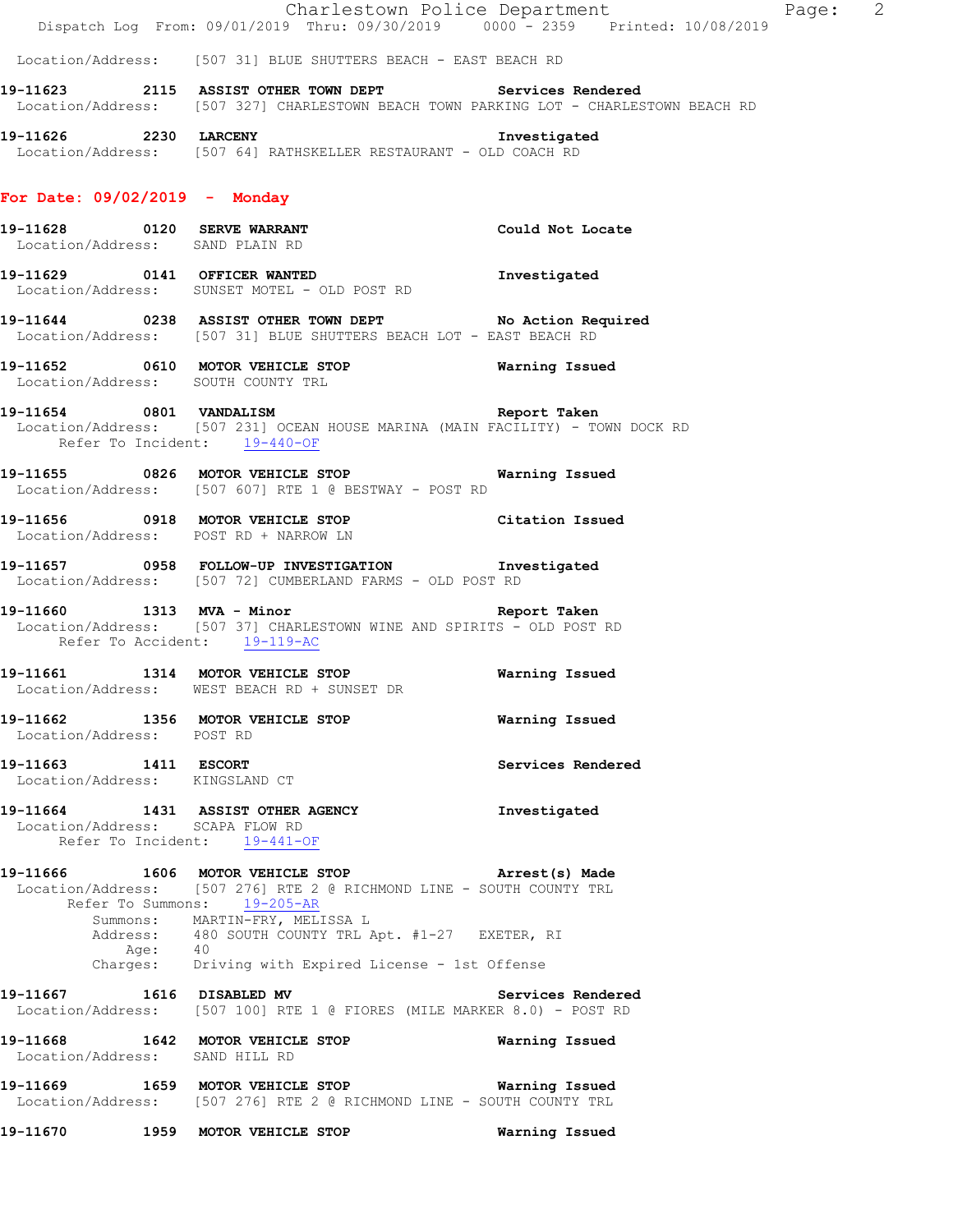|                                                                | Dispatch Log From: 09/01/2019 Thru: 09/30/2019 0000 <sup>-</sup> 2359 Printed: 10/08/2019                                           | Charlestown Police Department<br>Page: 3 |  |
|----------------------------------------------------------------|-------------------------------------------------------------------------------------------------------------------------------------|------------------------------------------|--|
|                                                                | Location/Address: [507 303] RTE 1 @ SOUTH SHORE MENTAL HEALTH (MM 9.0) - POST RD                                                    |                                          |  |
|                                                                | 19-11671 2329 MOTOR VEHICLE STOP 6 Warning Issued<br>Location/Address: [507 261] RTE 1 @ STATE GARAGE (MILE MARKER 9.6) - POST RD   |                                          |  |
| 19-11677 2356 SERVE WARRANT<br>Location/Address: SAND PLAIN RD |                                                                                                                                     | Could Not Locate                         |  |
| For Date: $09/03/2019$ - Tuesday                               |                                                                                                                                     |                                          |  |
|                                                                | Location/Address: [507 258] RTE 1 @ SOUTH KINGSTOWN LINE (MM 11.4) - POST RD                                                        |                                          |  |
| Location/Address: SOUTH COUNTY TRL                             | 19-11685 0047 SUSPICIOUS ACTIVITY/VEHICLE Investigated                                                                              |                                          |  |
|                                                                | 19-11695 0234 POLICE INFORMATION Services Rendered<br>Location/Address: [507 642] CHARLESTOWN POLICE DEPARTMENT - OLD POST RD       |                                          |  |
|                                                                | 19-11697 		 0245 POLICE INFORMATION 		 Services Rendered<br>Location/Address: [507 642] CHARLESTOWN POLICE DEPARTMENT - OLD POST RD |                                          |  |
| Location/Address: ALTON CAROLINA RD                            | 19-11700 0718 HIGHWAY SAFETY - TRAFFIC STOP Citation Issued                                                                         |                                          |  |
|                                                                | 19-11701 0735 HIGHWAY SAFETY - TRAFFIC STOP Citation Issued<br>Location/Address: ALTON CAROLINA RD + HILLTOP DR                     |                                          |  |
|                                                                | 19-11702 0736 TRAFFIC CONTROL Services Rendered<br>Location/Address: [507 19] CHARLESTOWN ELEMENTARY SCHOOL - CAROLINA BACK RD      |                                          |  |
| Location/Address: CAROLINA BACK RD                             | 19-11703 0753 MOTOR VEHICLE STOP                                                                                                    | Warning Issued                           |  |
| Location/Address: ALTON CAROLINA RD                            | 19-11704 0807 HIGHWAY SAFETY - TRAFFIC STOP Warning Issued                                                                          |                                          |  |
| Location/Address: ALTON CAROLINA RD                            | 19-11705 0816 HIGHWAY SAFETY - TRAFFIC STOP Warning Issued                                                                          |                                          |  |
| Location/Address: CAROLINA BACK RD                             | 19-11707 0848 HIGHWAY SAFETY - TRAFFIC STOP Warning Issued                                                                          |                                          |  |
|                                                                | 19-11709 0916 MOTOR VEHICLE STOP 6 Warning Issued<br>Location/Address: [507 607] RTE 1 @ BESTWAY - POST RD                          |                                          |  |
|                                                                | 19-11713 1200 FOUND/LOST PROPERTY Investigated<br>Location/Address: [507 49] CHARLESTOWN TOWN BEACH - CHARLESTOWN BEACH RD          |                                          |  |
| 19-11714 1207 MVA - Minor<br>Refer To Accident: 19-120-AC      | Location/Address: [507 365] FAMOUS PIZZA - OLD POST RD                                                                              | Report Taken                             |  |
| Location/Address: SOUTH COUNTY TRL                             | 19-11715 1244 ROAD HAZARD/OBSTRUCTION Removed Hazard                                                                                |                                          |  |
| 19-11716 1343 VANDALISM<br>Location/Address: ALDER RD          |                                                                                                                                     | Investigated                             |  |
| Location/Address: KING TOM DR                                  | 19-11718 1447 ALARM, BURGLAR                                                                                                        | Building Checked/Secured                 |  |
|                                                                | 19-11720 1530 MOTOR VEHICLE STOP <b>Warning Issued</b><br>Location/Address: [507 269] RTE 1 @ DRIVING RANGE - POST RD               |                                          |  |
|                                                                | 19-11721 1541 TRAFFIC CONTROL<br>Location/Address: [507 100] RTE 1 @ FIORES (MILE MARKER 8.0) - POST RD                             | Warning Issued                           |  |
| 19-11722 1556 OFFICER WANTED                                   |                                                                                                                                     | Removed Hazard                           |  |

Location/Address: [507 263] RTE 1 @ TOURIST INFO (MILE MARKER 7.6) - POST RD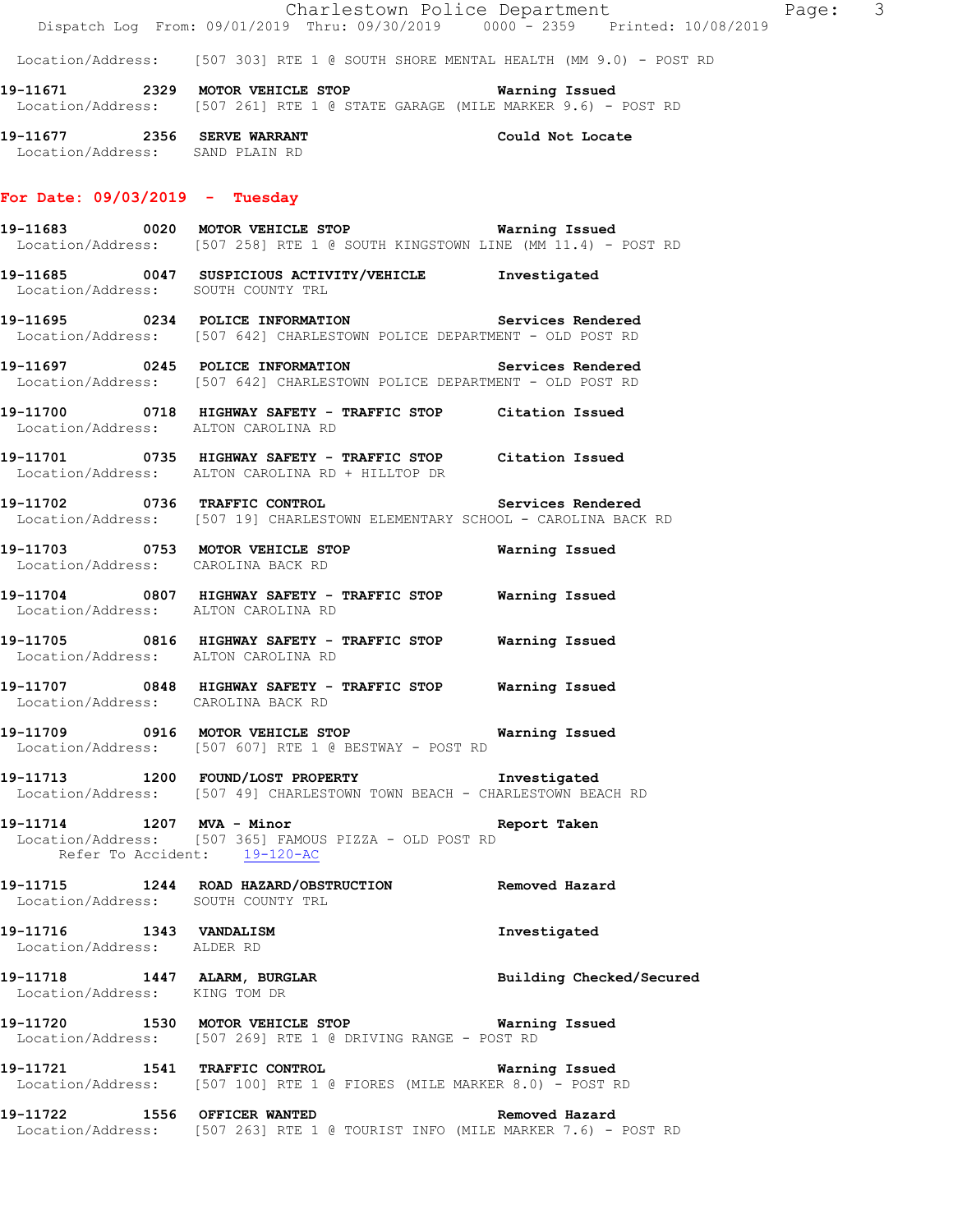**19-11723 1559 TRAFFIC CONTROL No Action Required** 

**19-11724 1606 MOTOR VEHICLE STOP Warning Issued** 

Location/Address: SHANNOCK RD + MAPLE LAKE FARM RD

Location/Address: POST RD + PROSSER TRL

**19-11726 1623 FOLLOW-UP INVESTIGATION Investigated**  Location/Address: GOOSEBERRY HILL **19-11728 1637 COMPLAINT Investigated**  Location/Address: POST RD + LAKESIDE DR **19-11730 1717 POLICE INFORMATION Investigated**  Location/Address: POST RD + SOUTH COUNTY TRL **19-11732 1730 MOTOR VEHICLE STOP Citation Issued**  Location/Address: [507 100] RTE 1 @ FIORES (MILE MARKER 8.0) - POST RD **19-11733 1824 POLICE INFORMATION Investigated**  Location/Address: COLUMBIA HEIGHTS OVAL **19-11735 1835 MOTOR VEHICLE STOP Warning Issued**  Location/Address: [507 276] RTE 2 @ RICHMOND LINE - SOUTH COUNTY TRL **19-11737 1946 MOTOR VEHICLE STOP Warning Issued**  Location/Address: [507 261] RTE 1 @ STATE GARAGE (MILE MARKER 9.6) - POST RD **19-11738 2018 OFFICER WANTED Investigated**  Location/Address: OLD POST RD Refer To Incident: 19-442-OF **19-11739 2021 ALARM, FIRE Investigated**  Location/Address: [507 354] PAT'S POWER EQUIPMENT - OLD POST RD **19-11740 2336 ASSIST CITIZEN Services Rendered**  Location/Address: [507 26] CHARLESTOWN BREACHWAY - CHARLESTOWN BEACH RD **For Date: 09/04/2019 - Wednesday 19-11741 0100 MOTOR VEHICLE STOP Warning Issued**  Location/Address: POST RD + NARROW LN **19-11742 0148 MOTOR VEHICLE STOP Warning Issued**  Location/Address: [507 45] RIPPY'S LIQUOR MART - SOUTH COUNTY TRL **19-11753 0505 MOTOR VEHICLE STOP Citation Issued**  Location/Address: MILE MARKER 9.4 - POST RD **19-11754 0811 TRAFFIC CONTROL Services Rendered**  Location/Address: [507 19] CHARLESTOWN ELEMENTARY SCHOOL - CAROLINA BACK RD **19-11755 0825 MOTOR VEHICLE STOP Warning Issued**  Location/Address: POST RD + TAMANACO DR **19-11756 0900 DOMESTIC/Assault/Diso/Other Arrest(s) Made**  Location/Address: EAST CHARLES ST Refer To Arrest: 19-206-AR Arrest: KENYON, STEPHEN M Address: 15 EAST CHARLES ST CHARLESTOWN, RI Age: 31 Charges: DOMESTIC-SIMPLE ASSAULT/BATTERY DOMESTIC-DISORDERLY CONDUCT **19-11758 1114 POLICE TRANSPORT Services Rendered**  Location/Address: [507 642] CHARLESTOWN POLICE DEPARTMENT - OLD POST RD

**19-11760 1526 SUSPICIOUS ACTIVITY/VEHICLE Unfounded** 

Location/Address: WILLOW RD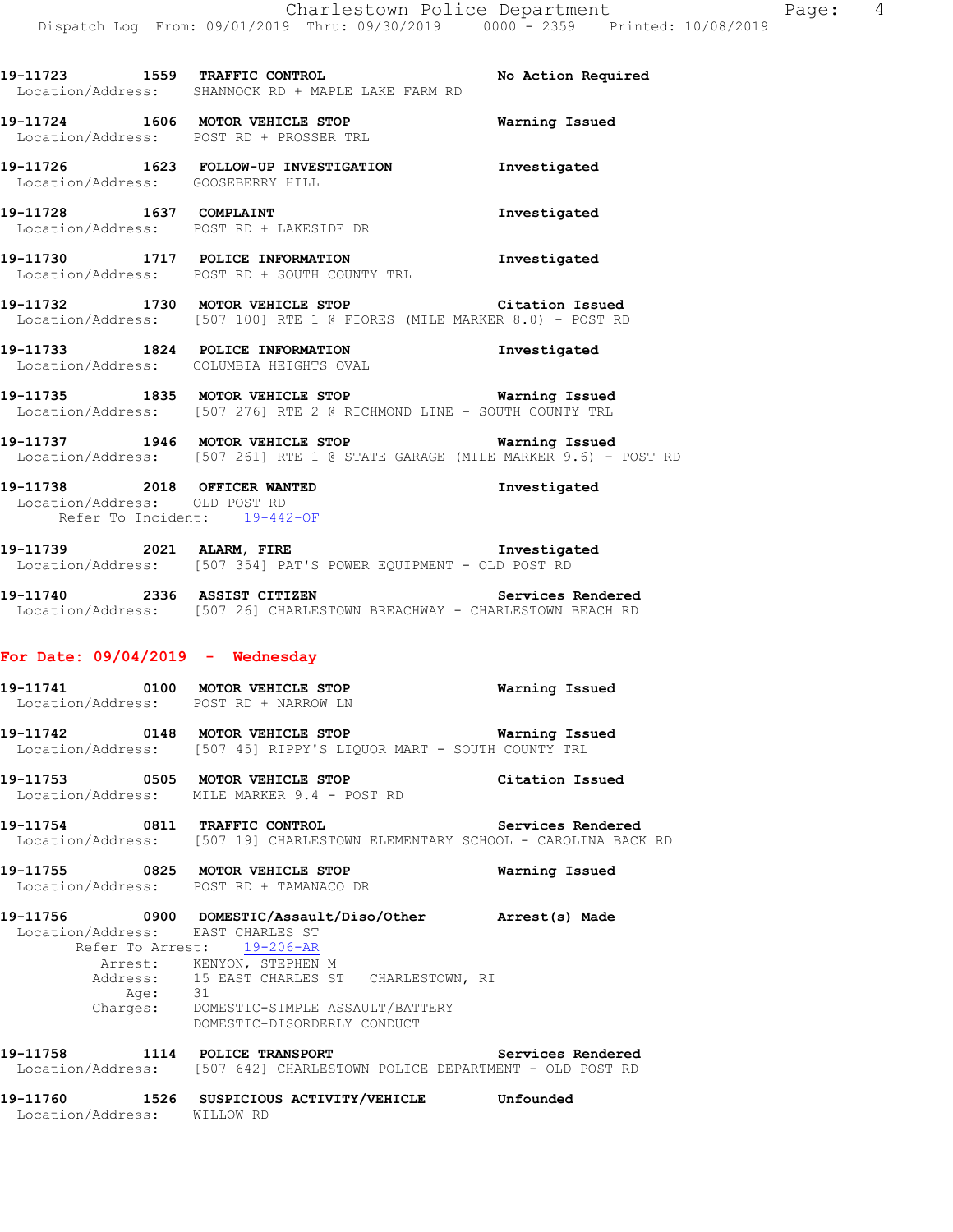**19-11761 1556 MOTOR VEHICLE STOP Warning Issued**  Location/Address: SOUTH COUNTY TRL + CLARKIN POND RD

**19-11762 1608 MOTOR VEHICLE STOP Warning Issued**  Location/Address: [507 100] RTE 1 @ FIORES (MILE MARKER 8.0) - POST RD

**19-11763 1611 MOTOR VEHICLE STOP Warning Issued**  Location/Address: [507 921] MILE MARKER 9.6 - CROSS MILLS RD

**19-11765 1615 SUSPICIOUS ACTIVITY/VEHICLE Unfounded**  Location/Address: LAURI DR

**19-11764 1617 MOTOR VEHICLE STOP Warning Issued**  Vicinity of: [507 937] GEMELLI BISTRO - FALCONE LN

**19-11766 1633 POLICE INFORMATION Services Rendered**  Location/Address: [507 642] CHARLESTOWN POLICE DEPARTMENT - OLD POST RD Refer To Incident: 19-443-OF

**19-11768 1650 ESCORT Services Rendered**  Location/Address: EAST CHARLES ST

**19-11769 1822 OFFICER WANTED Services Rendered**  Location/Address: [507 642] CHARLESTOWN POLICE DEPARTMENT - OLD POST RD

19-11771 2118 WELL BEING CHECK **Investigated** Location/Address: ALTON CAROLINA RD

**19-11772 2153 DISABLED MV Services Rendered**  Location/Address: [507 261] RTE 1 @ STATE GARAGE (MILE MARKER 9.6) - POST RD

### **For Date: 09/05/2019 - Thursday**

| 19-11789 0703 TRAFFIC CONTROL<br>Location/Address: ALTON CAROLINA RD    |                                                                                         | Warning Issued     |
|-------------------------------------------------------------------------|-----------------------------------------------------------------------------------------|--------------------|
| 19-11790 0714 MOTOR VEHICLE STOP<br>Location/Address: KING'S FACTORY RD |                                                                                         | Warning Issued     |
|                                                                         | 19-11791 0729 MOTOR VEHICLE STOP<br>Location/Address: RICHMOND LINE - KING'S FACTORY RD | Warning Issued     |
| 19-11795 0930 DISABLED MV                                               | Location/Address: POST RD + SOUTH COUNTY TRL                                            | Services Rendered  |
|                                                                         | 19-11796 1200 MOTOR VEHICLE STOP<br>Location/Address: POST RD + SOUTH COUNTY TRL        | Warning Issued     |
| 19-11797 1216 FIRE, BRUSH<br>Location/Address: GRAY'S POINT RD          |                                                                                         | Extinquished       |
| 19-11798 1304 OFFICER WANTED<br>Location/Address: FALCONE LN            |                                                                                         | No Action Required |
| 19-11799 1317 MOTOR VEHICLE STOP<br>Location/Address: KING'S FACTORY RD |                                                                                         | Warning Issued     |
|                                                                         | 19-11800 1325 MOTOR VEHICLE STOP<br>Location/Address: KING'S FACTORY RD + PROSSER TRL   | Warning Issued     |
| 19-11801 1334 MOTOR VEHICLE STOP<br>Location/Address: KING'S FACTORY RD |                                                                                         | Warning Issued     |
| Location/Address: FALCONE LN                                            | 19-11802 1411 FOLLOW-UP INVESTIGATION                                                   | Could Not Locate   |
| 19-11803 1451 ALARM, BURGLAR<br>Location/Address: DUDLEY LN             |                                                                                         | False Alarm        |
|                                                                         | 19-11804 1519 HIGHWAY SAFETY - TRAFFIC STOP Citation Issued                             |                    |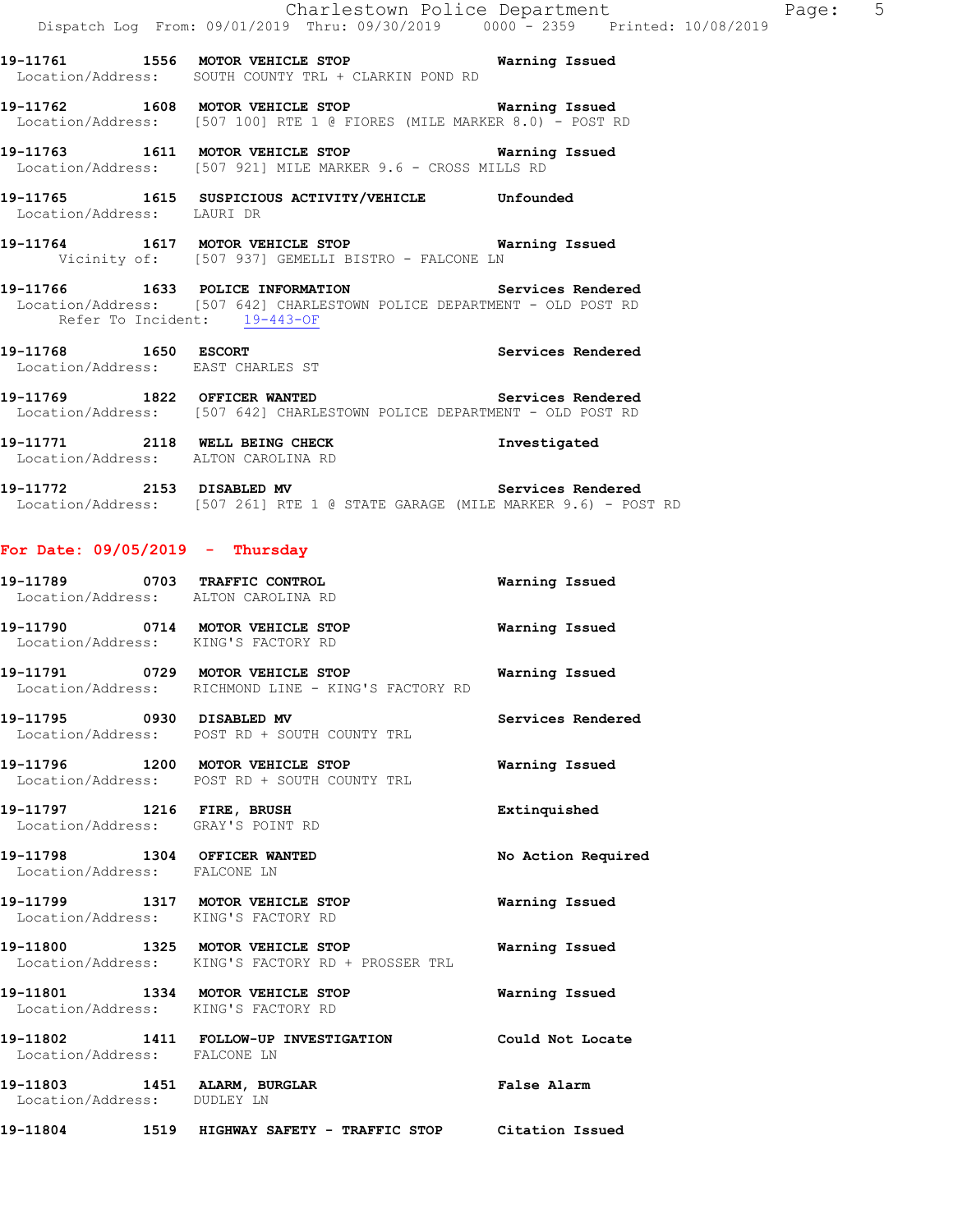|                                     | Charlestown Police Department<br>Dispatch Log From: 09/01/2019 Thru: 09/30/2019 0000 - 2359 Printed: 10/08/2019                                                                                                                                                                                    |                   |
|-------------------------------------|----------------------------------------------------------------------------------------------------------------------------------------------------------------------------------------------------------------------------------------------------------------------------------------------------|-------------------|
|                                     | Location/Address: CAROLINA BACK RD + ROSE CT                                                                                                                                                                                                                                                       |                   |
|                                     | 19-11805 1528 HIGHWAY SAFETY - TRAFFIC STOP Citation Issued<br>Location/Address: CAROLINA BACK RD + ROSE CT                                                                                                                                                                                        |                   |
|                                     | 19-11807 1542 HIGHWAY SAFETY - TRAFFIC STOP Warning Issued<br>Location/Address: CAROLINA BACK RD + ROSE CT                                                                                                                                                                                         |                   |
|                                     | 19-11808 1550 HIGHWAY SAFETY - TRAFFIC STOP Warning Issued<br>Location/Address: CAROLINA BACK RD + ROSE CT                                                                                                                                                                                         |                   |
|                                     | 19-11809 1558 HIGHWAY SAFETY - TRAFFIC STOP Warning Issued<br>Location/Address: CAROLINA BACK RD + ROSE CT                                                                                                                                                                                         |                   |
| Location/Address: OLD COACH RD      | 19-11810 1559 OFFICER WANTED Report Taken<br>Location/Address: OLD COACH RD<br>Refer To Incident: 19-446-OF                                                                                                                                                                                        |                   |
|                                     | 19-11811 1603 HIGHWAY SAFETY - TRAFFIC STOP Warning Issued<br>Location/Address: CAROLINA BACK RD + ROSE CT                                                                                                                                                                                         |                   |
| Location/Address: ALTON CAROLINA RD | 19-11812 1621 HIGHWAY SAFETY - TRAFFIC STOP Warning Issued                                                                                                                                                                                                                                         |                   |
|                                     | 19-11813 1627 TRAFFIC CONTROL No Action Required<br>Location/Address: [507 647] ACHINBACK FARM - ROSS HILL RD                                                                                                                                                                                      |                   |
|                                     | 19-11814 1632 MOTOR VEHICLE STOP No Action Required<br>Location/Address: [507 864] STATE OF RHODE ISLAND DOT GARAGE - CROSS MILLS RD                                                                                                                                                               |                   |
|                                     | 19-11815 1635 MOTOR VEHICLE STOP Warning Issued<br>Location/Address: [507 849] NINIGRET NATIONAL WILDLIFE REFUGE - POST RD                                                                                                                                                                         |                   |
|                                     | 19-11816 1642 HIGHWAY SAFETY - TRAFFIC STOP Citation Issued<br>Location/Address: CAROLINA BACK RD + RAILROAD AVE                                                                                                                                                                                   |                   |
|                                     | 19-11817 1649 MOTOR VEHICLE STOP Citation Issued<br>Location/Address: [507 258] RTE 1 @ SOUTH KINGSTOWN LINE (MM 11.4) - POST RD                                                                                                                                                                   |                   |
|                                     | 19-11818 1653 HIGHWAY SAFETY - TRAFFIC STOP Warning Issued<br>Vicinity of: [507 374] SAINT MARYS CHURCH - CAROLINA BACK RD                                                                                                                                                                         |                   |
|                                     | 19-11819 1700 ROAD HAZARD/OBSTRUCTION<br>Location/Address: POST RD + SOUTH COUNTY TRL                                                                                                                                                                                                              | Services Rendered |
|                                     | 19-11820 1700 MOTOR VEHICLE STOP<br>Location/Address: POST RD + TAMANACO DR                                                                                                                                                                                                                        | Citation Issued   |
|                                     | 19-11821 1703 HIGHWAY SAFETY - TRAFFIC STOP Arrest(s) Made<br>Vicinity of: [507 374] SAINT MARYS CHURCH - CAROLINA BACK RD<br>Refer To Summons: 19-207-AR<br>Summons: MORRONE, CAMERON A<br>Address: 8 MARY LOU AVE WESTERLY, RI<br>Age: 25<br>Charges: Driving with Expired License - 1st Offense |                   |
| 19-11822                            | 1935 SUSPICIOUS ACTIVITY/VEHICLE Unfounded<br>Location/Address: MATUNUCK SCHOOLHOUSE RD                                                                                                                                                                                                            |                   |
|                                     | 19-11823 2001 ASSIST CITIZEN<br>Location/Address: [507 642] CHARLESTOWN POLICE DEPARTMENT - OLD POST RD                                                                                                                                                                                            | Services Rendered |
| 19-11824 2019 ALARM, FIRE           | Location/Address: [507 782] COVE POINT EAST RD                                                                                                                                                                                                                                                     | False Alarm       |
| 19-11825 2041 OFFICER WANTED        | Location/Address: ROSS HILL RD + BUCKEYE BROOK RD                                                                                                                                                                                                                                                  | Services Rendered |
| 19-11828 2356 BURGLARY (B & E)      | Location/Address: [507 374] SAINT MARYS CHURCH - CAROLINA BACK RD<br>Refer To Incident: 19-447-OF                                                                                                                                                                                                  | Investigated      |

Page: 6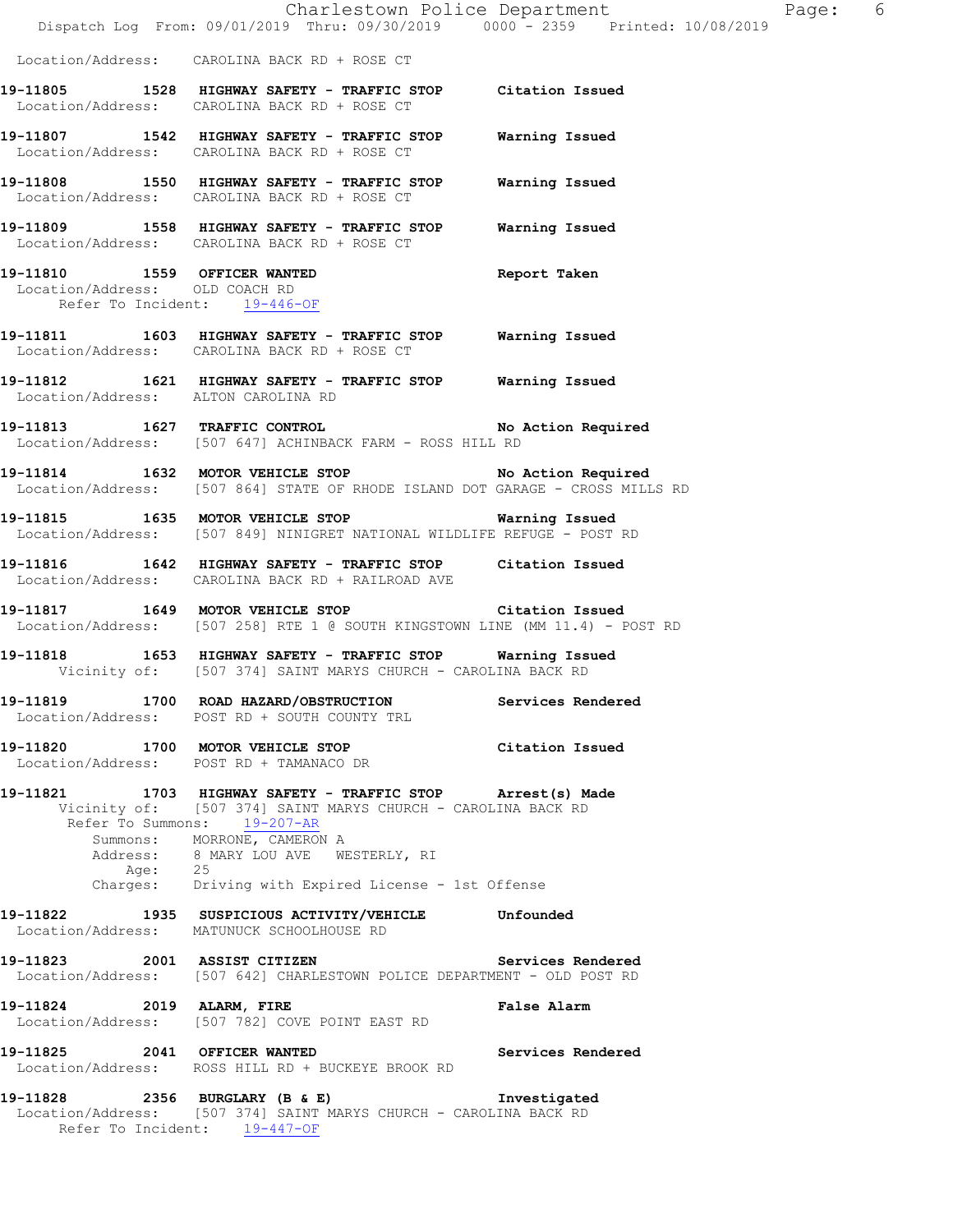# **For Date: 09/06/2019 - Friday**

| Location/Address: CAROLINA BACK RD                            |                                                                                                                                                                           |                          |
|---------------------------------------------------------------|---------------------------------------------------------------------------------------------------------------------------------------------------------------------------|--------------------------|
|                                                               | 19-11836 0046 HOUSE CHECK<br>Location/Address: NARRAGANSETT TRL                                                                                                           | Building Checked/Secured |
|                                                               | 19-11849 0728 TRAFFIC CONTROL<br>Location/Address: ALTON CAROLINA RD                                                                                                      | <b>Warning Issued</b>    |
|                                                               | 19-11850 0758 TRAFFIC CONTROL<br>Location/Address: RICHMOND LINE - KING'S FACTORY RD                                                                                      | No Action Required       |
|                                                               | 19-11851 0759 MOTOR VEHICLE STOP Warning Issued<br>Location/Address: RICHMOND LINE - KING'S FACTORY RD                                                                    |                          |
|                                                               | 19-11852 0806 TRAFFIC CONTROL 19-11852 Warning Issued<br>Location/Address: [507 19] CHARLESTOWN ELEMENTARY SCHOOL - CAROLINA BACK RD                                      |                          |
|                                                               | 19-11853 0807 MOTOR VEHICLE STOP<br>Location/Address: RICHMOND LINE - SOUTH COUNTY TRL                                                                                    | Warning Issued           |
|                                                               | 19-11854 0827 MOTOR VEHICLE STOP Citation Issued<br>Location/Address: RICHMOND LINE - KING'S FACTORY RD                                                                   |                          |
| Location/Address: BLUEBERRY LN                                | 19-11858 1042 ALARM, BURGLAR                                                                                                                                              | <b>False Alarm</b>       |
| 19-11860 1223 DISABLED MV<br>Location/Address: KLONDIKE RD    |                                                                                                                                                                           | Services Rendered        |
| Location/Address: CAROLINA BACK RD                            | 19-11861 1242 EMBEZZELMENT/FRAUD/FORGERY Report Taken<br>Refer To Incident: 19-448-OF                                                                                     |                          |
|                                                               | 19-11862 1313 FOLLOW-UP INVESTIGATION Could Not Locate<br>Location/Address: BOAT REPAIR - FALCONE LN                                                                      |                          |
|                                                               | 19-11863 1334 MOTOR VEHICLE STOP Citation Issued<br>Location/Address: ALTON CAROLINA RD + HILLTOP DR                                                                      |                          |
|                                                               | 19-11866   1434   TOWN COUNCIL DOCKET DELIVERY   Services Rendered Location/Address: BURDICK ST                                                                           |                          |
|                                                               | 19-11868 1508 HIGHWAY SAFETY - TRAFFIC STOP Citation Issued<br>Location/Address: CAROLINA BACK RD                                                                         |                          |
|                                                               | <br> 19-11872                1529    HIGHWAY SAFETY - TRAFFIC STOP          Warning Issued<br>Location/Address: [507 19] CHARLESTOWN ELEMENTARY SCHOOL - CAROLINA BACK RD |                          |
|                                                               | 19-11873 1534 HIGHWAY SAFETY - TRAFFIC STOP Citation Issued<br>Location/Address: [507 19] CHARLESTOWN ELEMENTARY SCHOOL - CAROLINA BACK RD                                |                          |
|                                                               | 19-11874 1545 HIGHWAY SAFETY - TRAFFIC STOP Citation Issued<br>Location/Address: [507 19] CHARLESTOWN ELEMENTARY SCHOOL - CAROLINA BACK RD                                |                          |
|                                                               | 19-11876 1555 HIGHWAY SAFETY - TRAFFIC STOP Citation Issued<br>Location/Address: [507 19] CHARLESTOWN ELEMENTARY SCHOOL - CAROLINA BACK RD                                |                          |
| 19-11877 1600 OFFICER WANTED<br>Location/Address: OLD MILL RD | Refer To Incident: 19-449-OF                                                                                                                                              | Report Taken             |
|                                                               | 19-11878 1604 HIGHWAY SAFETY - TRAFFIC STOP Citation Issued<br>Location/Address: CAROLINA BACK RD + ROSE CT                                                               |                          |
|                                                               | 19-11879   1617   HIGHWAY SAFETY - TRAFFIC STOP<br>Location/Address: ALTON CAROLINA RD + HILLTOP DR                                                                       | Warning Issued           |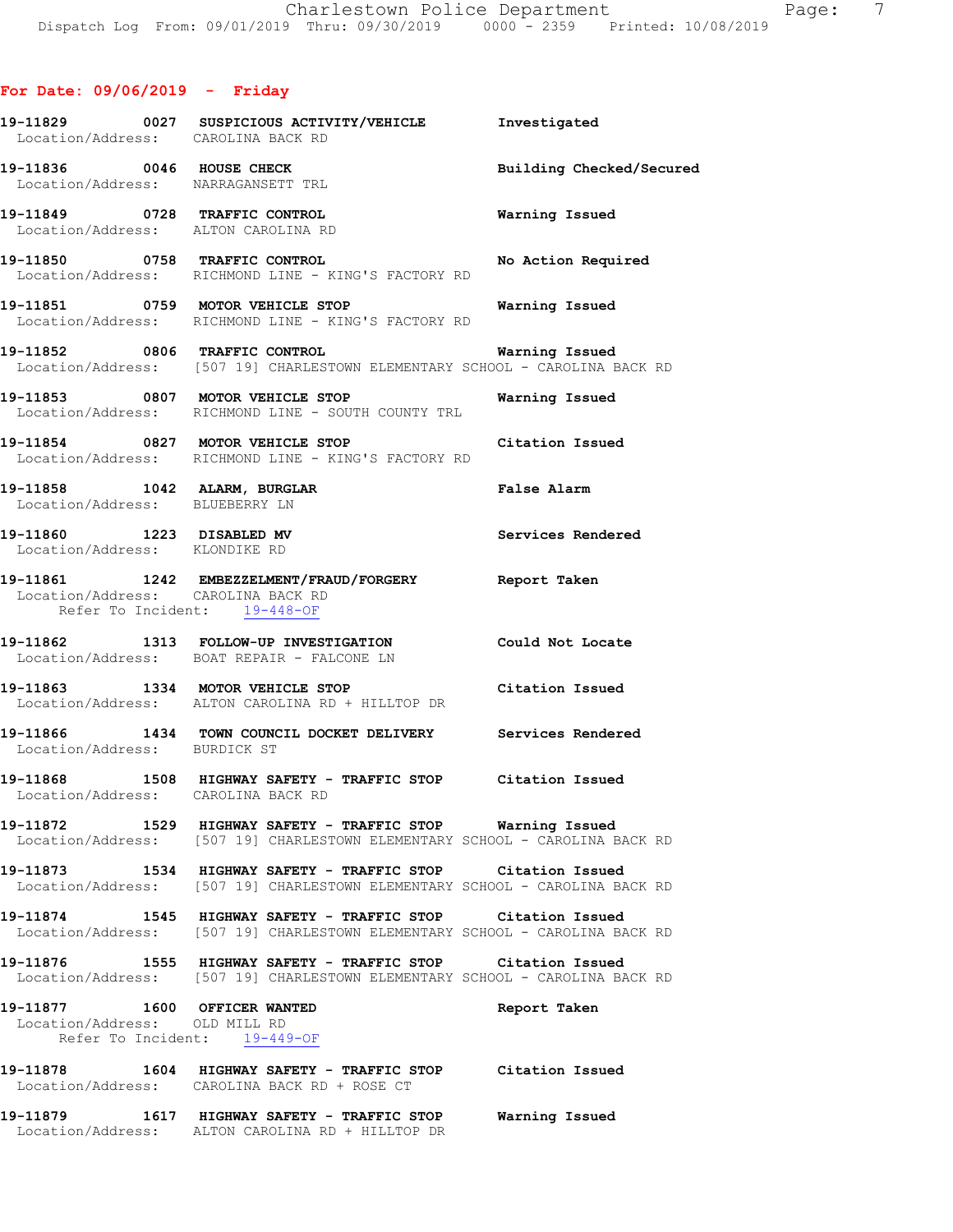**19-11881 1708 MOTOR VEHICLE STOP Warning Issued**  Location/Address: ROSS HILL RD + POST RD

**19-11882 1755 MOTOR VEHICLE STOP Warning Issued**  Location/Address: [507 276] RTE 2 @ RICHMOND LINE - SOUTH COUNTY TRL

**19-11884 1947 WELL BEING CHECK Investigated**  Location/Address: CROSSLAND ST Refer To Incident: 19-450-OF

**19-11885 1955 DISABLED MV Investigated**  Location/Address: POST RD + KING'S FACTORY RD

**19-11887 2147 TRAFFIC CONTROL Services Rendered**  Location/Address: SOUTH COUNTY TRL + SHANNOCK RD

**19-11888 2211 MOTOR VEHICLE COMPLAINT Warning Issued**  Location/Address: [507 910] MILE MARKER 5.6 - EAST BEACH RD

**19-11890 2341 DISTURBANCE/Music/Noise Investigated**  Location/Address: RIDGEWOOD RD

## **For Date: 09/07/2019 - Saturday**

**19-11910 0223 ROAD HAZARD/OBSTRUCTION Services Rendered**  Location/Address: ROSS HILL RD + NIANTIC HWY

**19-11911 0228 ROAD HAZARD/OBSTRUCTION Services Rendered**  Location/Address: BISCUIT CITY RD

**19-11912 0230 SUSPICIOUS ACTIVITY/VEHICLE Investigated**  Location/Address: [507 25] BURLINGAME - MANAGEMENT AREA - BUCKEYE BROOK RD

**19-11913 0236 ROAD HAZARD/OBSTRUCTION Services Rendered**  Location/Address: BUCKEYE BROOK RD + SHUMANKANUC HILL RD

**19-11914 0242 ROAD HAZARD/OBSTRUCTION Services Rendered**  Location/Address: [507 83] MEADOW BROOK INN - CAROLINA BACK RD

**19-11918 0621 ROAD HAZARD/OBSTRUCTION Removed Hazard**  Location/Address: BISCUIT CITY RD

**19-11920 0923 HOUSE CHECK Investigated**  Location/Address: TARPON LN

**19-11922 1103 MOTOR VEHICLE STOP Warning Issued**  Location/Address: RICHMOND LINE - KING'S FACTORY RD

**19-11923 1128 SUSPICIOUS ACTIVITY/VEHICLE Citation Issued**  Location/Address: UPPER HIGHLAND RD + OVERLOOK DR

**19-11927 1244 WATER RESCUE Investigated**  Location/Address: SURFSIDE AVE

**19-11928 1259 MOTOR VEHICLE COMPLAINT Investigated**  Location/Address: CAROLINA BACK RD

**19-11929 1318 MOTOR VEHICLE STOP Arrest(s) Made**  Location/Address: [507 607] RTE 1 @ BESTWAY - POST RD Refer To Incident: 19-454-OF

**19-11931 1327 COMPLAINT Report Taken**  Location/Address: NOKA LN Refer To Incident: 19-452-OF

**19-11932 1358 SUSPICIOUS ACTIVITY/VEHICLE Unfounded**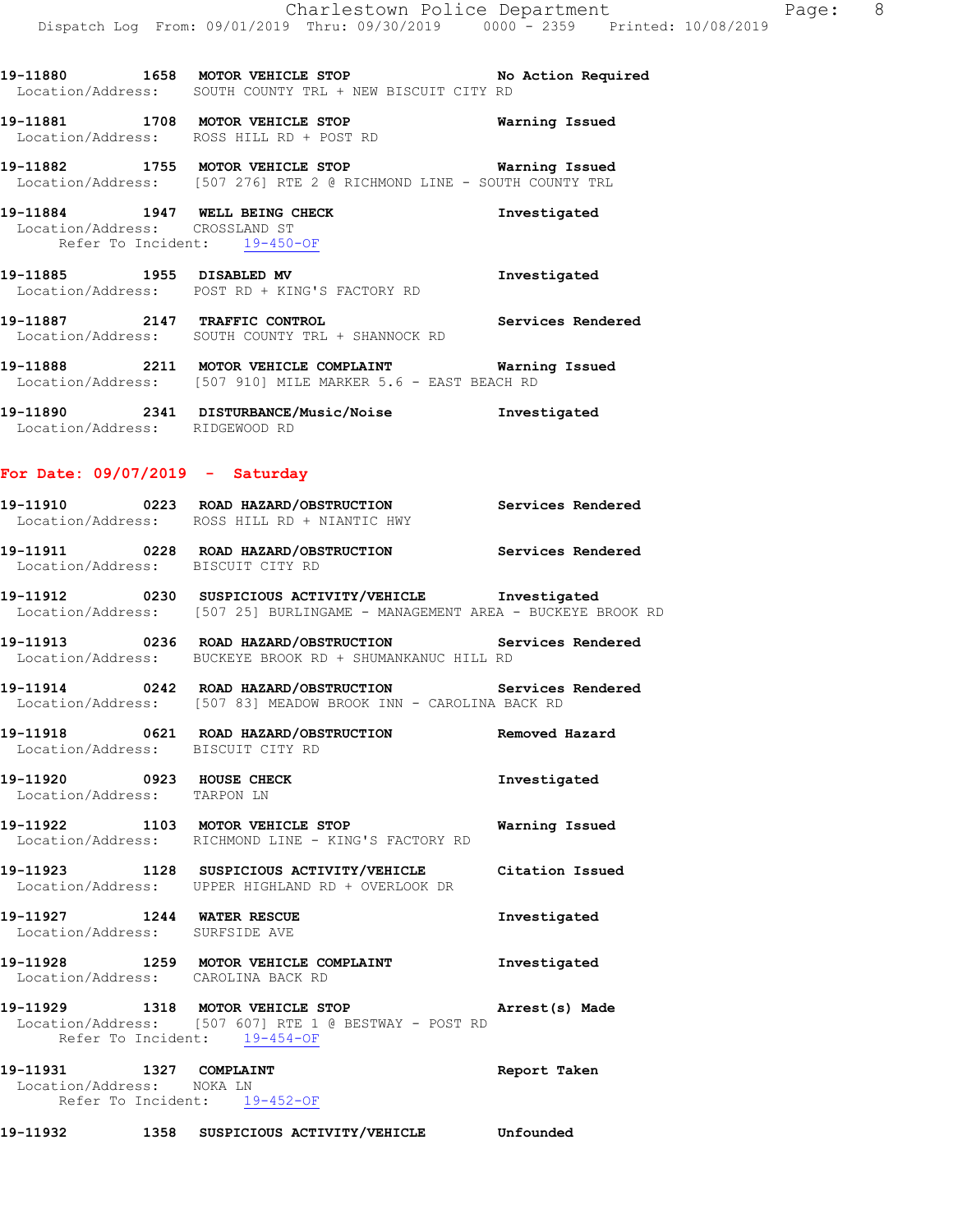Location/Address: [507 283] RTE 2 @ GIFT BARN - SOUTH COUNTY TRL

**19-11933 1435 SUSPICIOUS ACTIVITY/VEHICLE Could Not Locate**  Location/Address: [507 37] CHARLESTOWN WINE AND SPIRITS - OLD POST RD

**19-11934 1539 MVA - Minor Report Taken**  Location/Address: CHARLESTOWN BEACH RD + MATUNUCK SCHOOLHOUSE RD Refer To Accident: 19-121-AC

**19-11937 1620 LARCENY Report Taken**  Location/Address: OLD POST RD Refer To Incident: 19-453-OF

**19-11941 2024 MVA - Minor Report Taken**  Location/Address: [507 841] BREACHWAY GRILL - CHARLESTOWN BEACH RD Refer To Accident: 19-122-AC

**19-11945 2222 DISTURBANCE/Music/Noise Investigated**  Location/Address: SANDPIPER LN

**19-11946 2241 ASSIST OTHER POLICE DEPT Investigated**  Location/Address: [507 284] RTE 91 @ RICHMOND LINE - ALTON CAROLINA RD

**19-11947 2305 DISTURBANCE/Music/Noise Investigated**  Location/Address: RAM ISLAND RD

#### **For Date: 09/08/2019 - Sunday**

| 19–11953          | 0102 | MOTOR VEHICLE STOP                | Citation Issued |
|-------------------|------|-----------------------------------|-----------------|
| Location/Address: |      | [507 941] DRIVING RANGE - POST RD |                 |

**19-11966 0310 ALARM, BURGLAR Building Checked/Secured**  Location/Address: SOUTH ARNOLDA RD

**19-11967 0930 ASSIST OTHER AGENCY Taken/Refered to Other A**  Location/Address: SURFSIDE AVE

**19-11968 1019 COMPLAINT Investigated**  Location/Address: CROSSLAND ST

**19-11969 1119 MVA - Minor Report Taken**  Location/Address: EAST CHARLES ST Refer To Accident: 19-123-AC

# **19-11970 1217 MOTOR VEHICLE STOP Warning Issued**  Location/Address: [507 276] RTE 2 @ RICHMOND LINE - SOUTH COUNTY TRL

**19-11971 1250 MVA - W/Injury/Fluid/Hazard Transported to Hospital**  Location/Address: SOUTH COUNTY TRL + NARROW LN Refer To Accident: 19-124-AC

**19-11973 1557 POLICE INFORMATION Investigated**  Location/Address: EAST CHARLES ST

**19-11974 1623 TRAFFIC CONTROL No Action Required**  Location/Address: [507 100] RTE 1 @ FIORES (MILE MARKER 8.0) - POST RD

**19-11975 1645 MOTOR VEHICLE STOP Warning Issued**  Location/Address: [507 266] RTE 1 @ WILLOWS - POST RD

**19-11976 1652 MOTOR VEHICLE STOP Warning Issued**  Location/Address: [507 266] RTE 1 @ WILLOWS - POST RD

**19-11977 1655 MOTOR VEHICLE STOP Warning Issued**  Location/Address: [507 269] RTE 1 @ DRIVING RANGE - POST RD

**19-11978 1657 MOTOR VEHICLE STOP Warning Issued**  Location/Address: [507 276] RTE 2 @ RICHMOND LINE - SOUTH COUNTY TRL

**19-11979 1719 MOTOR VEHICLE STOP Warning Issued**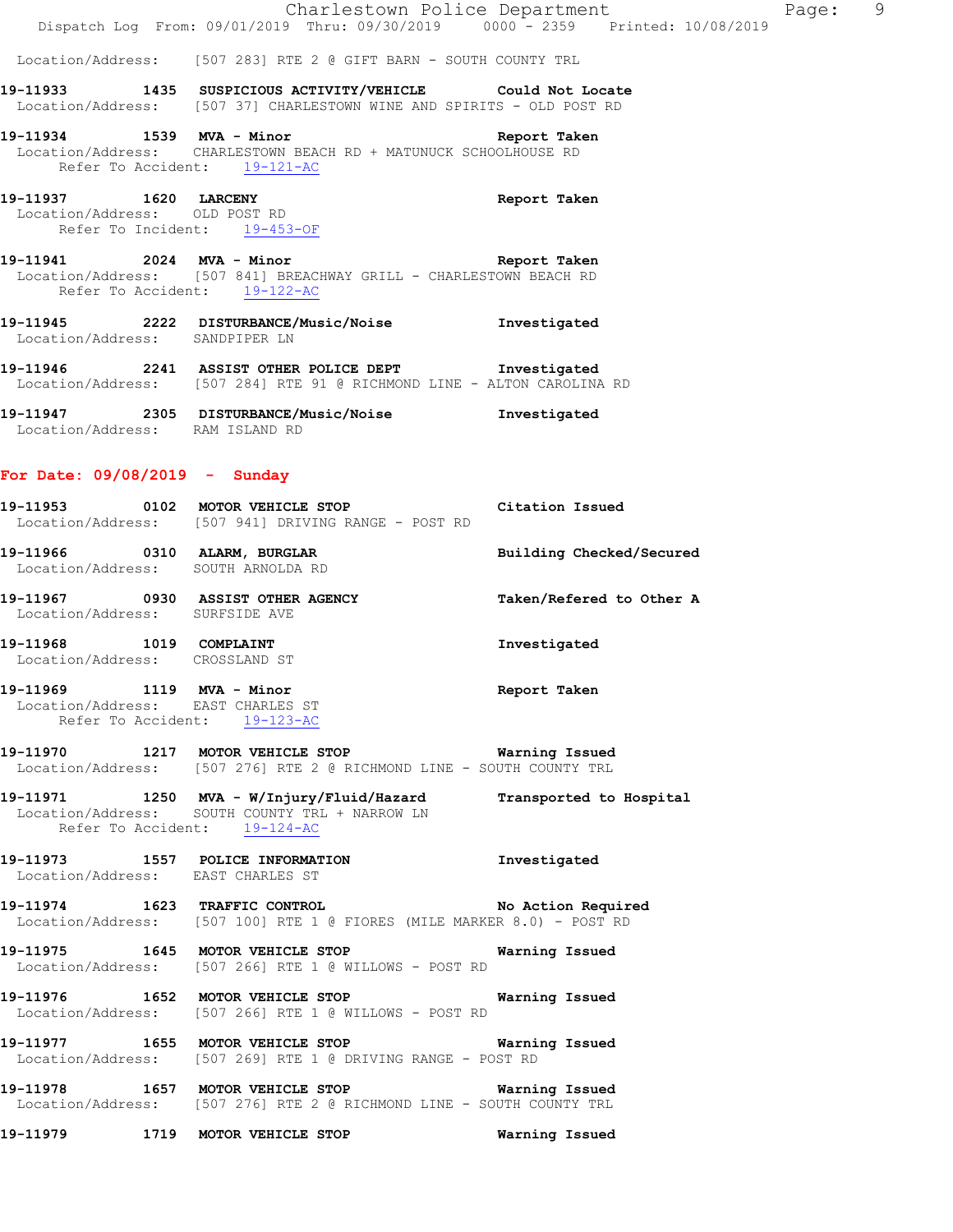Location/Address: ROSS HILL RD + LAUREL RD

19-11980 **1725 TRAFFIC CONTROL 19** No Action Required Location/Address: WORDEN'S POND RD + SHANNOCK RD **19-11981 1731 OFFICER WANTED Investigated**  Vicinity of: WILDFLOWER RD **19-11983 1823 MOTOR VEHICLE STOP No Action Required**  Location/Address: POST RD + TAMANACO DR **19-11985 2103 DOMESTIC/Assault/Diso/Other Investigated**  Location/Address: SURFSIDE AVE **19-11987 2226 DISTURBANCE/Music/Noise Unfounded** 

Location/Address: COLUMBIA HEIGHTS OVAL

## **For Date: 09/09/2019 - Monday**

- **19-12014 0612 FOLLOW-UP INVESTIGATION No Action Required**  Location/Address: [507 374] SAINT MARYS CHURCH - CAROLINA BACK RD
- **19-12015 0624 FOLLOW-UP INVESTIGATION Services Rendered**  Location/Address: [507 376] SAINT JAMES CHURCH - MATUNUCK SCHOOLHOUSE RD
- **19-12021 1152 POLICE INFORMATION No Action Required**  Location/Address: SENECA TRL
- **19-12022 1311 ASSIST OTHER AGENCY Taken/Refered to Other A**  Vicinity of: [507 891] FIRST BAPTIST CHURCH OF CHARLESTOWN - OLD POST RD
- **19-12023 1318 MOTOR VEHICLE STOP Warning Issued**  Vicinity of: [507 261] RTE 1 @ STATE GARAGE (MILE MARKER 9.6) - POST RD
- **19-12026 1637 DISABLED MV Services Rendered**  Vicinity of: POST RD + WEST BEACH RD
- **19-12027 1708 MOTOR VEHICLE STOP Warning Issued**  Location/Address: OLD POST RD + MATUNUCK SCHOOLHOUSE RD
- **19-12028 1709 MOTOR VEHICLE STOP Warning Issued**  Location/Address: OLD POST RD + MATUNUCK SCHOOLHOUSE RD
- **19-12029 1722 MOTOR VEHICLE STOP Citation Issued**  Location/Address: POST RD + BEND RD

# **19-12031 1744 BURGLARY (B & E) Report Taken**  Location/Address: PROSSER TRL Refer To Incident: 19-455-OF

- **19-12030 1746 MOTOR VEHICLE STOP Warning Issued**  Location/Address: POST RD + MATUNUCK SCHOOLHOUSE RD
- **19-12033 1851 MOTOR VEHICLE STOP Warning Issued**  Location/Address: POST RD + PROSSER TRL
- **19-12035 1905 POLICE INFORMATION Investigated**  Location/Address: [507 374] SAINT MARYS CHURCH - CAROLINA BACK RD

#### **For Date: 09/10/2019 - Tuesday**

- **19-12047 0144 MOTOR VEHICLE STOP Citation Issued**  Location/Address: [507 19] CHARLESTOWN ELEMENTARY SCHOOL - CAROLINA BACK RD **19-12052 0609 TRAFFIC CONTROL No Action Required**  Location/Address: KING'S FACTORY RD
- **19-12053 0634 MOTOR VEHICLE COMPLAINT Could Not Locate**  Location/Address: HAWKSBILL WAY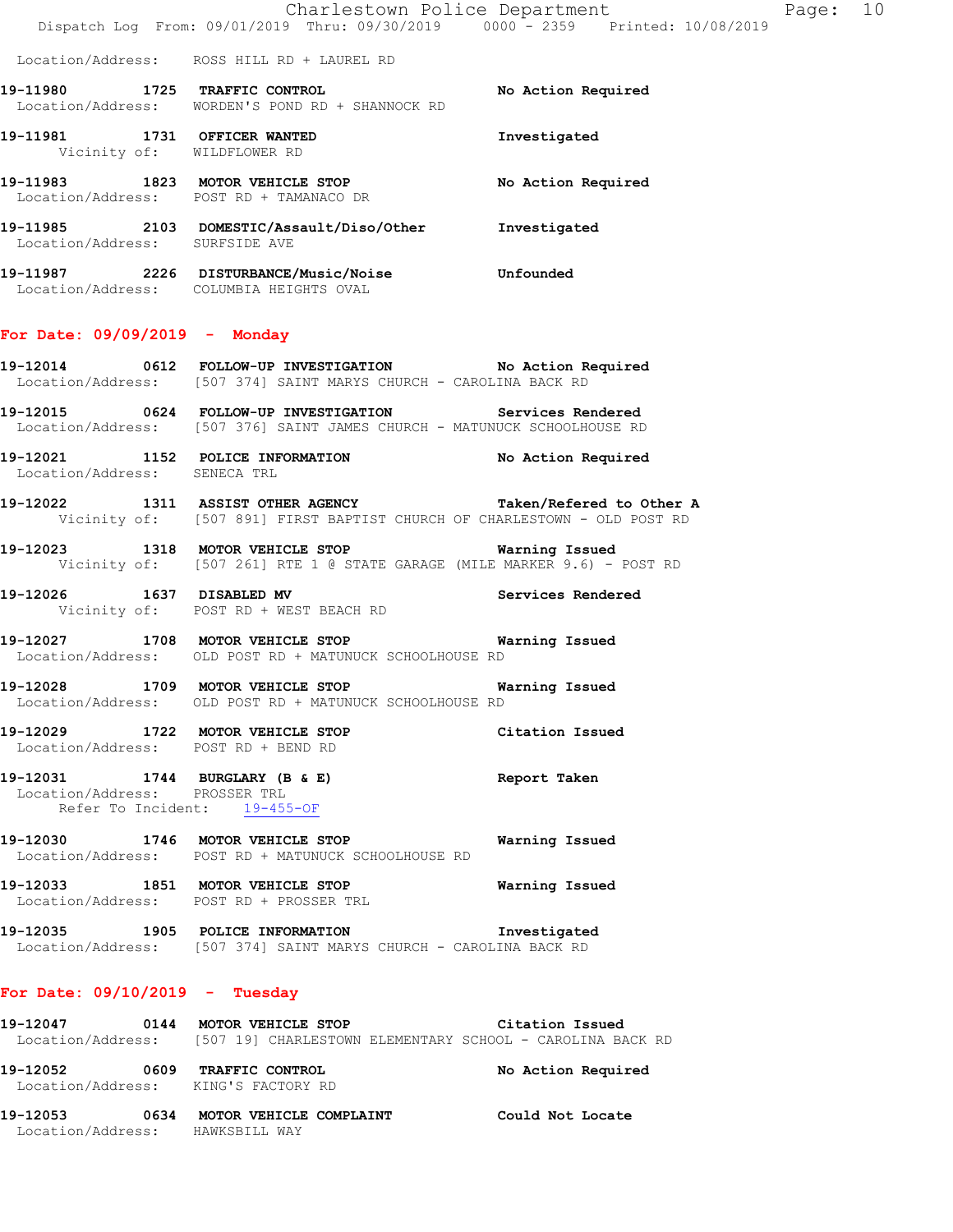|                                |      | 19-12055 1017 MOTOR VEHICLE STOP No Action Required<br>Location/Address: POST RD + NARROW LN                                                                                                            |                                                                                                    |
|--------------------------------|------|---------------------------------------------------------------------------------------------------------------------------------------------------------------------------------------------------------|----------------------------------------------------------------------------------------------------|
| Location/Address: RIVERVIEW DR |      | 19-12057 1125 LOST/STOLEN LICENSE PLATES No Action Required<br>Refer To Incident: 19-456-OF                                                                                                             |                                                                                                    |
|                                |      | 19-12060 1302 MOTOR VEHICLE STOP 6 Warning Issued<br>Location/Address: CROSSMILLS - POST RD                                                                                                             |                                                                                                    |
|                                |      | 19-12063 1418 WELL BEING CHECK<br>Location/Address: BISCUIT CITY RD                                                                                                                                     | Investigated                                                                                       |
|                                |      | 19-12064 1449 COMPLAINT<br>Location/Address: LAKESIDE DR + POST RD                                                                                                                                      | Investigated                                                                                       |
|                                |      | 19-12065 1511 MVA - W/Injury/Fluid/Hazard Report Taken<br>Location/Address: POST RD + HOXSIE AVE<br>Refer To Accident: $19-125-AC$                                                                      |                                                                                                    |
|                                |      | 19-12066 1521 FIRE, OTHER 19-12066<br>Location/Address: [507 219] SHELTER COVE MARINA - CHARLESTOWN BEACH RD<br>Refer To Incident: 19-457-OF                                                            |                                                                                                    |
|                                |      | 19-12068 1656 DISABLED MV Could Not Locate<br>Location/Address: SHOOT'S CORNER - SOUTH COUNTY TRL                                                                                                       |                                                                                                    |
|                                |      | 19-12070 1736 ASSIST OTHER POLICE DEPT Unfounded<br>Vicinity of: NEW BISCUIT CITY RD                                                                                                                    |                                                                                                    |
|                                |      | 19-12071 2029 MOTOR VEHICLE COMPLAINT Could Not Locate<br>Location/Address: [507 258] RTE 1 @ SOUTH KINGSTOWN LINE (MM 11.4) - POST RD                                                                  |                                                                                                    |
|                                |      | 19-12072 2056 MOTOR VEHICLE STOP<br>Location/Address: POST RD + BEND RD                                                                                                                                 | Warning Issued                                                                                     |
| Location/Address: WHIPPLE DR   |      | 19-12073 2100 ASSIST OTHER AGENCY Services Rendered                                                                                                                                                     |                                                                                                    |
|                                |      | 19-12074 2123 HIGHWAY SAFETY - TRAFFIC STOP Warning Issued<br>Location/Address: POST RD + GENERAL STANTON LN                                                                                            |                                                                                                    |
|                                |      | 19-12075 2128 HIGHWAY SAFETY - TRAFFIC STOP Warning Issued<br>Location/Address: [507 258] RTE 1 @ SOUTH KINGSTOWN LINE (MM 11.4) - POST RD                                                              |                                                                                                    |
| 19-12076                       |      | 2148 HIGHWAY SAFETY - TRAFFIC STOP<br>Location/Address: WORDEN'S POND RD + SHANNOCK RD                                                                                                                  | Warning Issued                                                                                     |
|                                | Age: | 19-12077 2155 HIGHWAY SAFETY - TRAFFIC STOP<br>Location/Address: WORDEN'S POND RD + SHANNOCK RD<br>Refer To Summons: 19-209-AR<br>Summons: COLBY, SHANNAH E<br>Address: 114 NORTH RD SHANNOCK, RI<br>19 | Arrest(s) Made<br>Charges: Driving after denial, suspension or revocation of license - 1st Offense |
|                                |      | 19-12078 2302 HIGHWAY SAFETY - TRAFFIC STOP Warning Issued<br>Location/Address: SOUTH COUNTY TRL + MAPLE LAKE FARM RD                                                                                   |                                                                                                    |
|                                |      | 19-12079 		 2329 HIGHWAY SAFETY - TRAFFIC STOP Citation Issued<br>Location/Address: [507 100] RTE 1 @ FIORES (MILE MARKER 8.0) - POST RD                                                                |                                                                                                    |
|                                |      | 19-12080 2338 HIGHWAY SAFETY - TRAFFIC STOP<br>Location/Address: POST RD + CROSS MILLS RD                                                                                                               | Warning Issued                                                                                     |
| 19-12081                       |      | 2342 HIGHWAY SAFETY - TRAFFIC STOP<br>Location/Address: [507 66] WILLOWS RESORT - POST RD                                                                                                               | Warning Issued                                                                                     |
|                                |      | 19-12083 2357 HIGHWAY SAFETY - TRAFFIC STOP<br>Location/Address: POST RD + GENERAL STANTON LN                                                                                                           | Warning Issued                                                                                     |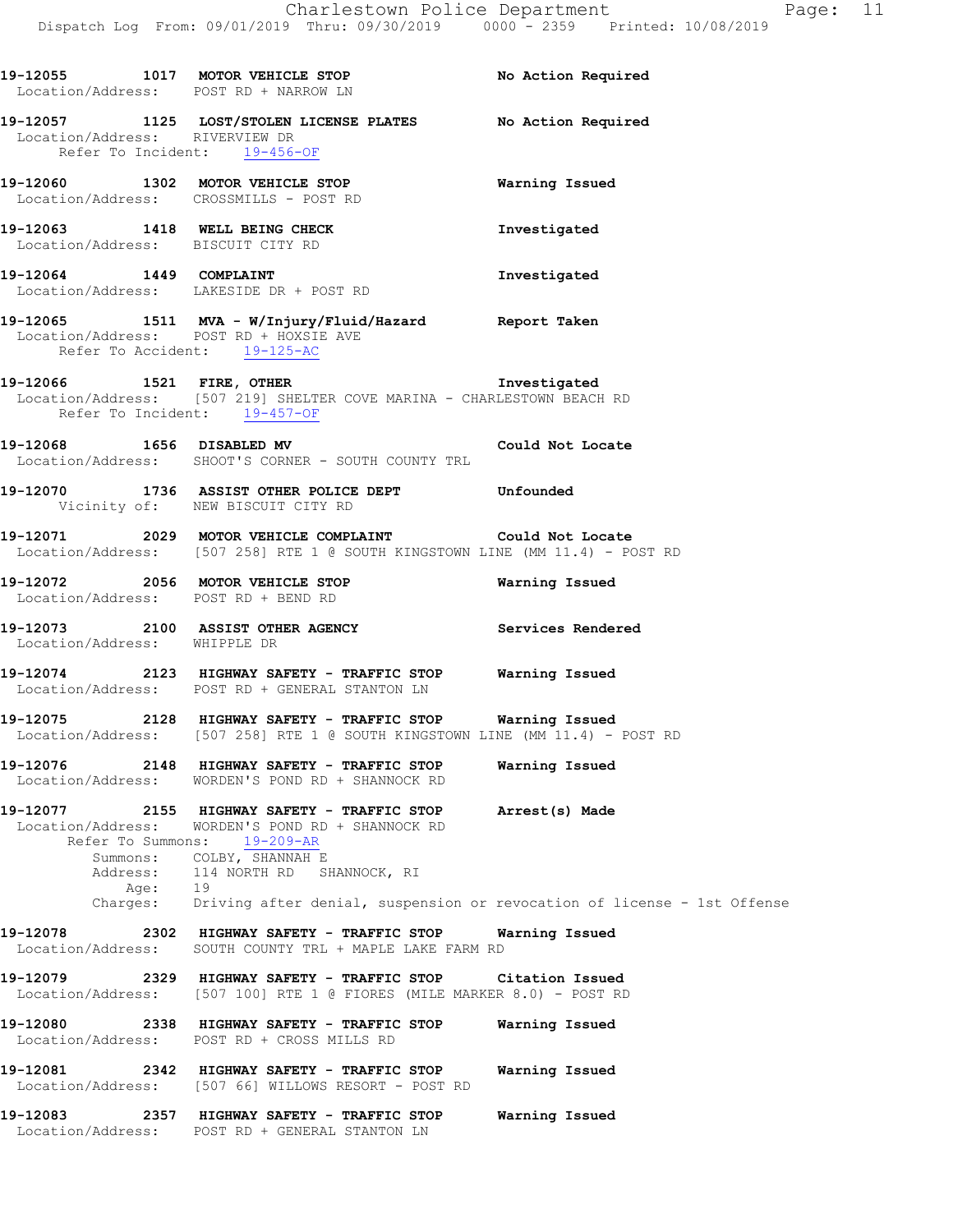|                                   | 19-12084 0018 HIGHWAY SAFETY - TRAFFIC STOP No Action Required<br>Location/Address: SK LINE - POST RD                                                                             |                    |
|-----------------------------------|-----------------------------------------------------------------------------------------------------------------------------------------------------------------------------------|--------------------|
|                                   | Location/Address: [507 100] RTE 1 @ FIORES (MILE MARKER 8.0) - POST RD                                                                                                            |                    |
|                                   | 19-12089 0047 MOTOR VEHICLE STOP 6 Warning Issued<br>Location/Address: POST RD + GENERAL STANTON LN                                                                               |                    |
|                                   | 19-12090 0119 HIGHWAY SAFETY - TRAFFIC STOP Warning Issued<br>Location/Address: POST RD + CASTLE ROCK DR                                                                          |                    |
|                                   | 19-12091 0131 HIGHWAY SAFETY - TRAFFIC STOP Warning Issued<br>Location/Address: SK LINE - POST RD                                                                                 |                    |
|                                   | 19-12096 0244 FOUND/LOST PROPERTY Services Rendered<br>Location/Address: [507 19] CHARLESTOWN ELEMENTARY SCHOOL - CAROLINA BACK RD                                                |                    |
|                                   | 19-12100 0614 TRAFFIC CONTROL<br>Location/Address: ALTON CAROLINA RD                                                                                                              | No Action Required |
|                                   | 19-12101 0615 TRAFFIC CONTROL Services Rendered<br>Location/Address: POST RD + KING'S FACTORY RD                                                                                  |                    |
|                                   | 19-12102 0706 MOTOR VEHICLE STOP 6 Warning Issued<br>Location/Address: KING'S FACTORY RD                                                                                          |                    |
|                                   | 19-12103 0711 MOTOR VEHICLE STOP 6 Warning Issued<br>Location/Address: KING'S FACTORY RD                                                                                          |                    |
|                                   | 19-12104 0719 MOTOR VEHICLE STOP <b>Warning Issued</b><br>Location/Address: KING'S FACTORY RD                                                                                     |                    |
|                                   | 19-12105 0730 TRAFFIC CONTROL CONTROL Services Rendered<br>Location/Address: BURDICKVILLE RD + DRIFTWOOD DR<br>Refer To Incident: 19-458-OF                                       |                    |
|                                   | 19-12106 0759 MVA - W/Injury/Fluid/Hazard Transported to Hospital<br>Location/Address: [507 258] RTE 1 @ SOUTH KINGSTOWN LINE (MM 11.4) - POST RD<br>Refer To Accident: 19-126-AC |                    |
| Location/Address: HONEY LOCUST DR | 19-12108 0924 FOLLOW-UP INVESTIGATION Could Not Locate                                                                                                                            |                    |
|                                   |                                                                                                                                                                                   |                    |
| Location/Address: CEDAR RD        | Refer To Incident: 19-459-OF<br>19-12110 1008 FOUND/LOST PROPERTY                                                                                                                 | Services Rendered  |
| Location/Address: HILLTOP DR      | 19-12111 1027 911 CALLS/False/Hang-Ups/Open                                                                                                                                       | Investigated       |
| 19-12113 1057 TRESPASSING         | Location/Address: SOUTH COUNTY TRL<br>Refer To Incident: 19-460-OF                                                                                                                | Investigated       |
|                                   | 19-12115 1229 WELL BEING CHECK<br>Location/Address: [507 874] EAST QUAIL RUN                                                                                                      | Services Rendered  |
|                                   | 19-12116 1337 ASSIST CITIZEN<br>Location/Address: [507 36] CHARLESTOWN MINI-SUPER - OLD POST RD                                                                                   | Services Rendered  |
|                                   | 19-12117 1541 FOLLOW-UP INVESTIGATION<br>Location/Address: HONEY LOCUST DR<br>Refer To Incident: 19-459-OF                                                                        | Report Taken       |

Location/Address: [507 374] SAINT MARYS CHURCH - CAROLINA BACK RD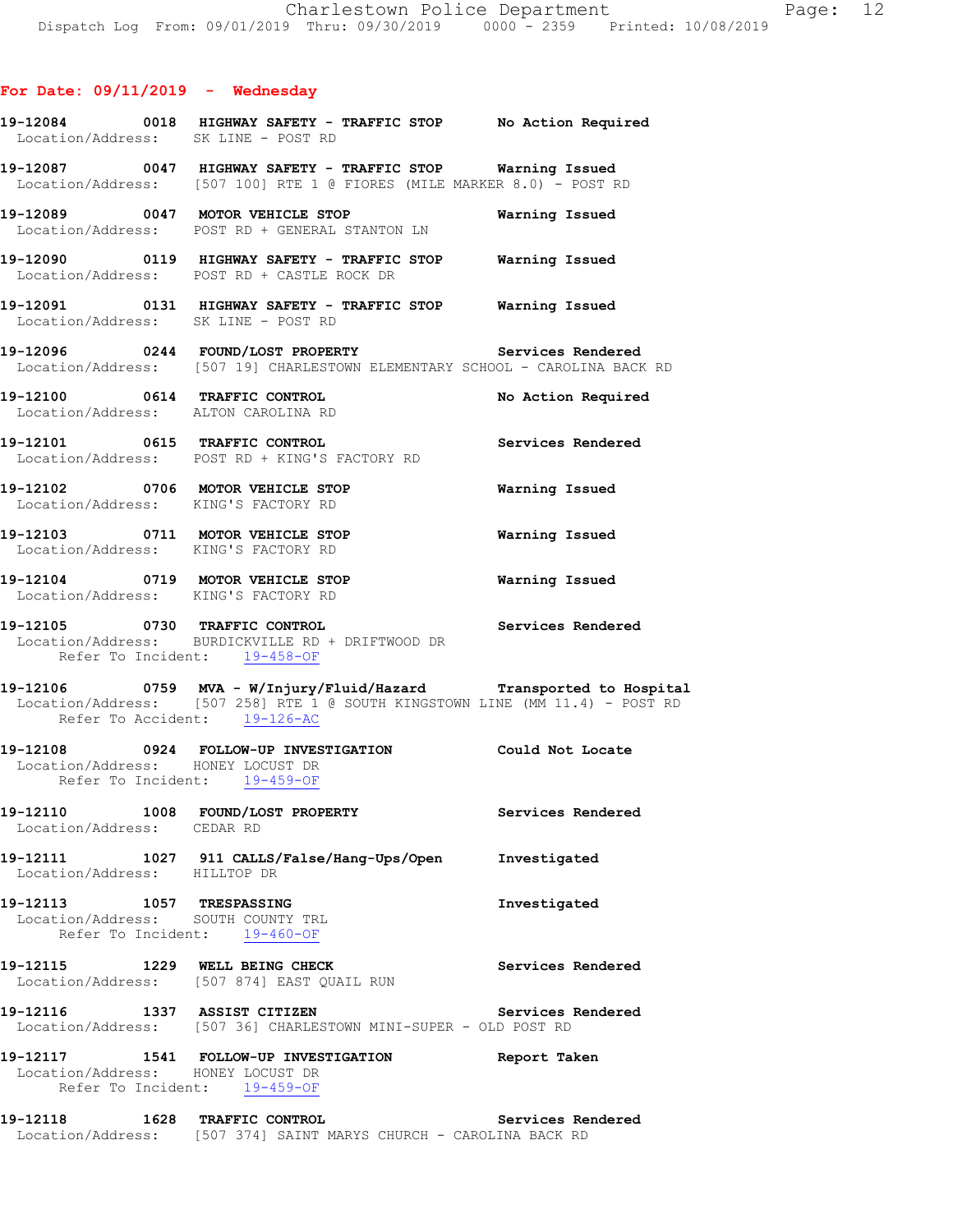**19-12119 1635 MOTOR VEHICLE STOP Warning Issued**  Location/Address: [507 260] RTE 1 @ GENERAL STANTON - POST RD

**19-12120 1828 MOTOR VEHICLE STOP Warning Issued**  Location/Address: [507 272] RTE 1 @ WILCOX TAVERN - POST RD

**19-12122 1858 MOTOR VEHICLE STOP Warning Issued**  Location/Address: [507 100] RTE 1 @ FIORES (MILE MARKER 8.0) - POST RD

**19-12123 1905 MOTOR VEHICLE STOP Warning Issued**  Location/Address: POST RD + SOUTH COUNTY TRL

**19-12124 2003 OFFICER WANTED Report Taken**  Location/Address: WHIPPLE DR Refer To Incident: 19-461-OF

**19-12125 2007 PSYCHOLOGICAL EMERGENCY Transported to Hospital**  Location/Address: WHIPPLE DR **19-12126 2137 OFFICER WANTED Services Rendered** 

 Location/Address: WHIPPLE DR **19-12127 2138 PSYCHOLOGICAL EMERGENCY Transported to Hospital**  Location/Address: WHIPPLE DR

**19-12128 2150 ASSIST OTHER POLICE DEPT Services Rendered**  Location/Address: [507 284] RTE 91 @ RICHMOND LINE - ALTON CAROLINA RD

#### **For Date: 09/12/2019 - Thursday**

| 19–12150          |  | 0810 TRAFFIC CONTROL                                      |  | Services Rendered |  |
|-------------------|--|-----------------------------------------------------------|--|-------------------|--|
| Location/Address: |  | [507 19] CHARLESTOWN ELEMENTARY SCHOOL - CAROLINA BACK RD |  |                   |  |

**19-12151 0845 WELL BEING CHECK Investigated**  Location/Address: [507 667] HILLTOP DR

**19-12152 0934 MOTOR VEHICLE STOP Warning Issued**  Location/Address: RICHMOND LINE - SOUTH COUNTY TRL

**19-12153 0941 MOTOR VEHICLE STOP No Action Required**  Location/Address: [507 271] RTE 1 @ MICHAEL'S - POST RD

**19-12154 0953 MOTOR VEHICLE STOP Warning Issued**  Location/Address: [507 276] RTE 2 @ RICHMOND LINE - SOUTH COUNTY TRL

**19-12155 1002 MOTOR VEHICLE STOP Warning Issued**  Location/Address: [507 276] RTE 2 @ RICHMOND LINE - SOUTH COUNTY TRL

**19-12156 1101 FOLLOW-UP INVESTIGATION Investigated**  Location/Address: UPLAND RD

**19-12157 1142 MOTOR VEHICLE STOP Warning Issued**  Location/Address: [507 100] RTE 1 @ FIORES (MILE MARKER 8.0) - POST RD

**19-12159 1223 OFFICER WANTED Investigated**  Location/Address: GOOSEBERRY HILL

**19-12161 1417 DISABLED MV Services Rendered**  Location/Address: [507 263] RTE 1 @ TOURIST INFO (MILE MARKER 7.6) - POST RD

**19-12162 1437 OFFICER WANTED Report Taken**  Location/Address: [507 1] CHARLESTOWN TOWN HALL - SOUTH COUNTY TRL Refer To Incident: 19-462-OF

**19-12163 1608 MOTOR VEHICLE STOP Warning Issued**  Location/Address: [507 276] RTE 2 @ RICHMOND LINE - SOUTH COUNTY TRL

**19-12164 1617 MOTOR VEHICLE STOP No Action Required**  Location/Address: [507 278] RTE 2 @ RIPPY'S MARKET - SOUTH COUNTY TRL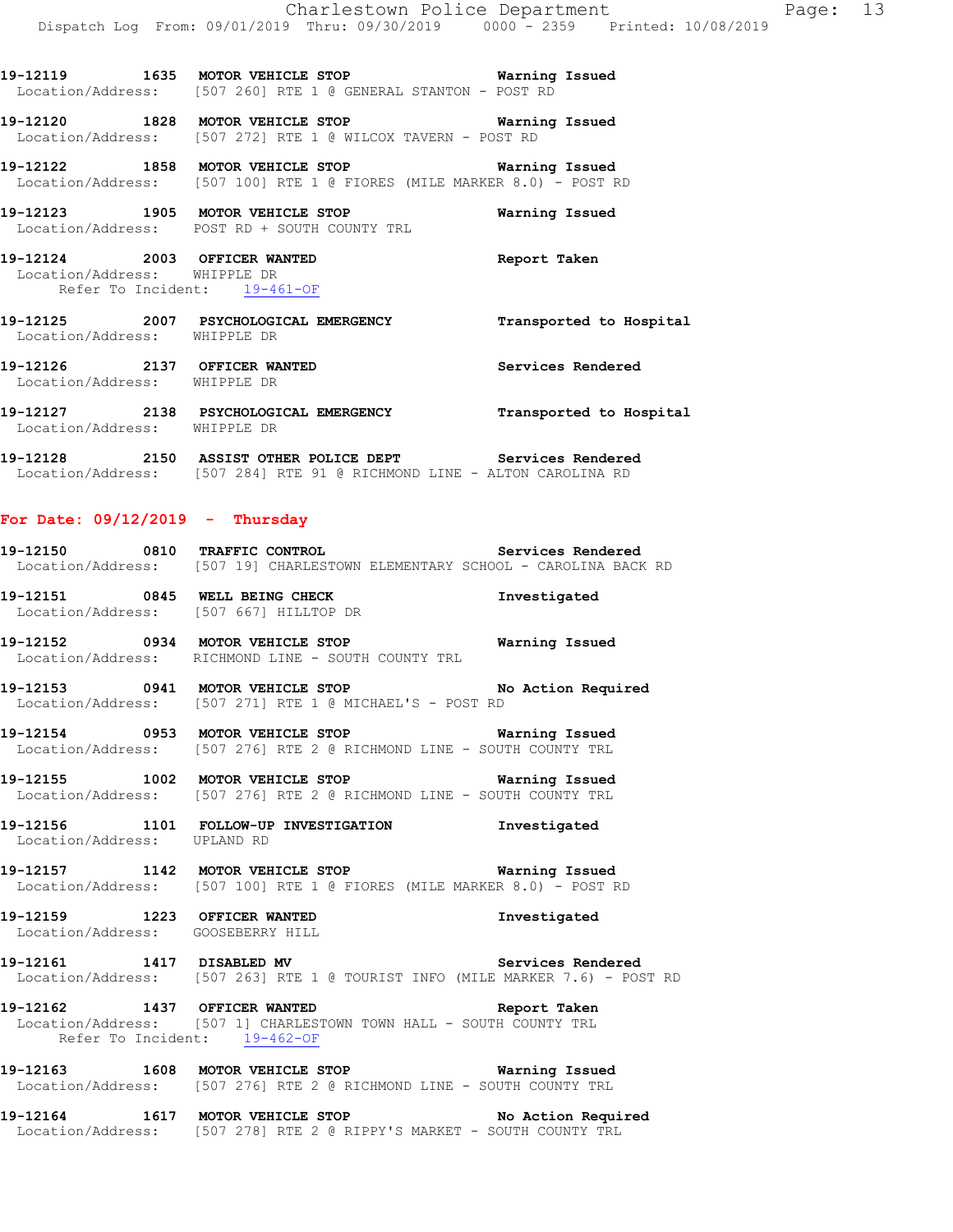**19-12166 1632 MOTOR VEHICLE STOP Warning Issued**  Location/Address: POST RD + ROSS HILL RD **19-12168 1745 MVA - Minor Report Taken**  Location/Address: COLUMBIA HEIGHTS RD + SHANNOCK RD

**19-12169 1933 MOTOR VEHICLE COMPLAINT Warning Issued**  Location/Address: [507 263] RTE 1 @ TOURIST INFO (MILE MARKER 7.6) - POST RD

**19-12172 2043 ASSIST CITIZEN Services Rendered**  Location/Address: [507 72] CUMBERLAND FARMS - OLD POST RD

### **For Date: 09/13/2019 - Friday**

Refer To Accident: 19-128-AC

**19-12195 0810 TRAFFIC CONTROL Services Rendered**  Location/Address: [507 19] CHARLESTOWN ELEMENTARY SCHOOL - CAROLINA BACK RD

**19-12196 0852 MOTOR VEHICLE STOP Warning Issued**  Location: RTE 2 OLD MILL DINER

**19-12197 0911 MOTOR VEHICLE STOP Warning Issued**  Location/Address: KING'S FACTORY RD

**19-12199 0940 WELL BEING CHECK Services Rendered**  Location/Address: NORTH CASTLE WAY

**19-12200 1002 COMPLAINT Citation Issued**  Location/Address: [507 31] BLUE SHUTTERS BEACH - EAST BEACH RD

**19-12203 1158 TRAFFIC CONTROL Services Rendered**  Location/Address: SHANNOCK RD + WORDEN'S POND RD

**19-12204 1159 MOTOR VEHICLE STOP Warning Issued**  Vicinity of: [507 776] SHUMANKANUC HILL RD

**19-12207 1316 MOTOR VEHICLE STOP Warning Issued**  Location/Address: WEST BEACH RD

**19-12212 1620 MOTOR VEHICLE STOP Citation Issued**  Location/Address: [507 269] RTE 1 @ DRIVING RANGE - POST RD

**19-12213 1629 COMPLAINT Investigated**  Location/Address: ROSS HILL RD

**19-12214 1704 DISTURBANCE/Music/Noise Investigated**  Location/Address: BOTKA DR

**19-12215 1850 ALARM, BURGLAR Investigated**  Location/Address: [507 254] GALAPAGOS COLLECTION - OLD POST RD

**19-12216 1852 TRAFFIC CONTROL Services Rendered**  Location/Address: BURDICKVILLE RD

# **For Date: 09/14/2019 - Saturday**

**19-12220 0055 ALARM, BURGLAR Building Checked/Secured**  Location/Address: EAST CENTRAL AVE **19-12224 0137 MOTOR VEHICLE STOP Warning Issued**  Location/Address: [507 923] MILE MARKER 10.2 - FALCONE LN **19-12231 0226 MOTOR VEHICLE STOP Warning Issued** 

Location/Address: POST RD + TAMANACO DR

**19-12233 0314 MOTOR VEHICLE STOP Arrest(s) Made**  Location/Address: [507 269] RTE 1 @ DRIVING RANGE - POST RD Refer To Arrest: 19-210-AR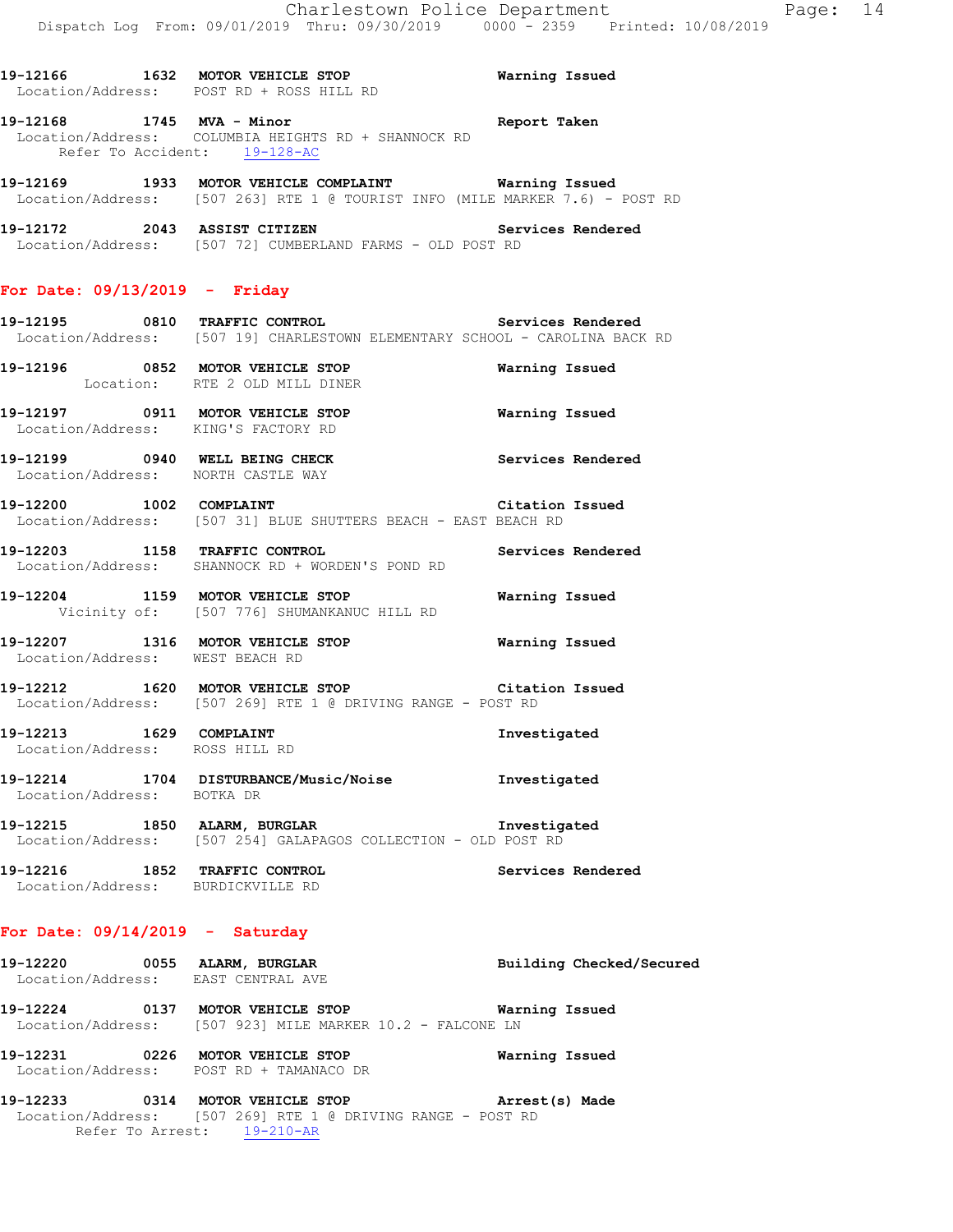|                                                                 | Dispatch Log From: 09/01/2019 Thru: 09/30/2019 0000 - 2359 Printed: 10/08/2019                                                      | Charlestown Police Department | Page: 15 |  |
|-----------------------------------------------------------------|-------------------------------------------------------------------------------------------------------------------------------------|-------------------------------|----------|--|
|                                                                 | Arrest: CUOCO, ANTONIO<br>Address: 64 PHENIX AVE CRANSTON, RI<br>Age: 21<br>Charges: DUI OF LIQUOR OR DRUGS-1ST OFFENSE .15/GREATER |                               |          |  |
| Location/Address: SCAPA FLOW RD<br>Refer To Incident: 19-463-OF | 19-12237 0721 SEX OFFENSES                                                                                                          | Report Taken                  |          |  |
|                                                                 | 19-12240 0941 TRAFFIC CONTROL<br>Location/Address: SOUTH COUNTY TRL + MAPLE LAKE FARM RD                                            | Services Rendered             |          |  |
| Location/Address: OLD POST RD                                   | 19-12241 1212 FOLLOW-UP INVESTIGATION Services Rendered                                                                             |                               |          |  |
| Refer To Incident: 19-464-OF                                    | 19-12242 1214 POLICE INFORMATION Investigated<br>Location/Address: [507 72] CUMBERLAND FARMS - OLD POST RD                          |                               |          |  |
|                                                                 | 19-12244 1259 FOLLOW-UP INVESTIGATION Investigated<br>Location/Address: [507 642] CHARLESTOWN POLICE DEPARTMENT - OLD POST RD       |                               |          |  |
| Location/Address: POND SHORE DR                                 | 19-12245 1538 FIRE, VEHICLE 1999 Services Rendered                                                                                  |                               |          |  |
|                                                                 | 19-12246 1619 MOTOR VEHICLE STOP <b>Warning Issued</b><br>Location/Address: [507 276] RTE 2 @ RICHMOND LINE - SOUTH COUNTY TRL      |                               |          |  |
|                                                                 | 19-12247   1647   MOTOR VEHICLE STOP   Warning Issued Location/Address:   POST RD + FALCONE LN                                      |                               |          |  |
|                                                                 | 19-12249 1659 MOTOR VEHICLE STOP <b>WATER WATER</b><br>Location/Address: [507 258] RTE 1 @ SOUTH KINGSTOWN LINE (MM 11.4) - POST RD |                               |          |  |
|                                                                 | 19-12251 1742 MOTOR VEHICLE STOP<br>Location/Address: POST RD + PROSSER TRL                                                         | Warning Issued                |          |  |
|                                                                 | 19-12252 1807 MOTOR VEHICLE STOP<br>Location/Address: POST RD + SOUTH COUNTY TRL                                                    | Warning Issued                |          |  |
| 19-12253 1816 ALARM, FIRE<br>Location/Address: WATCHAUG LN      |                                                                                                                                     | <b>False Alarm</b>            |          |  |
|                                                                 | 19-12255 1902 MOTOR VEHICLE STOP 6 Warning Issued<br>Location/Address: OLD POST RD + ARNOLDA RD                                     |                               |          |  |
|                                                                 | 19-12258 2053 MOTOR VEHICLE STOP <b>Warning Issued</b><br>Location/Address: [507 100] RTE 1 @ FIORES (MILE MARKER 8.0) - POST RD    |                               |          |  |
| Location/Address: WEST CASTLE WAY                               | 19-12259 2056 POLICE INFORMATION                                                                                                    | Services Rendered             |          |  |
|                                                                 | 19-12260 2209 MOTOR VEHICLE STOP<br>Location/Address: POST RD + TAMANACO DR                                                         | Warning Issued                |          |  |
|                                                                 | 19-12261 2212 MOTOR VEHICLE STOP<br>Location/Address: POST RD + SCHOOLHOUSE POND RD                                                 | Warning Issued                |          |  |
|                                                                 | 19-12262 2216 ROAD HAZARD/OBSTRUCTION Investigated<br>Location/Address: POST RD + TAMANACO DR                                       |                               |          |  |
|                                                                 | 19-12263 2224 ASSIST OTHER POLICE DEPT Services Rendered<br>Location/Address: [507 64] RATHSKELLER RESTAURANT - OLD COACH RD        |                               |          |  |
|                                                                 | 19-12265 2244 FOLLOW-UP INVESTIGATION Investigated<br>Location/Address: [507 62] OCEAN VIEW MOTEL - POST RD                         |                               |          |  |
|                                                                 | 19-12266 2310 POLICE TRANSPORT Services Rendered<br>Location/Address: [507 62] OCEAN VIEW MOTEL - POST RD                           |                               |          |  |
|                                                                 |                                                                                                                                     |                               |          |  |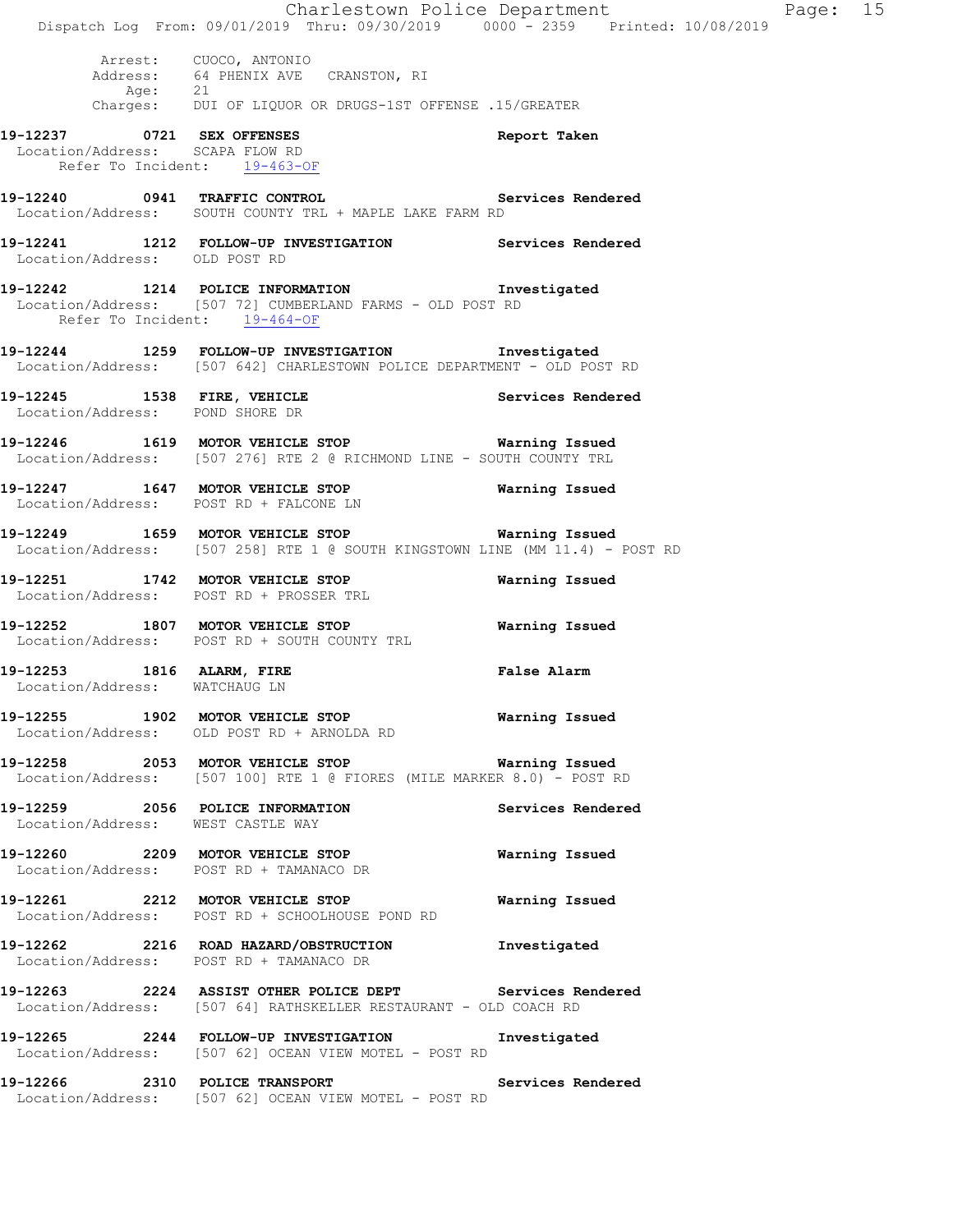#### **For Date: 09/15/2019 - Sunday**

**19-12271 0048 MOTOR VEHICLE STOP Warning Issued**  Location/Address: [507 258] RTE 1 @ SOUTH KINGSTOWN LINE (MM 11.4) - POST RD

**19-12281 0946 FIRE, OTHER False Alarm**  Location/Address: SOUTH ARNOLDA RD

**19-12282 1153 ALARM, BURGLAR Investigated**  Location/Address: [507 369] WILCOX TAVERN - OLD POST RD

**19-12287 1339 MVA - Minor Report Taken**  Location/Address: [507 80] FANTASTIC UMBRELLA FACTORY - OLD POST RD Refer To Accident: 19-129-AC

**19-12288 1427 MOTOR VEHICLE STOP Warning Issued**  Location/Address: [507 100] RTE 1 @ FIORES (MILE MARKER 8.0) - POST RD

**19-12289 1657 MOTOR VEHICLE STOP Warning Issued**  Location/Address: [507 278] RTE 2 @ RIPPY'S MARKET - SOUTH COUNTY TRL

**19-12290 1709 ASSIST CITIZEN Services Rendered**  Location/Address: [507 260] RTE 1 @ GENERAL STANTON - POST RD

**19-12292 1742 MOTOR VEHICLE STOP Investigated**  Location/Address: NARROW LN + AUBURN DR

**19-12293 1832 ASSIST OTHER POLICE DEPT Services Rendered**  Location/Address: [507 258] RTE 1 @ SOUTH KINGSTOWN LINE (MM 11.4) - POST RD

**19-12294 1837 MVA - Minor Report Taken**  Location/Address: KLONDIKE RD Refer To Accident: 19-130-AC

**19-12295 1906 ALARM, BURGLAR Services Rendered**  Location/Address: CEDAR RD

**19-12296 1921 FIREWORKS/Possession/Use/Other Unfounded**  Location/Address: NARROW LN + AUBURN DR

## **For Date: 09/16/2019 - Monday**

**19-12298 0006 MOTOR VEHICLE STOP Warning Issued**  Location/Address: [507 261] RTE 1 @ STATE GARAGE (MILE MARKER 9.6) - POST RD

**19-12299 0015 ASSIST OTHER POLICE DEPT Could Not Locate**  Location/Address: [507 275] RTE 1 @ WESTERLY LINE - POST RD

**19-12305 0606 TRAFFIC CONTROL Services Rendered**  Location/Address: ALTON CAROLINA RD

**19-12306 0617 TRAFFIC CONTROL No Action Required**  Location/Address: KING'S FACTORY RD

**19-12308 0803 FOLLOW-UP INVESTIGATION Investigated**  Location/Address: [507 72] CUMBERLAND FARMS - OLD POST RD

**19-12309 0817 ALARM, BURGLAR False Alarm**  Location/Address: [507 46] WASHINGTON TRUST COMPANY - OLD POST RD

19-12311 **19-12311** 0951 ANIMAL COMPLAINT Location/Address: ROSE CT + CAROLINA BACK RD

**19-12312 1026 ROAD HAZARD/OBSTRUCTION No Action Required**  Location/Address: KING'S FACTORY RD

**19-12313 1104 FOLLOW-UP INVESTIGATION Investigated**  Location/Address: [507 72] CUMBERLAND FARMS - OLD POST RD

**19-12314 1259 ANIMAL COMPLAINT Could Not Locate**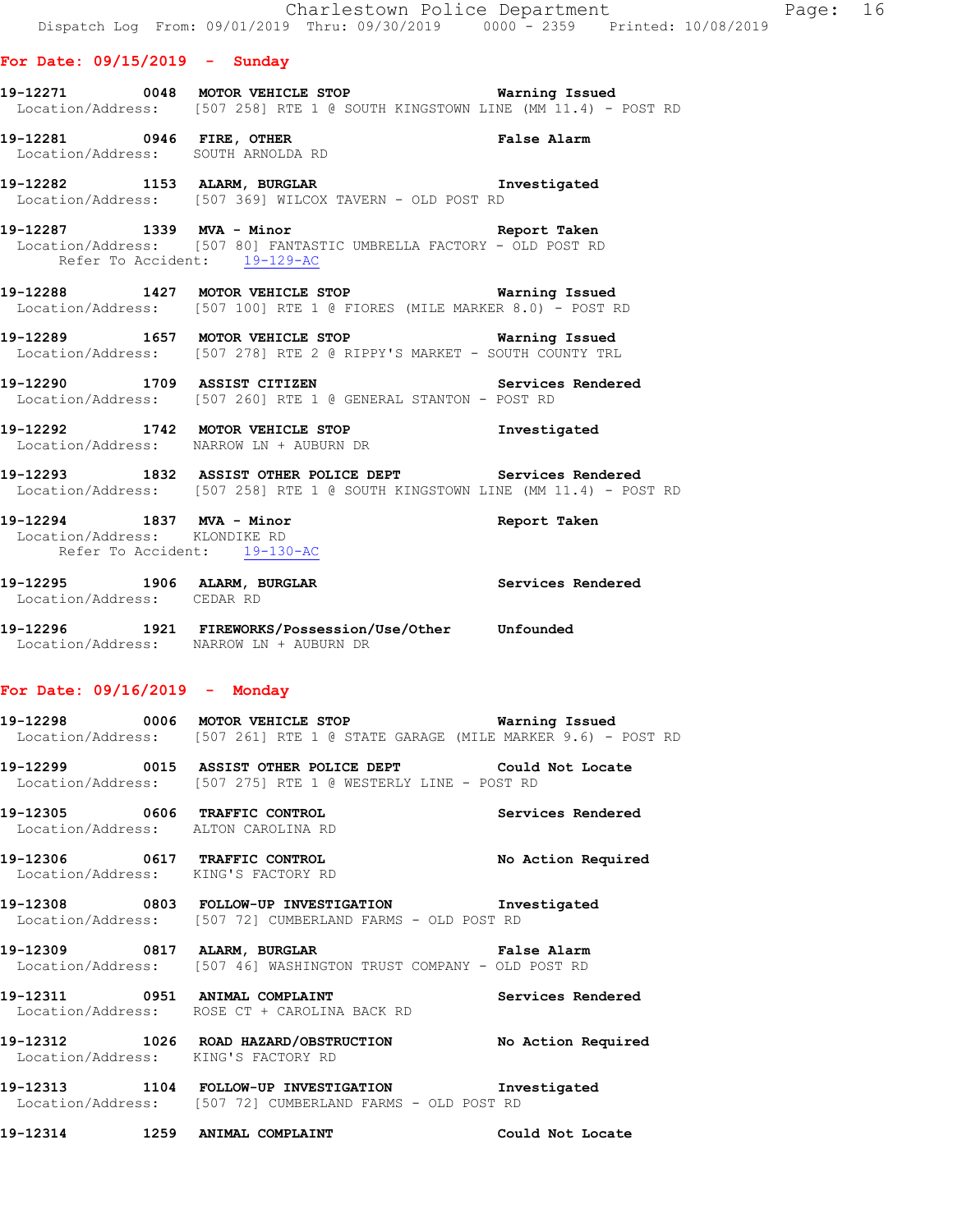|                                   |                                                                                                                                                                       | Charlestown Police Department | Page |
|-----------------------------------|-----------------------------------------------------------------------------------------------------------------------------------------------------------------------|-------------------------------|------|
|                                   | Dispatch Log From: 09/01/2019 Thru: 09/30/2019   0000 - 2359   Printed: 10/08/2019                                                                                    |                               |      |
|                                   | Location/Address: [507 615] JONATHAN DR                                                                                                                               |                               |      |
|                                   | 19-12316 1334 EMBEZZELMENT/FRAUD/FORGERY Report Taken<br>Location/Address: [507 642] CHARLESTOWN POLICE DEPARTMENT - OLD POST RD<br>Refer To Incident: 19-466-OF      |                               |      |
|                                   | 19-12317 1358 OFFICER WANTED Services Rendered<br>Location/Address: [507 642] CHARLESTOWN POLICE DEPARTMENT - OLD POST RD                                             |                               |      |
|                                   | 19-12318 1513 OFFICER WANTED Unfounded<br>Vicinity of: SHUMANKANUC HILL RD<br>Vicinity of: SHUMANKANUC HILL RD                                                        |                               |      |
| Refer To Incident: 19-467-OF      | 19-12319 1541 LARCENY<br>Location/Address: [507 642] CHARLESTOWN POLICE DEPARTMENT - OLD POST RD                                                                      | Report Taken                  |      |
| Location/Address: OLD POST RD     | 19-12321 1635 ASSIST OTHER POLICE DEPT Services Rendered                                                                                                              |                               |      |
| Location/Address: MIDLAND RD      | 19-12322 1731 ALARM, BURGLAR BURGER Building Checked/Secured                                                                                                          |                               |      |
|                                   | 19-12323 1735 ANIMAL COMPLAINT 19-12323<br>Location/Address: CAROLINA BACK RD                                                                                         |                               |      |
|                                   | 19-12325 1934 MOTOR VEHICLE STOP Citation Issued<br>Location/Address: [507 909] MILE MARKER 5.2 - WEST BEACH RD                                                       |                               |      |
|                                   | 19-12326 2006 MOTOR VEHICLE STOP <b>WATER WATER</b><br>Vicinity of: SOUTH COUNTY TRL                                                                                  |                               |      |
|                                   | 19-12327 2018 MOTOR VEHICLE STOP Warning Issued<br>Location/Address: [507 281] RTE 2 @ BEACHSIDE AUTO - SOUTH COUNTY TRL                                              |                               |      |
|                                   | 19-12329 2117 MOTOR VEHICLE STOP <b>Warning Issued</b><br>Location/Address: [507 914] MILE MARKER 6.8 - WILDFLOWER RD                                                 |                               |      |
| For Date: $09/17/2019$ - Tuesday  |                                                                                                                                                                       |                               |      |
|                                   | <br> 19-12340            0048    TRAFFIC CONTROL                                   No  Action  Required<br>Location/Address: WESTERLY LINE - POST RD                  |                               |      |
|                                   | 19-12342 0128 WELL BEING CHECK<br>Location/Address: CAROLINA BACK RD                                                                                                  | Investigated                  |      |
|                                   | 19-12343 0148 SUSPICIOUS ACTIVITY/VEHICLE Investigated<br>Location/Address: SOUTH COUNTY TRL                                                                          |                               |      |
| Location/Address: WEST NIANTIC ST | 19-12346 0453 ASSIST CITIZEN                                                                                                                                          | Services Rendered             |      |
|                                   | 19-12348 0828 TRAFFIC CONTROL Services Rendered<br>Location/Address: [507 19] CHARLESTOWN ELEMENTARY SCHOOL - CAROLINA BACK RD                                        |                               |      |
|                                   | 19-12349 0856 MOTOR VEHICLE STOP 6 Warning Issued<br>Location/Address: [507 374] SAINT MARYS CHURCH - CAROLINA BACK RD                                                |                               |      |
|                                   | 19-12351 0941 MOTOR VEHICLE STOP <b>Warning Issued</b><br>Location/Address: POST RD + CROSS MILLS RD                                                                  |                               |      |
| Location/Address: WEST BEACH RD   | 19-12352 1340 POLICE INFORMATION Services Rendered                                                                                                                    |                               |      |
|                                   | 19-12353 1412 POLICE INFORMATION 1nvestigated<br>Location/Address: [507 435] SOUTH SHORE MENTAL HEALTH CHARLESTOWN HOUS - OLD POST RD<br>Refer To Incident: 19-469-OF |                               |      |
|                                   | 19-12356 1611 ASSIST OTHER TOWN DEPT Services Rendered<br>Location/Address: [507 612] NINIGRET PARK - LITTLE NINI POND REST ROOMS - PARK LN                           |                               |      |

Page: 17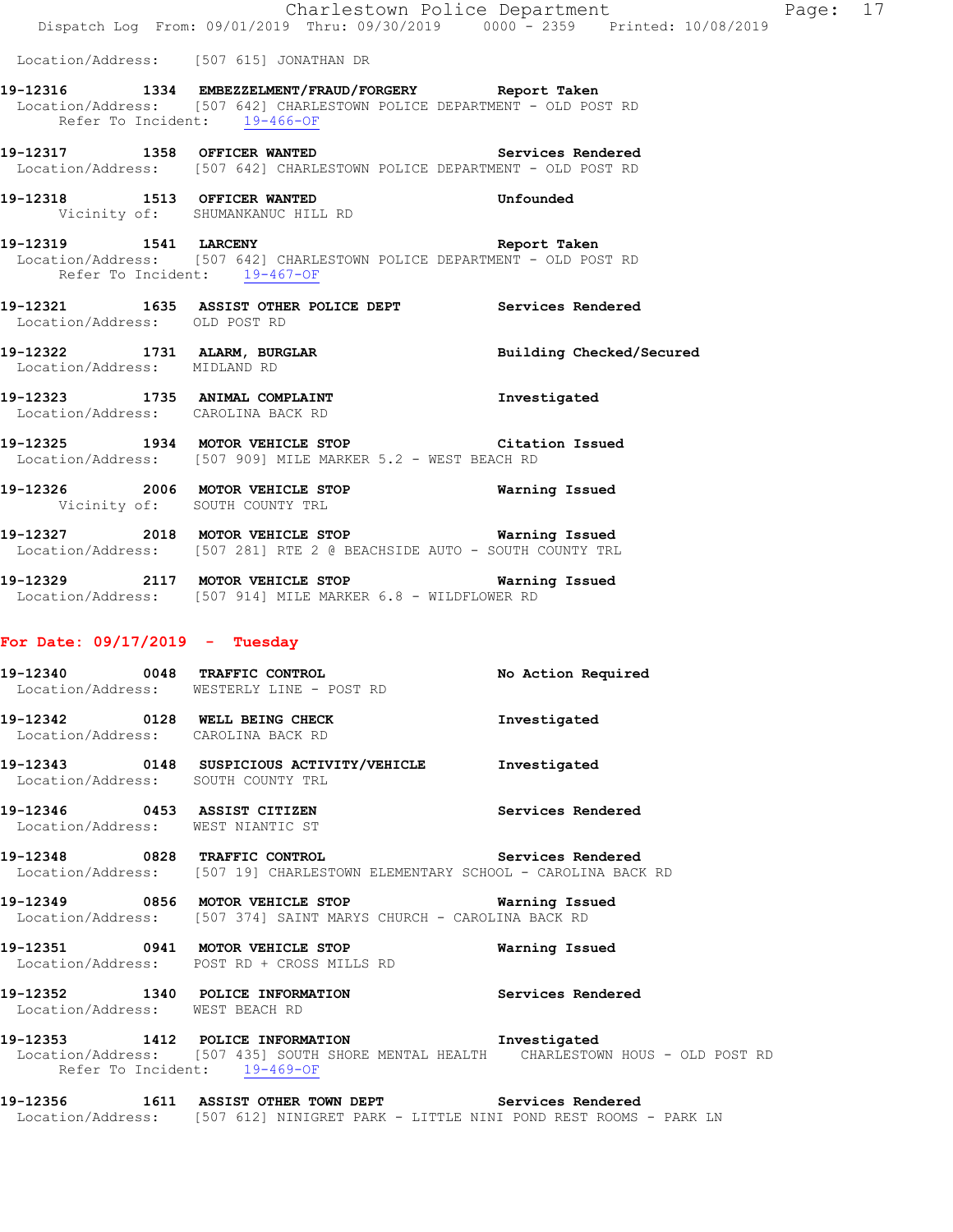**19-12358 1631 ANIMAL COMPLAINT Services Rendered**  Location/Address: HILLTOP DR

**19-12359 1737 OFFICER WANTED False Alarm**  Location/Address: SANCTUARY RD

**19-12361 2044 VANDALISM Report Taken**  Location/Address: [507 609] NINIGRET PARK - SUMMER OFFICE - PARK LN Refer To Incident: 19-470-OF

**19-12362 2132 MOTOR VEHICLE STOP Warning Issued**  Location/Address: [507 258] RTE 1 @ SOUTH KINGSTOWN LINE (MM 11.4) - POST RD

**19-12363 2211 HIGHWAY SAFETY - TRAFFIC STOP Warning Issued**  Location/Address: [507 258] RTE 1 @ SOUTH KINGSTOWN LINE (MM 11.4) - POST RD

**19-12364 2226 HIGHWAY SAFETY - TRAFFIC STOP Warning Issued**  Location/Address: POST RD + LAKESIDE DR

**19-12365 2232 HIGHWAY SAFETY - TRAFFIC STOP Warning Issued**  Location/Address: [507 258] RTE 1 @ SOUTH KINGSTOWN LINE (MM 11.4) - POST RD

**19-12366 2308 HIGHWAY SAFETY - TRAFFIC STOP Warning Issued**  Location/Address: SK LINE - POST RD

**19-12367 2317 HIGHWAY SAFETY - TRAFFIC STOP Warning Issued**  Location/Address: POST RD + PROSSER TRL

**19-12368 2335 HIGHWAY SAFETY - TRAFFIC STOP Warning Issued**  Location/Address: POST RD + CROSS MILLS RD

#### **For Date: 09/18/2019 - Wednesday**

- **19-12374 0002 HIGHWAY SAFETY TRAFFIC STOP Warning Issued**  Location/Address: RICHMOND LINE - ALTON CAROLINA RD
- **19-12377 0016 MOTOR VEHICLE STOP Warning Issued**  Location/Address: POST RD + GENERAL STANTON LN

**19-12387 0152 ALARM, FIRE False Alarm**  Location/Address: [507 19] CHARLESTOWN ELEMENTARY SCHOOL - CAROLINA BACK RD

**19-12391 0708 WELL BEING CHECK Services Rendered**  Location/Address: [507 72] CUMBERLAND FARMS - OLD POST RD

**19-12392 0815 MOTOR VEHICLE STOP Warning Issued**  Location/Address: CAROLINA BACK RD + SKAGERRAK RD

**19-12393 0822 TRAFFIC CONTROL Warning Issued**  Location/Address: [507 19] CHARLESTOWN ELEMENTARY SCHOOL - CAROLINA BACK RD

**19-12394 0857 MOTOR VEHICLE STOP Citation Issued**  Location/Address: KING'S FACTORY RD + PROSSER TRL

**19-12395 0858 MOTOR VEHICLE STOP Warning Issued**  Location/Address: SOUTH COUNTY TRL + NEW BISCUIT CITY RD

**19-12396 0904 MOTOR VEHICLE STOP Warning Issued**  Location/Address: SOUTH COUNTY TRL + NEW BISCUIT CITY RD

**19-12397 0909 MOTOR VEHICLE STOP Warning Issued**  Location/Address: SOUTH COUNTY TRL + NEW BISCUIT CITY RD

**19-12398 0913 MOTOR VEHICLE STOP No Action Required**  Location/Address: KING'S FACTORY RD + NARRAGANSETT TRL

**19-12399 0918 MOTOR VEHICLE STOP Warning Issued**  Location/Address: SOUTH COUNTY TRL + NEW BISCUIT CITY RD

**19-12400 0923 MOTOR VEHICLE STOP Warning Issued**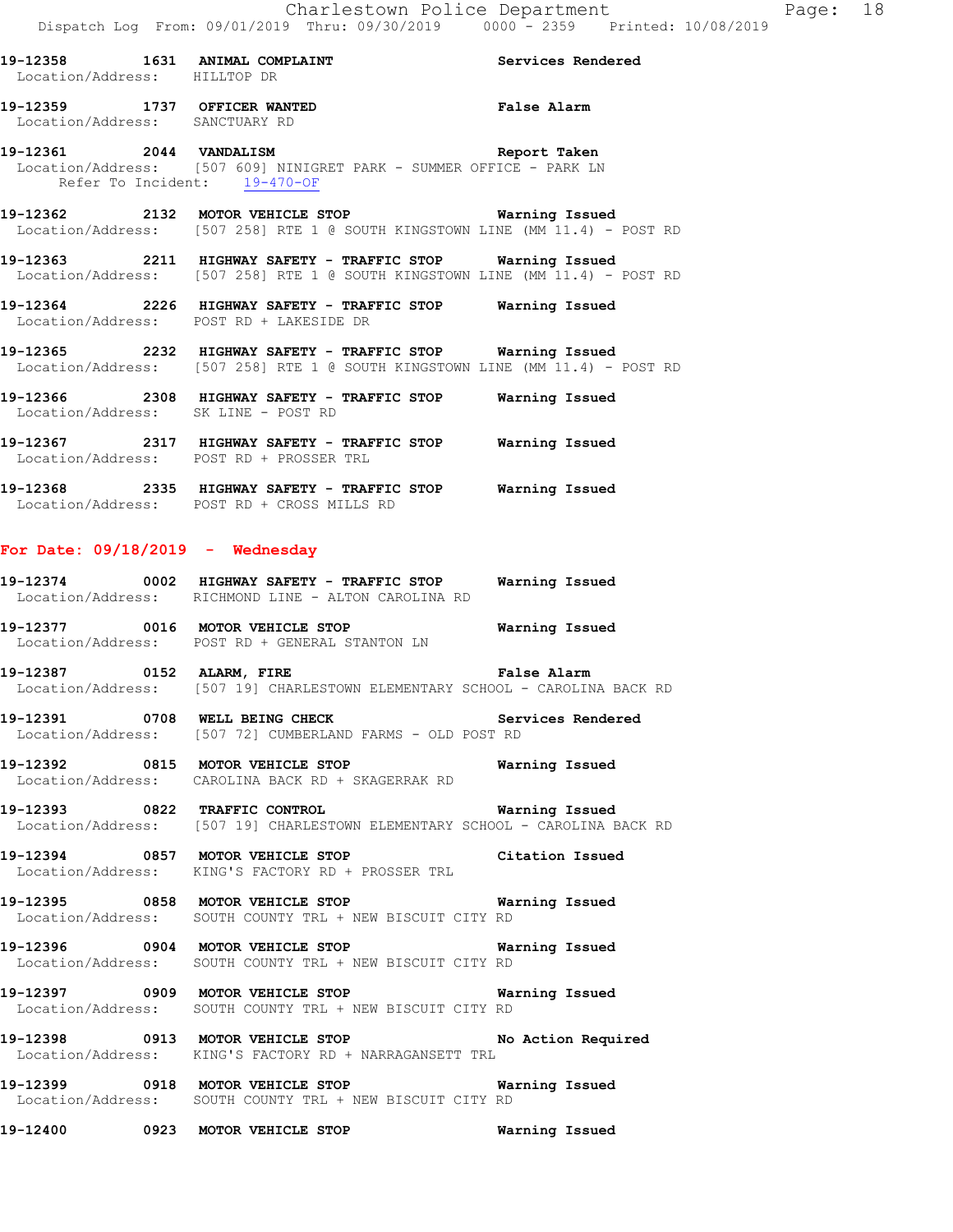|                                                          | Dispatch Log From: 09/01/2019 Thru: 09/30/2019 0000 - 2359 Printed: 10/08/2019                                                                                                                                                                                                                                                                 | Charlestown Police Department<br>Page: 19                                                                  |
|----------------------------------------------------------|------------------------------------------------------------------------------------------------------------------------------------------------------------------------------------------------------------------------------------------------------------------------------------------------------------------------------------------------|------------------------------------------------------------------------------------------------------------|
|                                                          | Location/Address: SOUTH COUNTY TRL + MAPLE LAKE FARM RD                                                                                                                                                                                                                                                                                        |                                                                                                            |
|                                                          | 19-12401 1003 MOTOR VEHICLE STOP<br>Location/Address: PROSSER TRL + WATCHAUG LN                                                                                                                                                                                                                                                                | Warning Issued                                                                                             |
|                                                          | 19-12402 1027 MOTOR VEHICLE STOP 6 Warning Issued<br>Location/Address: RICHMOND LINE - KING'S FACTORY RD                                                                                                                                                                                                                                       |                                                                                                            |
|                                                          | 19-12403 1125 POLICE INFORMATION<br>Location/Address: [507 642] CHARLESTOWN POLICE DEPARTMENT - OLD POST RD                                                                                                                                                                                                                                    | Services Rendered                                                                                          |
|                                                          | 19-12404 1604 MOTOR VEHICLE STOP 6 Warning Issued<br>Location/Address: [507 279] RTE 2 @ CHARLESTOWN TOWN HALL - SOUTH COUNTY TRL                                                                                                                                                                                                              |                                                                                                            |
|                                                          | 19-12405 1632 MOTOR VEHICLE STOP<br>Location/Address: EAST BEACH RD + OVERLOOK DR                                                                                                                                                                                                                                                              | Warning Issued                                                                                             |
|                                                          | 19-12408 1715 MOTOR VEHICLE STOP <b>Arrest(s)</b> Made<br>Location/Address: [507 263] RTE 1 @ TOURIST INFO (MILE MARKER 7.6) - POST RD<br>Refer To Arrest: 19-211-AR<br>Arrest: MARTIN, FRANCIS A<br>Address: 130 EARLE DR NORTH KINGSTOWN, RI<br>BENCH WARRANT ISSUED FROM 6TH DISTRICT COURT<br>BENCH WARRANT ISSUED FROM 6TH DISTRICT COURT | Age: 58<br>Charges: 58<br>Charges: Driving after denial, suspension or revocation of license - 2nd Offense |
| Location/Address: BAY ST<br>Refer To Incident: 19-471-OF | 19-12409 1835 OFFICER WANTED                                                                                                                                                                                                                                                                                                                   | Report Taken                                                                                               |
|                                                          | 19-12410 1840 DISABLED MV<br>Location/Address: [507 100] RTE 1 @ FIORES (MILE MARKER 8.0) - POST RD                                                                                                                                                                                                                                            | Services Rendered                                                                                          |
|                                                          | 19-12412 2037 POLICE TRANSPORT Taken/Refered to Other A<br>Location/Address: [507 642] CHARLESTOWN POLICE DEPARTMENT - OLD POST RD                                                                                                                                                                                                             |                                                                                                            |
| For Date: $09/19/2019$ - Thursday                        |                                                                                                                                                                                                                                                                                                                                                |                                                                                                            |
|                                                          | 19-12422 0038 MOTOR VEHICLE STOP<br>Location/Address: POST RD + GENERAL STANTON LN                                                                                                                                                                                                                                                             | Warning Issued                                                                                             |
|                                                          | 19-12431 6710 HIGHWAY SAFETY - TRAFFIC STOP Warning Issued<br>Location/Address: KING'S FACTORY RD + NARRAGANSETT TRL                                                                                                                                                                                                                           |                                                                                                            |
|                                                          | 19-12432 0716 HIGHWAY SAFETY - TRAFFIC STOP Citation Issued<br>Vicinity of: KING'S FACTORY RD + NARRAGANSETT TRL                                                                                                                                                                                                                               |                                                                                                            |
|                                                          | 19-12433   0727   HIGHWAY SAFETY - TRAFFIC STOP   Warning Issued<br>Location/Address: KING'S FACTORY RD + SHUMANKANUC HILL RD                                                                                                                                                                                                                  |                                                                                                            |
|                                                          | 19-12434 0748 HIGHWAY SAFETY - TRAFFIC STOP Warning Issued<br>Location/Address: KING'S FACTORY RD + NARRAGANSETT TRL                                                                                                                                                                                                                           |                                                                                                            |
|                                                          | 19-12435 6806 MOTOR VEHICLE STOP 6 Warning Issued<br>Location/Address: KING'S FACTORY RD                                                                                                                                                                                                                                                       |                                                                                                            |
|                                                          | 19-12436 6819 TRAFFIC CONTROL 19 Services Rendered<br>Location/Address: [507 934] CARPENTERS LANDSCAPE/ CONSTRUCTION INC - SOUTH COUNTY TRL                                                                                                                                                                                                    |                                                                                                            |
|                                                          | 19-12437 0835 MOTOR VEHICLE STOP Citation Issued<br>Location/Address: CAROLINA BACK RD + OLD MILL RD                                                                                                                                                                                                                                           |                                                                                                            |
|                                                          | 19-12438 6836 MOTOR VEHICLE STOP 6 Warning Issued<br>Location/Address: POST RD + FALCONE LN                                                                                                                                                                                                                                                    |                                                                                                            |
|                                                          | 19-12439 0848 HIGHWAY SAFETY - TRAFFIC STOP Warning Issued<br>Location/Address: CAROLINA BACK RD + ROSE CT                                                                                                                                                                                                                                     |                                                                                                            |
|                                                          | 19-12440 0851 MOTOR VEHICLE STOP                                                                                                                                                                                                                                                                                                               | Warning Issued                                                                                             |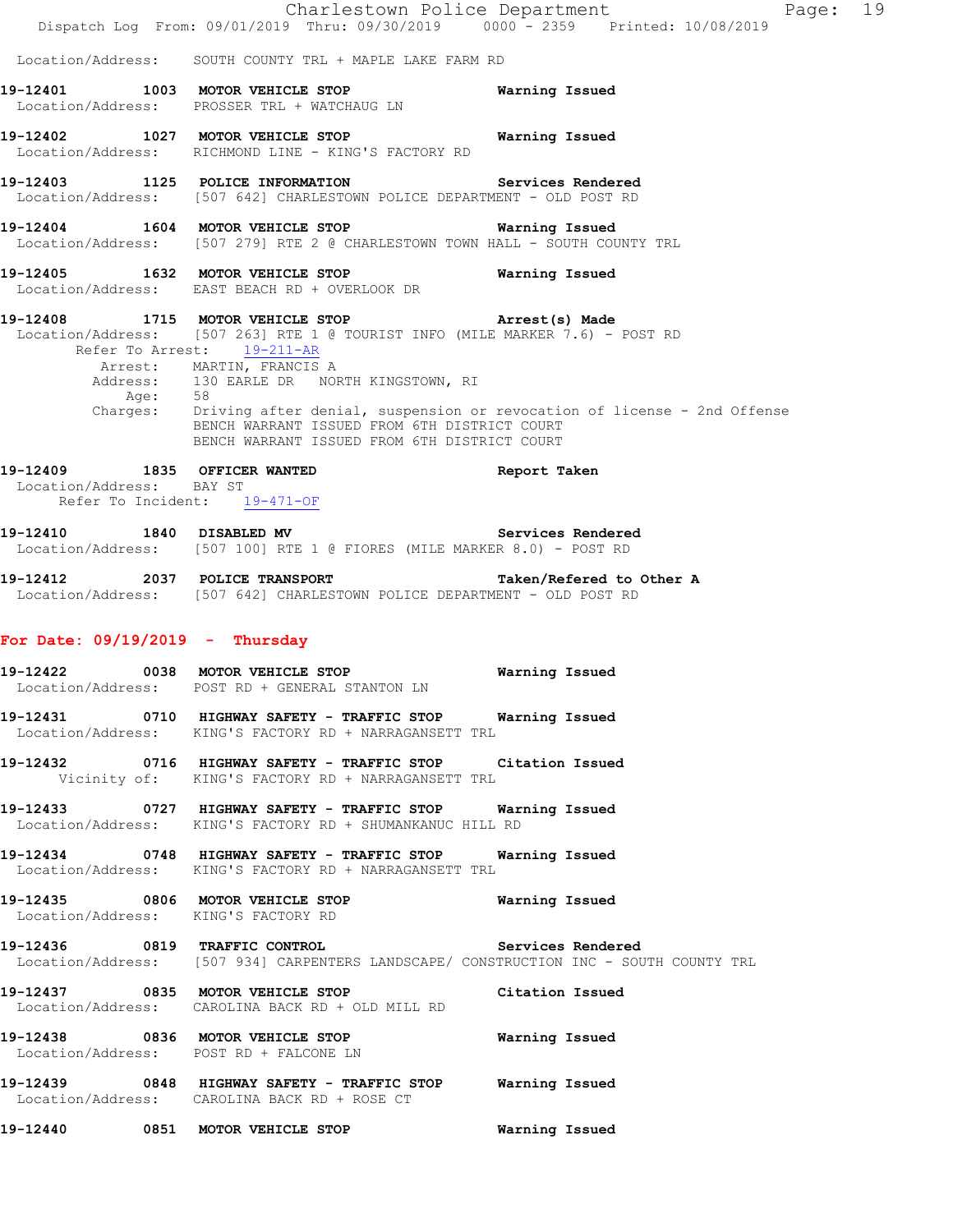|                                                                                          | Dispatch Log From: 09/01/2019 Thru: 09/30/2019 0000 - 2359 Printed: 10/08/2019                                                                            | Charlestown Police Department | Page: 20 |  |
|------------------------------------------------------------------------------------------|-----------------------------------------------------------------------------------------------------------------------------------------------------------|-------------------------------|----------|--|
|                                                                                          | Vicinity of: RICHMOND LINE - KING'S FACTORY RD                                                                                                            |                               |          |  |
| Location/Address: CAROLINA BACK RD                                                       | 19-12441 0855 HIGHWAY SAFETY - TRAFFIC STOP Citation Issued                                                                                               |                               |          |  |
|                                                                                          | 19-12442 0858 MOTOR VEHICLE STOP Citation Issued<br>Location/Address: KING'S FACTORY RD + NARRAGANSETT TRL                                                |                               |          |  |
|                                                                                          | 19-12443 0904 HIGHWAY SAFETY - TRAFFIC STOP Warning Issued<br>Location/Address: [507 488] CAROLINA BACK RD                                                |                               |          |  |
|                                                                                          | 19-12444 0906 MOTOR VEHICLE STOP<br>Location/Address: POST RD + CROSS MILLS RD                                                                            | Citation Issued               |          |  |
| 19-12445 0907 COMPLAINT<br>Location/Address: DRIFTWOOD DR                                |                                                                                                                                                           | Investigated                  |          |  |
|                                                                                          | 19-12446 0943 HIGHWAY SAFETY - TRAFFIC STOP Citation Issued<br>Location/Address: ALTON CAROLINA RD                                                        |                               |          |  |
|                                                                                          | 19-12448 0955 MOTOR VEHICLE STOP 6 Warning Issued<br>Location/Address: SOUTH COUNTY TRL                                                                   |                               |          |  |
| Location/Address: CAROLINA BACK RD                                                       | 19-12449 1021 HIGHWAY SAFETY - TRAFFIC STOP Warning Issued                                                                                                |                               |          |  |
|                                                                                          | 19-12450 1028 HIGHWAY SAFETY - TRAFFIC STOP<br>Location/Address: CAROLINA BACK RD + OLD SHANNOCK RD                                                       | No Action Required            |          |  |
|                                                                                          | 19-12453 1052 POLICE INFORMATION<br>Vicinity of: SOUTH COUNTY TRL + NARROW LN                                                                             | Investigated                  |          |  |
|                                                                                          | 19-12454 1114 MOTOR VEHICLE STOP Warning Issued<br>Location/Address: [507 642] CHARLESTOWN POLICE DEPARTMENT - OLD POST RD                                |                               |          |  |
|                                                                                          | 19-12455 1132 DISABLED MV<br>Location/Address: [507 100] RTE 1 @ FIORES (MILE MARKER 8.0) - POST RD                                                       | Investigated                  |          |  |
|                                                                                          | 19-12457 1242 MOTOR VEHICLE STOP 6 Warning Issued<br>Location/Address: [507 607] RTE 1 @ BESTWAY - POST RD                                                |                               |          |  |
|                                                                                          | 19-12458 1304 MOTOR VEHICLE STOP<br>Location/Address: POST RD + WILDFLOWER RD                                                                             | <b>Warning Issued</b>         |          |  |
|                                                                                          | 19-12459 1316 MOTOR VEHICLE STOP 6 Warning Issued<br>Location/Address: [507 269] RTE 1 @ DRIVING RANGE - POST RD                                          |                               |          |  |
|                                                                                          | 19-12461 1422 ALARM, BURGLAR<br>Location/Address: [507 568] WEST WILLOW LN                                                                                | Investigated                  |          |  |
|                                                                                          | 19-12462 1556 FOUND/LOST PROPERTY 1nvestigated<br>Location/Address: [507 642] CHARLESTOWN POLICE DEPARTMENT - OLD POST RD<br>Refer To Incident: 19-472-OF |                               |          |  |
|                                                                                          | 19-12463 1636 MOTOR VEHICLE STOP 6 Warning Issued<br>Location/Address: [507 276] RTE 2 @ RICHMOND LINE - SOUTH COUNTY TRL                                 |                               |          |  |
|                                                                                          | 19-12464 1713 MOTOR VEHICLE STOP<br>Location/Address: SOUTH COUNTY TRL + NARROW LN                                                                        | Warning Issued                |          |  |
| Location/Address: SOUTH COUNTY TRL                                                       | 19-12466 1750 MOTOR VEHICLE STOP 6 Warning Issued                                                                                                         |                               |          |  |
|                                                                                          | 19-12467 1754 SUSPICIOUS ACTIVITY/VEHICLE<br>Vicinity of: BOTKA DR + SOUTH COUNTY TRL                                                                     | Investigated                  |          |  |
| 19-12468 1943 MVA - Minor<br>Location/Address: WILLOW RD<br>Refer To Accident: 19-131-AC |                                                                                                                                                           | Report Taken                  |          |  |
| 19-12469 2137 TRESPASSING                                                                |                                                                                                                                                           | Investigated                  |          |  |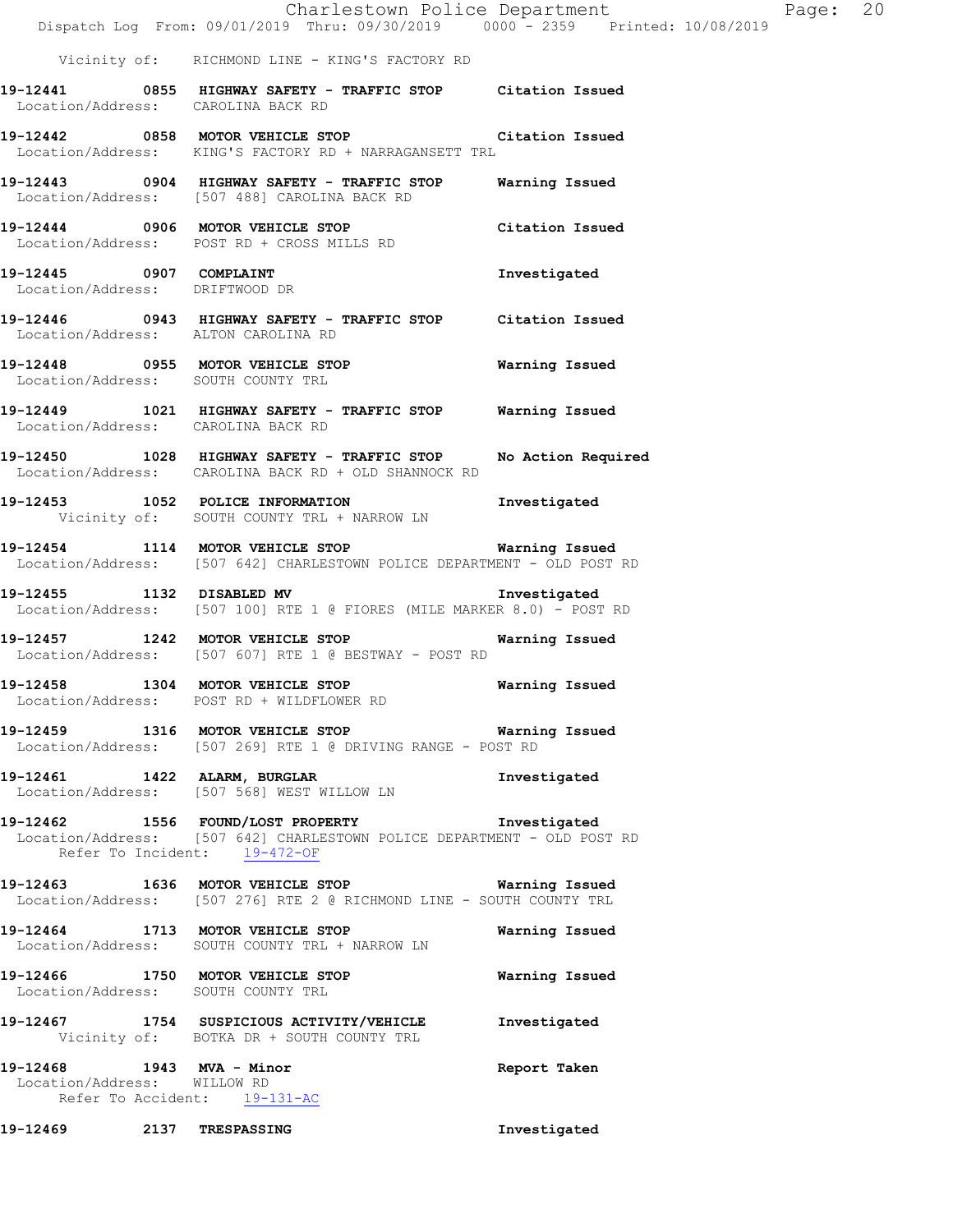Location/Address: FIRST ST

- **19-12470 2157 MOTOR VEHICLE STOP Warning Issued**  Location/Address: SOUTH COUNTY TRL + POST RD **19-12472 2228 MOTOR VEHICLE STOP Warning Issued**
- Location/Address: POST RD + CROSS MILLS RD **19-12473 2353 MOTOR VEHICLE STOP Warning Issued**
- Location/Address: [507 941] DRIVING RANGE POST RD

#### **For Date: 09/20/2019 - Friday**

- **19-12477 0035 MOTOR VEHICLE STOP Warning Issued**  Location/Address: RICHMOND LINE - SOUTH COUNTY TRL
- **19-12482 0105 MOTOR VEHICLE STOP Investigated**  Location/Address: SOUTH COUNTY TRL + JONATHAN DR
- **19-12492 0405 POLICE INFORMATION Services Rendered**  Location/Address: [507 642] CHARLESTOWN POLICE DEPARTMENT - OLD POST RD
- **19-12496 0531 ASSAULT Investigated**  Location/Address: INDIAN CHURCH RD Refer To Incident: 19-473-OF
- **19-12497 0549 ANIMAL COMPLAINT Investigated**  Location/Address: KLONDIKE RD
- **19-12498 0703 HIGHWAY SAFETY TRAFFIC STOP Warning Issued**  Location/Address: KING'S FACTORY RD + NARRAGANSETT TRL
- **19-12499 0710 HIGHWAY SAFETY TRAFFIC STOP Warning Issued**  Location/Address: KING'S FACTORY RD + NARRAGANSETT TRL
- **19-12500 0814 HIGHWAY SAFETY TRAFFIC STOP Warning Issued**  Location/Address: CAROLINA BACK RD + ALTON CAROLINA RD
- **19-12501 0823 HIGHWAY SAFETY TRAFFIC STOP Warning Issued**  Location/Address: CAROLINA BACK RD
- **19-12502 0833 HIGHWAY SAFETY TRAFFIC STOP Warning Issued**  Location/Address: CAROLINA BACK RD + ROSE CT
- **19-12503 0841 HIGHWAY SAFETY TRAFFIC STOP Warning Issued**  Location/Address: CAROLINA BACK RD
- **19-12504 0847 HIGHWAY SAFETY TRAFFIC STOP Citation Issued**  Location/Address: CAROLINA BACK RD
- **19-12507 0859 HIGHWAY SAFETY TRAFFIC STOP Citation Issued**  Location/Address: CAROLINA BACK RD
- **19-12508 1100 POLICE INFORMATION Services Rendered**  Location/Address: [507 376] SAINT JAMES CHURCH - MATUNUCK SCHOOLHOUSE RD
- **19-12509 1328 ANIMAL COMPLAINT Services Rendered**  Location/Address: [507 80] FANTASTIC UMBRELLA FACTORY - OLD POST RD
- **19-12512 1515 POLICE INFORMATION Investigated**  Location/Address: [507 642] CHARLESTOWN POLICE DEPARTMENT - OLD POST RD Refer To Incident: 19-476-OF
- **19-12514 1534 POLICE INFORMATION Services Rendered**  Location/Address: [507 642] CHARLESTOWN POLICE DEPARTMENT - OLD POST RD Refer To Incident: 19-474-OF
- **19-12513 1536 TRESPASSING Investigated**  Location/Address: [507 642] CHARLESTOWN POLICE DEPARTMENT - OLD POST RD Refer To Incident: 19-475-OF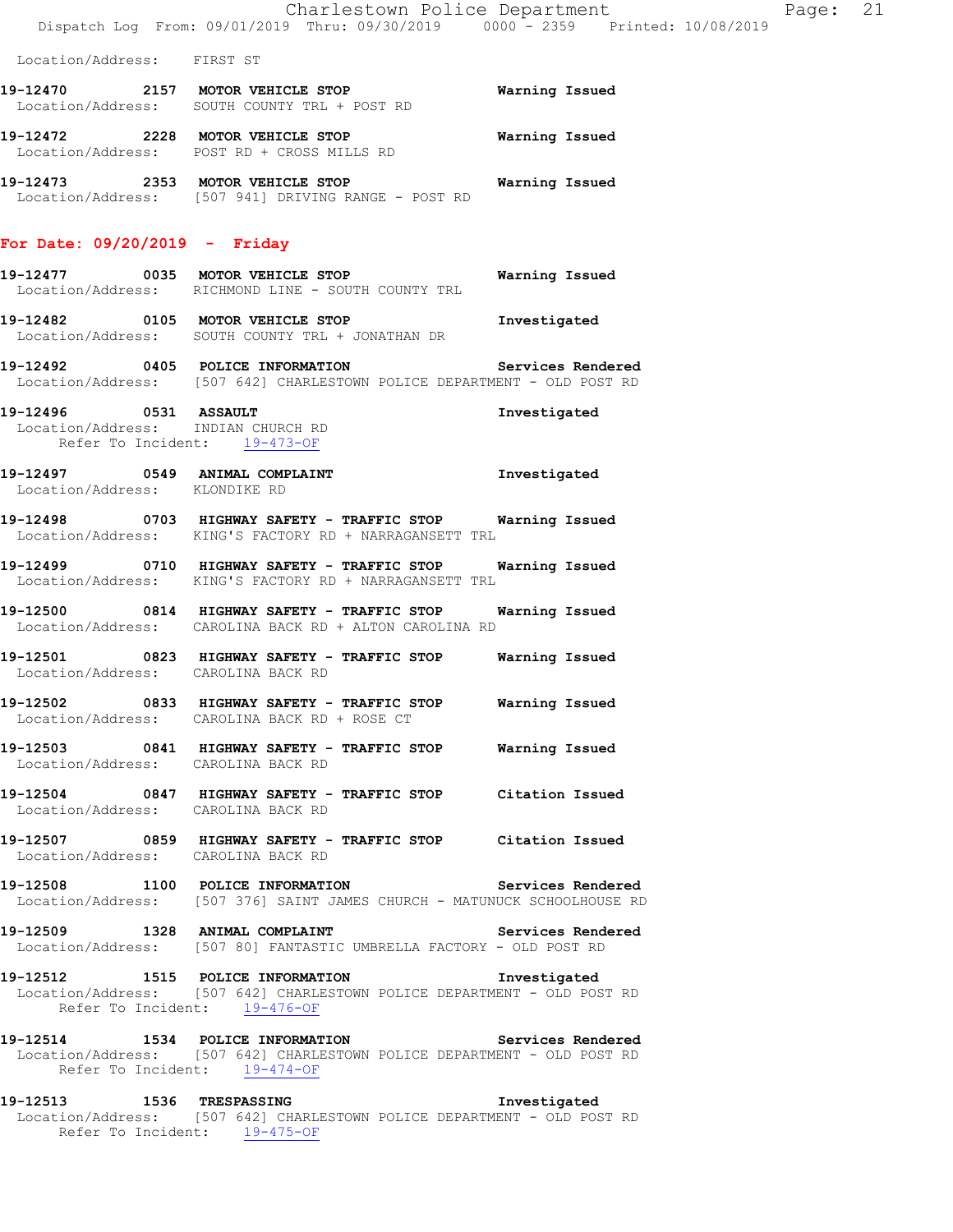**19-12515 1828 MOTOR VEHICLE STOP Warning Issued**  Location: [507 303] RTE 1 @ SOUTH SHORE MENTAL HEALTH (MM 9.0) **19-12516 1847 TRAFFIC CONTROL Services Rendered**  Location/Address: POST RD + KING'S FACTORY RD **19-12517 1853 ASSIST OTHER POLICE DEPT Investigated**  Location/Address: [507 21] BURLINGAME STATE PARK - CAMPING AREA - BURLINGAME STATE PARK RD **19-12518 1901 SUSPICIOUS ACTIVITY/VEHICLE Investigated**  Location/Address: [507 614] NARROW LN + MOHAWK TRL Refer To Incident: 19-477-OF **19-12520 2207 ROAD HAZARD/OBSTRUCTION Removed Hazard**  Location/Address: [507 271] RTE 1 @ MICHAEL'S - POST RD **For Date: 09/21/2019 - Saturday 19-12522 0008 MOTOR VEHICLE STOP Citation Issued**  Location/Address: [507 261] RTE 1 @ STATE GARAGE (MILE MARKER 9.6) - POST RD **19-12523 0017 MOTOR VEHICLE STOP Warning Issued**  Location/Address: [507 266] RTE 1 @ WILLOWS - POST RD **19-12536 0202 AMTRAK CALL / SAFETY CHECK No Action Required**  Location/Address: [507 329] BURDICKVILLE RAILROAD BRIDGE - BURDICKVILLE RD **19-12543 0221 MOTOR VEHICLE STOP Warning Issued**  Location/Address: [507 374] SAINT MARYS CHURCH - CAROLINA BACK RD **19-12546 0518 MOTOR VEHICLE STOP Citation Issued**  Location/Address: [507 269] RTE 1 @ DRIVING RANGE - POST RD **19-12547 0616 MOTOR VEHICLE STOP Citation Issued**  Location/Address: POST RD + CROSS MILLS RD **19-12549 0911 MOTOR VEHICLE STOP Citation Issued**  Location/Address: POST RD **19-12550 1526 MOTOR VEHICLE COMPLAINT Unfounded**  Location/Address: [507 21] BURLINGAME STATE PARK - CAMPING AREA - BURLINGAME STATE PARK RD **19-12552 1635 OFFICER WANTED Services Rendered**  Location/Address: SAND PLAIN RD **19-12553 1644 OFFICER WANTED Report Taken**  Vicinity of: INDIAN CHURCH RD Refer To Incident: 19-478-OF **19-12554 1726 POLICE INFORMATION No Action Required**  Location/Address: [507 31] BLUE SHUTTERS BEACH - EAST BEACH RD **19-12555 1830 MOTOR VEHICLE COMPLAINT Could Not Locate**  Vicinity of: POST RD **19-12557 2104 MOTOR VEHICLE COMPLAINT Could Not Locate**  Vicinity of: POST RD + WEST BEACH RD 19-12558 2112 OFFICER WANTED No Action Required Location/Address: JOHNSON LN **19-12560 2237 OFFICER WANTED Unfounded**  Location/Address: [507 64] RATHSKELLER RESTAURANT - OLD COACH RD **19-12561 2252 COMPLAINT Services Rendered**  Location/Address: [507 725] SHANNOCK RD

**For Date: 09/22/2019 - Sunday**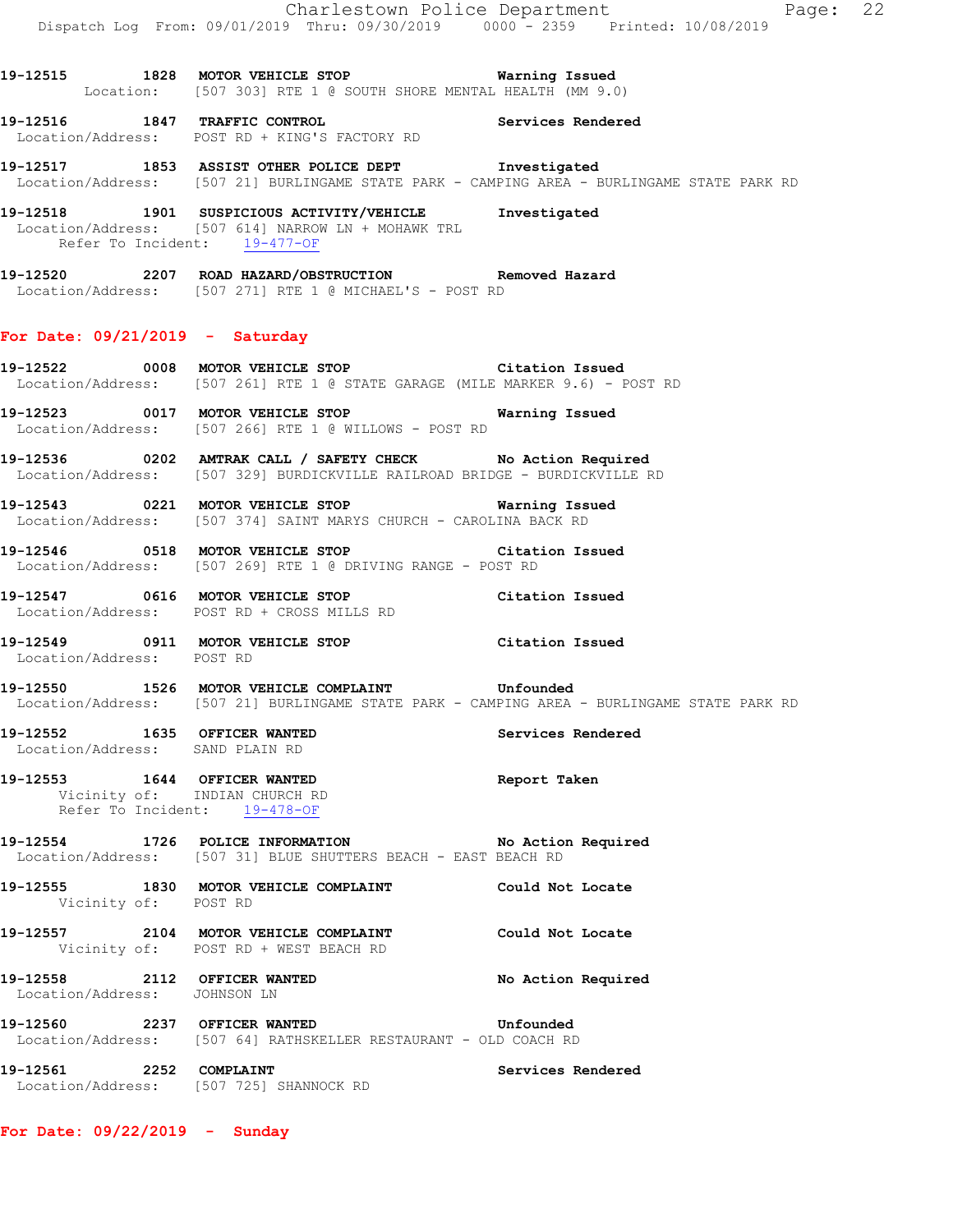**19-12564 0030 SUSPICIOUS ACTIVITY/VEHICLE Investigated**  Location/Address: [507 657] COUNTRY FOOD MART, LLC - SOUTH COUNTY TRL

**19-12566 0111 MOTOR VEHICLE STOP Warning Issued**  Location/Address: OLD POST RD + MATUNUCK SCHOOLHOUSE RD **19-12569 0511 OFFICER WANTED Unfounded**  Location/Address: INDIAN CHURCH RD **19-12572 0814 OFFICER WANTED Investigated**  Location/Address: [507 69] CHARLESTOWN AMBULANCE-RESCUE SERVICE - OLD POST RD **19-12575 1123 TRAFFIC CONTROL Services Rendered**  Location/Address: KING'S FACTORY RD + NARRAGANSETT TRL 19-12580 1335 MOTOR VEHICLE STOP No Action Required Location/Address: [507 300] RTE 1 @ KRYSTAL PENGUIN - POST RD **19-12581 1351 MOTOR VEHICLE STOP Warning Issued**  Location/Address: SOUTH COUNTY TRL + SAND PLAIN RD **19-12582 1412 OFFICER WANTED Investigated**  Location/Address: [507 26] CHARLESTOWN BREACHWAY - CHARLESTOWN BEACH RD **19-12583 1446 OFFICER WANTED No Action Required**  Location/Address: EAST BEACH RD **19-12584 1626 ASSIST OTHER POLICE DEPT Warning Issued**  Location/Address: INDIAN CHURCH RD Refer To Incident: 19-480-OF **19-12585 1646 MOTOR VEHICLE COMPLAINT Could Not Locate**  Location/Address: OLD SHANNOCK RD + CAROLINA BACK RD **19-12586 1705 OFFICER WANTED Arrest(s) Made**  Location/Address: [507 31] BLUE SHUTTERS BEACH - EAST BEACH RD Refer To Arrest: 19-212-AR Arrest: DINARDO, VAL Address: 39 SCOTT HILL RD LEBANON, CT Age: 56 Charges: NONJUDICIAL ENFORCEMENT OF FOREIGN PROTECTION ORDER **19-12588 1947 MOTOR VEHICLE COMPLAINT Investigated**  Location/Address: [507 362] RTE 2 @ SUNOCO - SOUTH COUNTY TRL **19-12589 2013 MVA - Minor Report Taken**  Location/Address: POST RD + BEND RD Refer To Accident: 19-132-AC **19-12590 2031 ALARM, FIRE False Alarm**  Location/Address: [507 583] FORT NINIGRET RD **For Date: 09/23/2019 - Monday 19-12599 0148 AMTRAK CALL / SAFETY CHECK Services Rendered**  Location/Address: RAILROAD AVE **19-12603 0611 ALARM, BURGLAR False Alarm**  Location/Address: [507 88] EAST WEST MARKET - POST RD **19-12604 0754 TRAFFIC CONTROL Services Rendered**  Location/Address: [507 19] CHARLESTOWN ELEMENTARY SCHOOL - CAROLINA BACK RD **19-12606 0827 WELL BEING CHECK Could Not Locate**  Location/Address: COLUMBIA HEIGHTS RD **19-12607 0848 TRAFFIC CONTROL No Action Required**  Location/Address: SOUTH COUNTY TRL + MAPLE LAKE FARM RD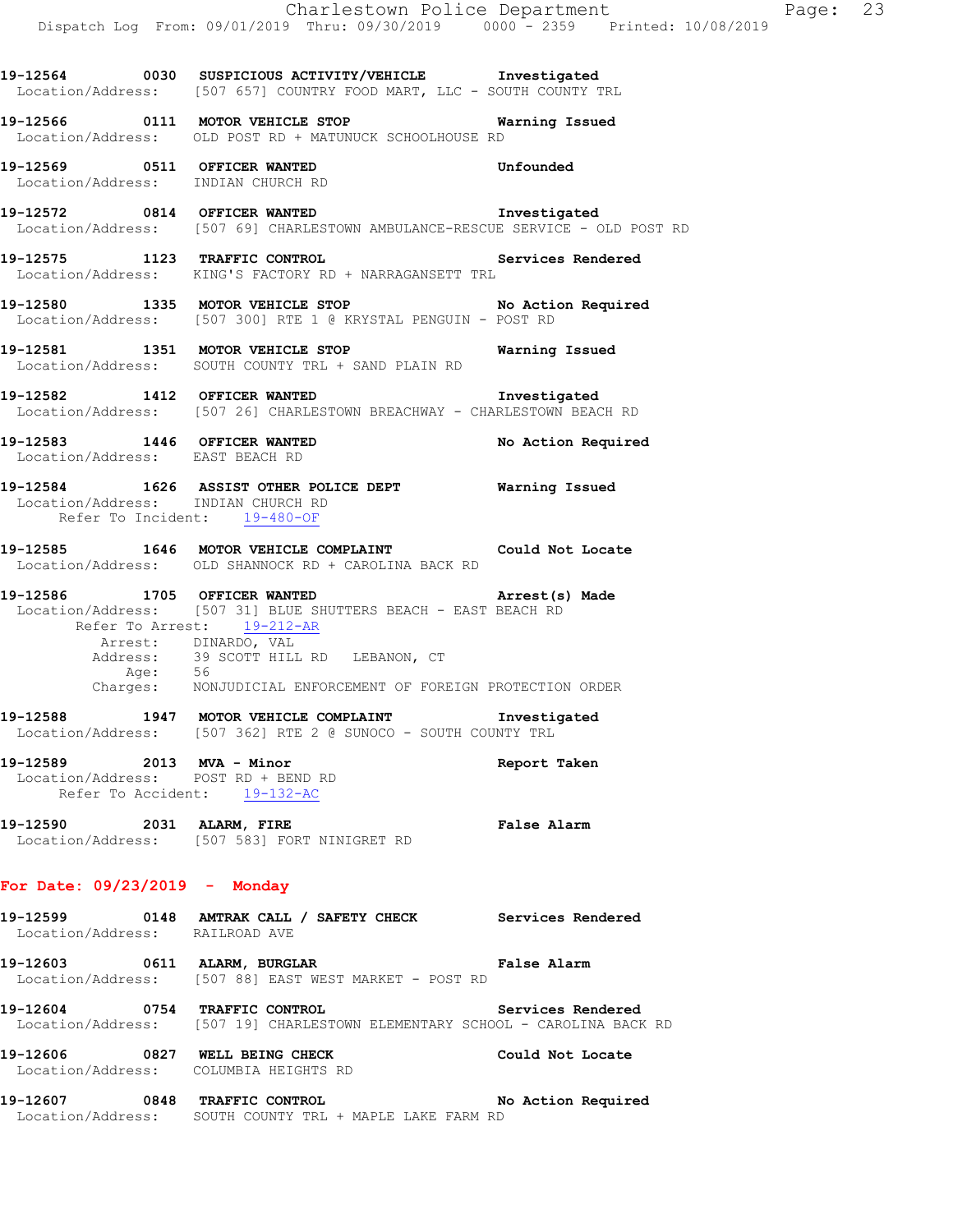|                             | Dispatch Log From: 09/01/2019 Thru: 09/30/2019 0000 - 2359 Printed: 10/08/2019                                                                                                                                                                                                                        |                |
|-----------------------------|-------------------------------------------------------------------------------------------------------------------------------------------------------------------------------------------------------------------------------------------------------------------------------------------------------|----------------|
| Location/Address: NARROW LN | 19-12609 0912 SERVE SUMMONS Noted that Services Rendered                                                                                                                                                                                                                                              |                |
|                             | 19-12611 1203 WARRANT ARREST <b>1201 Arrest</b> (s) Made<br>Location/Address: [507 642] CHARLESTOWN POLICE DEPARTMENT - OLD POST RD<br>Refer To Arrest: 19-213-AR<br>Arrest: MARTIN FRY, EDGERTON<br>Address: 2154 HARTFORD AVE Apt. #2 JOHNSTON, RI<br>Age: 42<br>Charges: SIMPLE ASSAULT OR BATTERY |                |
|                             | 19-12613 1326 MOTOR VEHICLE STOP 6 Warning Issued<br>Location/Address: [507 276] RTE 2 @ RICHMOND LINE - SOUTH COUNTY TRL                                                                                                                                                                             |                |
|                             | 19-12614 1337 MOTOR VEHICLE STOP<br>Location/Address: SOUTH COUNTY TRL + LAURI DR                                                                                                                                                                                                                     | Warning Issued |
| Location/Address: NARROW LN | 19-12615 1353 JUVENILE OFFENSES<br>Refer To Incident: 19-481-OF                                                                                                                                                                                                                                       | Investigated   |
|                             | 19-12616 1359 MOTOR VEHICLE STOP<br>Location/Address: POST RD + CROSS MILLS RD                                                                                                                                                                                                                        | Warning Issued |
|                             | 19-12617 1535 MOTOR VEHICLE STOP<br>Location/Address: [507 266] RTE 1 @ WILLOWS - POST RD                                                                                                                                                                                                             | Warning Issued |

- **19-12618 1543 MOTOR VEHICLE STOP Warning Issued**  Location/Address: [507 269] RTE 1 @ DRIVING RANGE - POST RD
- **19-12620 1557 MOTOR VEHICLE STOP Warning Issued**  Location/Address: POST RD + LAKESIDE DR
- **19-12621 1605 FIRE, BRUSH Investigated**  Location/Address: RIVERVIEW DR

- **19-12622 1612 MOTOR VEHICLE STOP Warning Issued**  Location/Address: [507 921] MILE MARKER 9.6 - CROSS MILLS RD
- **19-12623 1614 ALARM, BURGLAR Building Checked/Secured**  Location/Address: [507 369] WILCOX TAVERN - OLD POST RD
- **19-12624 1632 ROAD HAZARD/OBSTRUCTION Services Rendered**  Location/Address: POST RD + ROSS HILL RD
- **19-12626 1717 ROAD HAZARD/OBSTRUCTION Unfounded**  Vicinity of: [507 415] FRANCIS C CARTER MEMORIAL PRESERVE - CAROLINA BACK RD
- **19-12628 2149 OFFICER WANTED Report Taken**  Location/Address: [507 699] SHANNOCK RD Refer To Incident: 19-482-OF
- **19-12629 2210 SUSPICIOUS ACTIVITY/VEHICLE Investigated**  Location/Address: SANDPIPER LN
- **19-12630 2313 DISTURBANCE/Music/Noise Investigated**  Location/Address: [507 763] WORDEN'S POND RD

### **For Date: 09/24/2019 - Tuesday**

- **19-12651 0659 MOTOR VEHICLE STOP Warning Issued**  Location/Address: [507 261] RTE 1 @ STATE GARAGE (MILE MARKER 9.6) - POST RD
- **19-12652 0700 HIGHWAY SAFETY TRAFFIC STOP Citation Issued**  Location/Address: KING'S FACTORY RD + SHUMANKANUC HILL RD
- **19-12653 0719 MOTOR VEHICLE STOP Warning Issued**  Vicinity of: [507 254] GALAPAGOS COLLECTION - OLD POST RD
- **19-12654 0731 HIGHWAY SAFETY TRAFFIC STOP Warning Issued**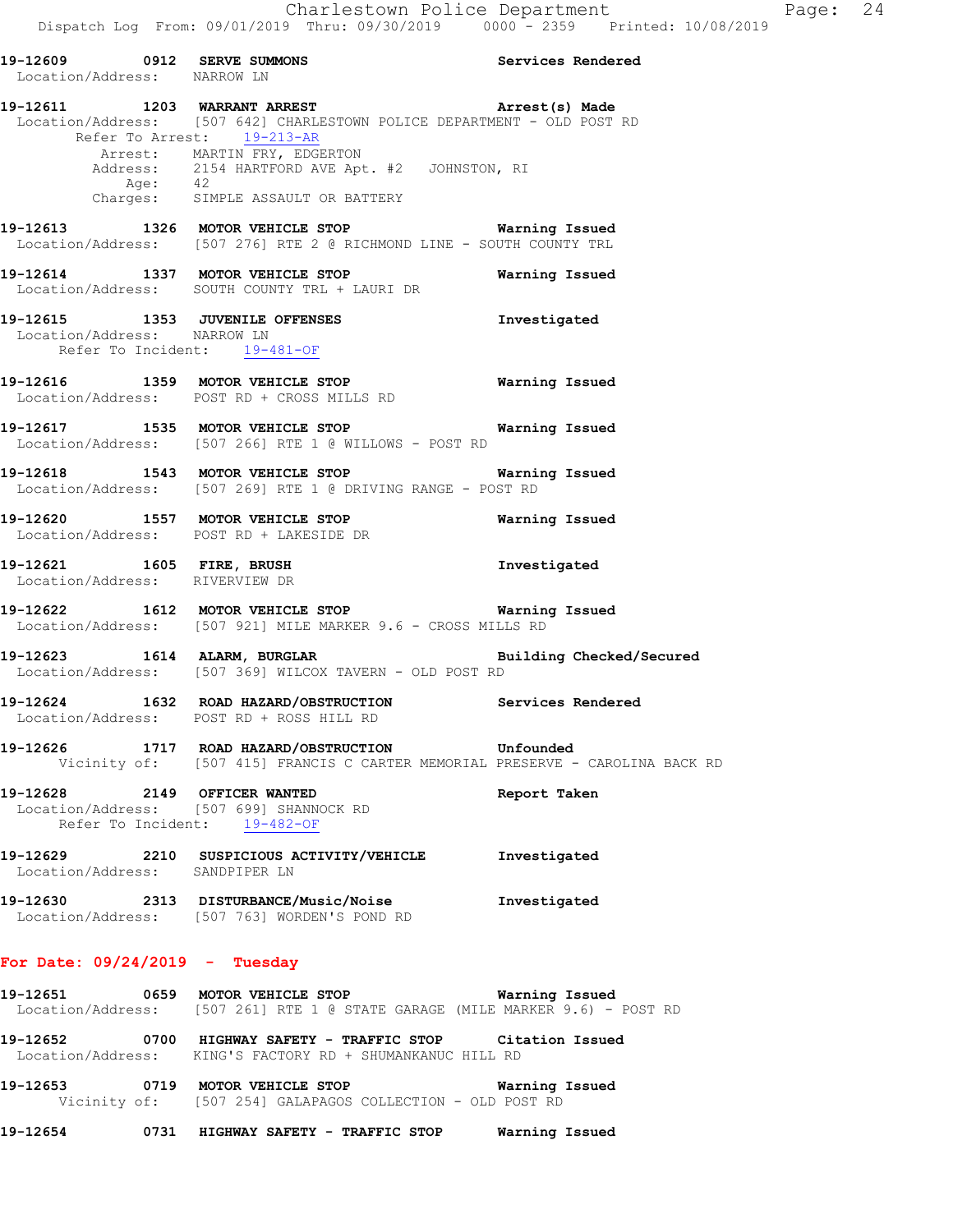Charlestown Police Department The Page: 25 Dispatch Log From: 09/01/2019 Thru: 09/30/2019 0000 - 2359 Printed: 10/08/2019

Location/Address: KING'S FACTORY RD + NARRAGANSETT TRL

- **19-12655 0732 ALARM, FIRE Services Rendered**  Location/Address: INDIAN CEDAR DR
- **19-12656 0759 HIGHWAY SAFETY TRAFFIC STOP Warning Issued**  Location/Address: CAROLINA BACK RD + ROSE CT
- **19-12657 0807 HIGHWAY SAFETY TRAFFIC STOP Citation Issued**  Vicinity of: CAROLINA BACK RD
- **19-12658 0820 MOTOR VEHICLE STOP Warning Issued**  Location/Address: ALTON CAROLINA RD + HILLTOP DR
- **19-12659 0840 MOTOR VEHICLE STOP Warning Issued**  Location/Address: KING'S FACTORY RD + PROSSER TRL
- **19-12661 0904 MOTOR VEHICLE STOP Citation Issued**  Location/Address: RICHMOND LINE - KING'S FACTORY RD
- **19-12662 1012 MOTOR VEHICLE STOP Warning Issued**  Location/Address: [507 266] RTE 1 @ WILLOWS - POST RD
- **19-12664 1101 AMTRAK CALL / SAFETY CHECK Services Rendered**  Location: [507 332] AMTRAK RAILROAD - BURDICKVILLE SECTION
- **19-12666 1148 FOUND/LOST PROPERTY Report Taken**  Location/Address: [507 20] NINIGRET PARK - PARK LN Refer To Incident: 19-483-OF
- **19-12668 1257 WELL BEING CHECK Could Not Locate**  Location/Address: [507 781] ROSE CT
- **19-12673 1410 OFFICER WANTED Report Taken**  Location/Address: SHANNOCK RD Refer To Incident: 19-484-OF
- **19-12674 1520 MOTOR VEHICLE STOP No Action Required**  Location/Address: [507 276] RTE 2 @ RICHMOND LINE - SOUTH COUNTY TRL
- **19-12675 1524 MOTOR VEHICLE STOP Warning Issued**  Location/Address: SOUTH COUNTY TRL + NEW BISCUIT CITY RD
- **19-12676 1530 MOTOR VEHICLE STOP Warning Issued**  Location/Address: SOUTH COUNTY TRL + NEW BISCUIT CITY RD
- **19-12677 1551 MOTOR VEHICLE STOP Warning Issued**  Location/Address: ALTON CAROLINA RD + CAROLINA BACK RD
- **19-12678 1556 AMTRAK CALL / SAFETY CHECK Services Rendered**  Location: [507 335] AMTRAK RAILROAD - SHANNOCK SECTION
- **19-12680 1718 MOTOR VEHICLE STOP Warning Issued**  Location/Address: [507 100] RTE 1 @ FIORES (MILE MARKER 8.0) - POST RD
- **19-12681 1727 MOTOR VEHICLE STOP Warning Issued**  Location/Address: [507 258] RTE 1 @ SOUTH KINGSTOWN LINE (MM 11.4) - POST RD
- **19-12682 1742 AMTRAK CALL / SAFETY CHECK No Action Required**  Location: [507 332] AMTRAK RAILROAD - BURDICKVILLE SECTION
- **19-12683 1750 SUSPICIOUS ACTIVITY/VEHICLE Investigated**  Location/Address: SHUMANKANUC HILL RD
- **19-12684 1754 MOTOR VEHICLE STOP Warning Issued**  Location/Address: POST RD + PROSSER TRL
- **19-12686 1919 OFFICER WANTED Report Taken**  Location/Address: [507 435] SOUTH SHORE MENTAL HEALTH CHARLESTOWN HOUS - OLD POST RD Refer To Incident: 19-485-OF Refer To Incident: 19-486-OF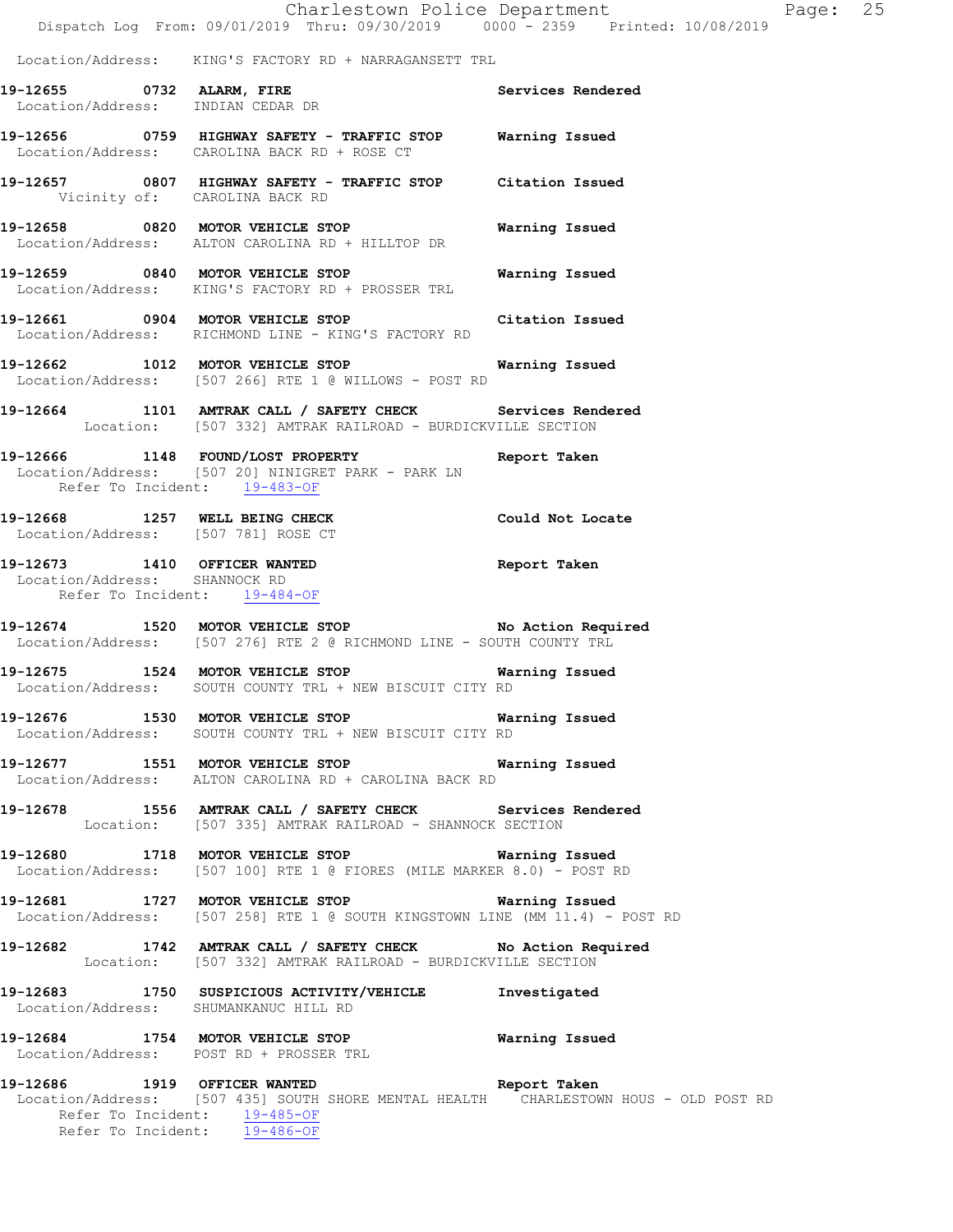**19-12688 1937 PSYCHOLOGICAL EMERGENCY Transported to Hospital**  Location/Address: [507 435] SOUTH SHORE MENTAL HEALTH CHARLESTOWN HOUS - OLD POST RD **19-12689 1954 FOLLOW-UP INVESTIGATION Investigated**  Location/Address: [507 37] CHARLESTOWN WINE AND SPIRITS - OLD POST RD **19-12690 2133 DISTURBANCE/Music/Noise Unfounded**  Vicinity of: [507 614] NARROW LN **19-12692 2214 MOTOR VEHICLE STOP Arrest(s) Made**  Location/Address: POST RD + SOUTH COUNTY TRL Refer To Summons: 19-214-AR Summons: KENNEDY, ERICK J Address: 82 BEACH PLUM RD NARRAGANSETT, RI Age: 23 Charges: Driving after denial, suspension or revocation of license - 1st Offense **19-12693 2232 PSYCHOLOGICAL EMERGENCY Transported to Hospital**  Location/Address: OLD POST RD **19-12694 2248 OFFICER WANTED Investigated**  Location/Address: EAST BEACH RD **For Date: 09/25/2019 - Wednesday 19-12714 0711 HIGHWAY SAFETY - TRAFFIC STOP Warning Issued**  Vicinity of: SHUMANKANUC HILL RD **19-12715 0719 HIGHWAY SAFETY - TRAFFIC STOP Warning Issued**  Location/Address: KING'S FACTORY RD + NARRAGANSETT TRL **19-12716 0728 HIGHWAY SAFETY - TRAFFIC STOP Citation Issued**  Location/Address: KING'S FACTORY RD + SHUMANKANUC HILL RD **19-12717 0748 HIGHWAY SAFETY - TRAFFIC STOP Warning Issued**  Location/Address: SHUMANKANUC HILL RD **19-12718 0801 HIGHWAY SAFETY - TRAFFIC STOP Citation Issued**  Vicinity of: KING'S FACTORY RD **19-12719 0819 HIGHWAY SAFETY - TRAFFIC STOP Citation Issued**  Location/Address: CAROLINA BACK RD **19-12720 0858 MOTOR VEHICLE STOP Warning Issued**  Location/Address: SOUTH COUNTY TRL + NEW BISCUIT CITY RD **19-12721 0905 MOTOR VEHICLE STOP Warning Issued**  Location/Address: SOUTH COUNTY TRL + MAPLE LAKE FARM RD **19-12722 0910 POLICE INFORMATION Report Taken**  Location/Address: [507 642] CHARLESTOWN POLICE DEPARTMENT - OLD POST RD Refer To Incident: 19-488-OF **19-12723 0912 GENERAL INFORMATION Investigated**  Refer To Incident: 19-487-OF **19-12724 0914 MOTOR VEHICLE STOP Warning Issued**  Location/Address: SOUTH COUNTY TRL + NEW BISCUIT CITY RD **19-12727 1014 MOTOR VEHICLE STOP Warning Issued**  Location/Address: POST RD + CROSS MILLS RD **19-12728 1059 MOTOR VEHICLE STOP Warning Issued**  Location/Address: [507 100] RTE 1 @ FIORES (MILE MARKER 8.0) - POST RD **19-12729 1234 ALARM, BURGLAR False Alarm**  Location/Address: ELIZABETH COOPER DR

**19-12730 1251 MOTOR VEHICLE STOP Warning Issued**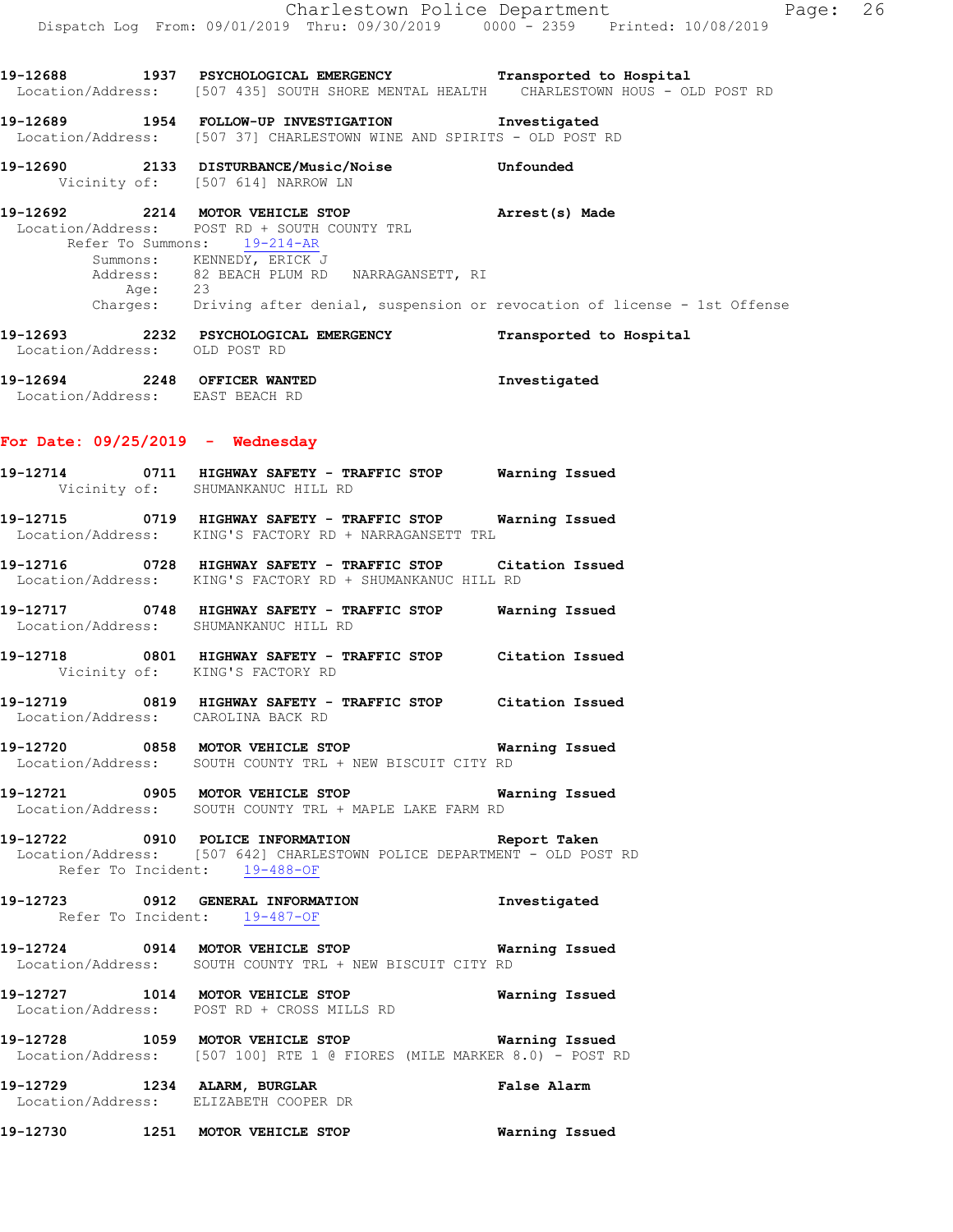|                                                        | Dispatch Log From: 09/01/2019 Thru: 09/30/2019 0000 - 2359 Printed: 10/08/2019                                                                        | Charlestown Police Department<br>Page: 27                                                                                                           |  |
|--------------------------------------------------------|-------------------------------------------------------------------------------------------------------------------------------------------------------|-----------------------------------------------------------------------------------------------------------------------------------------------------|--|
|                                                        | Location/Address: [507 266] RTE 1 @ WILLOWS - POST RD                                                                                                 |                                                                                                                                                     |  |
| Location/Address: CEDAR RD                             | 19-12731 1305 ALARM, BURGLAR<br>Location/Address: CEDAR RD                                                                                            | Investigated                                                                                                                                        |  |
|                                                        | 19-12732 1305 MOTOR VEHICLE STOP 6 Warning Issued<br>Location/Address: [507 266] RTE 1 @ WILLOWS - POST RD                                            |                                                                                                                                                     |  |
|                                                        | 19-12733 1313 HIGHWAY SAFETY - TRAFFIC STOP Citation Issued<br>Location/Address: POST RD + WILDFLOWER RD                                              |                                                                                                                                                     |  |
|                                                        | 19-12734 1328 MOTOR VEHICLE STOP 6 Warning Issued<br>Location/Address: [507 266] RTE 1 @ WILLOWS - POST RD                                            |                                                                                                                                                     |  |
|                                                        | 19-12735 1337 HIGHWAY SAFETY - TRAFFIC STOP Warning Issued<br>Location/Address: [507 100] RTE 1 @ FIORES (MILE MARKER 8.0) - POST RD                  |                                                                                                                                                     |  |
|                                                        |                                                                                                                                                       | 19-12737 1405 ASSIST OTHER AGENCY Services Rendered<br>Location/Address: [507 530] NARRAGANSETT INDIAN FOUR WINDS COMMUNITY CENT - SOUTH COUNTY TRL |  |
|                                                        | 19-12736 1407 HIGHWAY SAFETY - TRAFFIC STOP Citation Issued<br>Location/Address: POST RD + WEST BEACH RD                                              |                                                                                                                                                     |  |
|                                                        | 19-12738 1423 HIGHWAY SAFETY - TRAFFIC STOP Warning Issued<br>Location/Address: [507 254] GALAPAGOS COLLECTION - OLD POST RD                          |                                                                                                                                                     |  |
|                                                        | 19-12739 1454 PSYCHOLOGICAL EMERGENCY Transported to Hospital<br>Location/Address: [507 435] SOUTH SHORE MENTAL HEALTH CHARLESTOWN HOUS - OLD POST RD |                                                                                                                                                     |  |
|                                                        | 19-12740 1506 HIGHWAY SAFETY - TRAFFIC STOP Citation Issued<br>Location/Address: POST RD + WEST BEACH RD                                              |                                                                                                                                                     |  |
|                                                        | 19-12741 1533 HIGHWAY SAFETY - TRAFFIC STOP Citation Issued<br>Location/Address: POST RD + WEST BEACH RD                                              |                                                                                                                                                     |  |
| 19-12742 1550 COMPLAINT<br>Location/Address: AUBURN DR | Refer To Incident: 19-489-OF                                                                                                                          | Report Taken                                                                                                                                        |  |
| Location/Address: NARROW LN                            | 19-12743 1608 EMBEZZELMENT/FRAUD/FORGERY Report Taken<br>Refer To Incident: 19-490-OF                                                                 |                                                                                                                                                     |  |
|                                                        | 19-12744 1621 HIGHWAY SAFETY - TRAFFIC STOP Citation Issued<br>Location/Address: POST RD + ROSS HILL RD                                               |                                                                                                                                                     |  |
|                                                        | 19-12747 1632 HIGHWAY SAFETY - TRAFFIC STOP Citation Issued<br>Location/Address: POST RD + ROSS HILL RD                                               |                                                                                                                                                     |  |
|                                                        | 19-12748 1654 MOTOR VEHICLE STOP 6 Warning Issued<br>Location/Address: SOUTH COUNTY TRL + CAROLINA BACK RD                                            |                                                                                                                                                     |  |
|                                                        | 19-12749 1722 MOTOR VEHICLE STOP<br>Location/Address: [507 276] RTE 2 @ RICHMOND LINE - SOUTH COUNTY TRL                                              | Investigated                                                                                                                                        |  |
| Location/Address: SHANNOCK RD                          | 19-12750 1819 EMBEZZELMENT/FRAUD/FORGERY                                                                                                              | Investigated                                                                                                                                        |  |
| Location/Address: OLD POST RD                          | 19-12751 1926 WELL BEING CHECK                                                                                                                        | Transported to Hospital                                                                                                                             |  |
| For Date: $09/26/2019$ - Thursday                      |                                                                                                                                                       |                                                                                                                                                     |  |
|                                                        | 19-12769 0425 ALARM, BURGLAR<br>Location/Address: EAST CENTRAL AVE                                                                                    | Building Checked/Secured                                                                                                                            |  |
| Location/Address: WEST BEACH RD                        | 19-12774 0609 SUSPICIOUS ACTIVITY/VEHICLE Could Not Locate                                                                                            |                                                                                                                                                     |  |
|                                                        | 19-12775 0619 HIGHWAY SAFETY - TRAFFIC STOP No Action Required                                                                                        |                                                                                                                                                     |  |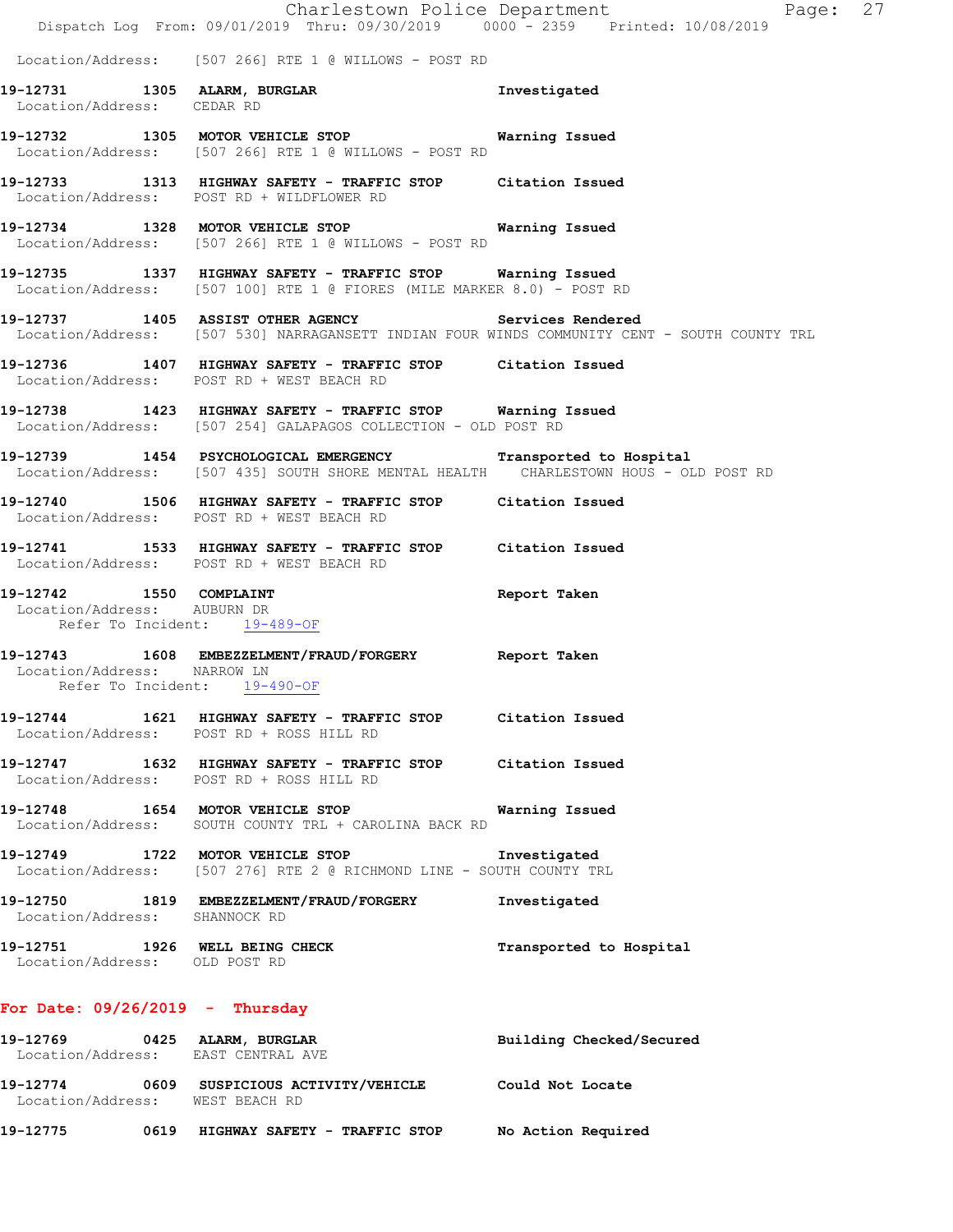Charlestown Police Department Fage: 28 Dispatch Log From: 09/01/2019 Thru: 09/30/2019 0000 - 2359 Printed: 10/08/2019 Location/Address: [507 19] CHARLESTOWN ELEMENTARY SCHOOL - CAROLINA BACK RD **19-12776 0623 HIGHWAY SAFETY - TRAFFIC STOP Warning Issued**  Location/Address: [507 19] CHARLESTOWN ELEMENTARY SCHOOL - CAROLINA BACK RD **19-12777 0642 HIGHWAY SAFETY - TRAFFIC STOP Warning Issued**  Location/Address: [507 19] CHARLESTOWN ELEMENTARY SCHOOL - CAROLINA BACK RD **19-12778 0648 HIGHWAY SAFETY - TRAFFIC STOP Citation Issued**  Location/Address: [507 19] CHARLESTOWN ELEMENTARY SCHOOL - CAROLINA BACK RD **19-12779 0656 HIGHWAY SAFETY - TRAFFIC STOP Citation Issued**  Location/Address: [507 19] CHARLESTOWN ELEMENTARY SCHOOL - CAROLINA BACK RD **19-12780 0703 HIGHWAY SAFETY - TRAFFIC STOP Warning Issued**  Location/Address: [507 269] RTE 1 @ DRIVING RANGE - POST RD **19-12781 0721 HIGHWAY SAFETY - TRAFFIC STOP Citation Issued**  Location/Address: [507 287] RTE 112 @ CHARLESTOWN ELEMENTARY SCHOOL - CAROLINA BACK RD **19-12782 0725 HIGHWAY SAFETY - TRAFFIC STOP Warning Issued**  Location/Address: KING'S FACTORY RD + SHUMANKANUC HILL RD **19-12783 0739 HIGHWAY SAFETY - TRAFFIC STOP Warning Issued**  Location/Address: RICHMOND LINE - KING'S FACTORY RD **19-12784 0748 ALARM, BURGLAR Building Checked/Secured**  Location/Address: [507 30] ATLANTIC ANIMAL HOSPITAL - SOUTH COUNTY TRL **19-12785 0751 HIGHWAY SAFETY - TRAFFIC STOP Warning Issued**  Location/Address: RICHMOND LINE - KING'S FACTORY RD **19-12786 0806 HIGHWAY SAFETY - TRAFFIC STOP Warning Issued**  Location/Address: SOUTH COUNTY TRL + NARROW LN **19-12787 0808 HIGHWAY SAFETY - TRAFFIC STOP Citation Issued**  Location/Address: KING'S FACTORY RD **19-12788 0825 MOTOR VEHICLE STOP Warning Issued**  Location/Address: [507 266] RTE 1 @ WILLOWS - POST RD **19-12789 0827 HIGHWAY SAFETY - TRAFFIC STOP Warning Issued**  Location/Address: RICHMOND LINE - KING'S FACTORY RD **19-12790 0845 HIGHWAY SAFETY - TRAFFIC STOP No Action Required**  Location/Address: [507 266] RTE 1 @ WILLOWS - POST RD **19-12791 0846 MVA - Minor Report Taken**  Location/Address: [507 258] RTE 1 @ SOUTH KINGSTOWN LINE (MM 11.4) - POST RD Refer To Accident: 19-133-AC **19-12792 0849 HIGHWAY SAFETY - TRAFFIC STOP Warning Issued**  Location/Address: [507 287] RTE 112 @ CHARLESTOWN ELEMENTARY SCHOOL - CAROLINA BACK RD **19-12793 0857 HIGHWAY SAFETY - TRAFFIC STOP Citation Issued**  Location/Address: [507 287] RTE 112 @ CHARLESTOWN ELEMENTARY SCHOOL - CAROLINA BACK RD **19-12794 0858 MOTOR VEHICLE STOP Warning Issued**  Location/Address: [507 607] RTE 1 @ BESTWAY - POST RD **19-12796 0924 MOTOR VEHICLE STOP Citation Issued**  Location/Address: [507 266] RTE 1 @ WILLOWS - POST RD **19-12797 0933 HIGHWAY SAFETY - TRAFFIC STOP Warning Issued**  Location/Address: [507 258] RTE 1 @ SOUTH KINGSTOWN LINE (MM 11.4) - POST RD **19-12799 1129 HIGHWAY SAFETY - TRAFFIC STOP Warning Issued**  Location/Address: POST RD + ROSS HILL RD **19-12800 1147 MOTOR VEHICLE STOP Warning Issued**  Location/Address: [507 303] RTE 1 @ SOUTH SHORE MENTAL HEALTH (MM 9.0) - POST RD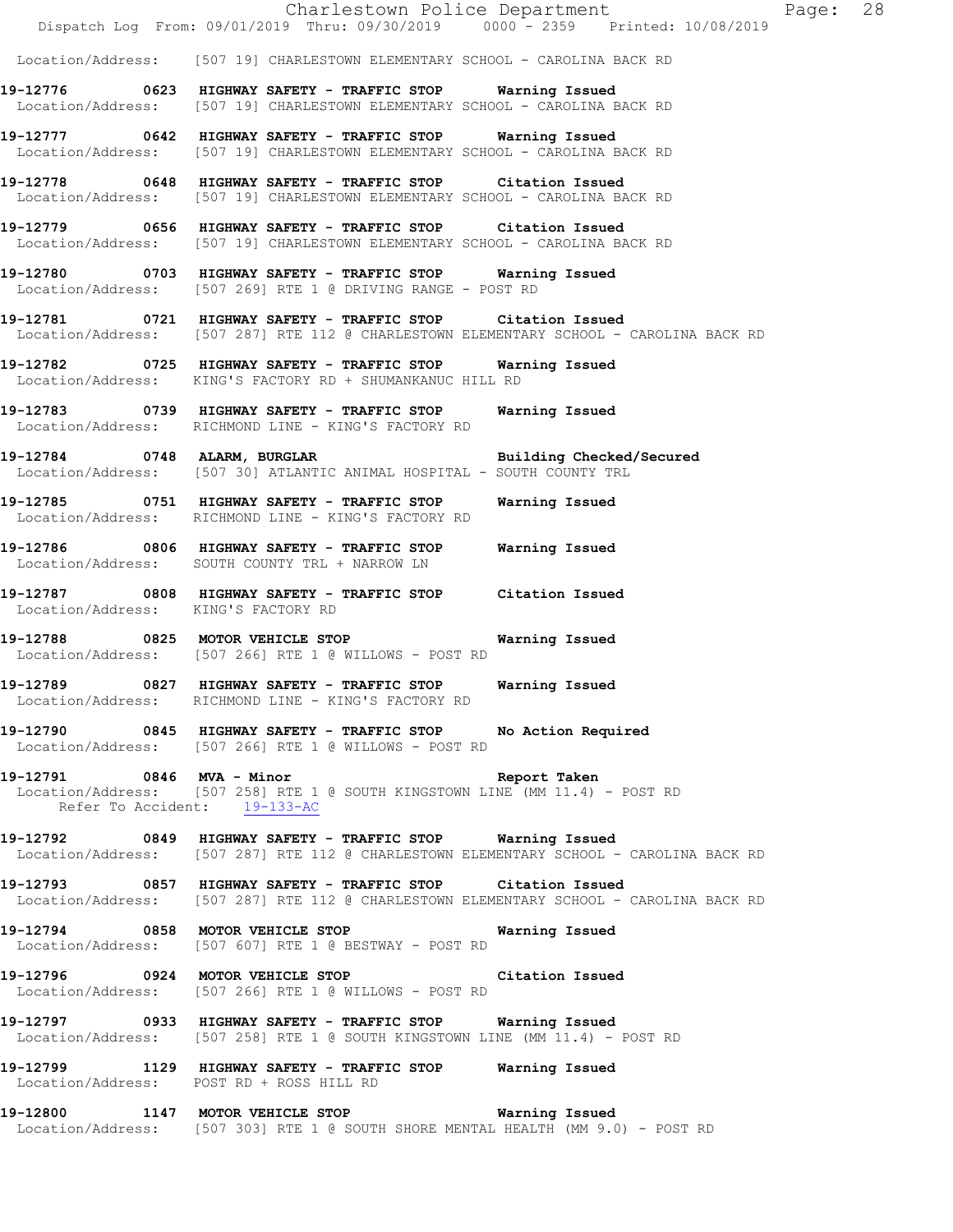**19-12801 1206 MOTOR VEHICLE STOP Citation Issued**  Location/Address: POST RD + EAST BEACH RD **19-12802 1206 HIGHWAY SAFETY - TRAFFIC STOP Citation Issued**  Location/Address: POST RD + ROSS HILL RD **19-12804 1223 SUSPICIOUS ACTIVITY/VEHICLE Investigated**  Location/Address: SANCTUARY RD **19-12805 1229 HIGHWAY SAFETY - TRAFFIC STOP Citation Issued**  Location/Address: POST RD + ROSS HILL RD **19-12806 1240 HIGHWAY SAFETY - TRAFFIC STOP Citation Issued**  Location/Address: [507 57] BREEZY ACRES MINI GOLF - POST RD **19-12807 1344 HIGHWAY SAFETY - TRAFFIC STOP Citation Issued**  Location/Address: POST RD + ROSS HILL RD **19-12808 1427 HIGHWAY SAFETY - TRAFFIC STOP Warning Issued**  Location/Address: POST RD + ROSS HILL RD **19-12809 1608 MOTOR VEHICLE STOP Arrest(s) Made**  Vicinity of: NARROW LN Refer To Summons: 19-215-AR Summons: THOMAS, JOSEPH M Address: 520 KLONDIKE RD CHARLESTOWN, RI Age: 23 Charges: Driving with Expired License - 1st Offense **19-12810 1656 MOTOR VEHICLE STOP Arrest(s) Made**  Location/Address: [507 276] RTE 2 @ RICHMOND LINE - SOUTH COUNTY TRL Refer To Summons: 19-216-AR Summons: MULRATH, AMANDA L Address: 256 SHANNOCK HILL RD RICHMOND, RI Age: 32 Charges: Driving after denial, suspension or revocation of license - 1st Offense **19-12811 1805 ROAD HAZARD/OBSTRUCTION Unfounded**  Location/Address: CAROLINA BACK RD **19-12812 1814 ALARM, BURGLAR Building Checked/Secured**  Location/Address: [507 438] WALSH RD **19-12813 1926 MOTOR VEHICLE COMPLAINT Could Not Locate**  Vicinity of: [507 275] RTE 1 @ WESTERLY LINE - POST RD **For Date: 09/27/2019 - Friday 19-12815 0028 ALARM, FIRE False Alarm**  Location/Address: [507 201] KENYON INDUSTRIES - SHERMAN AVE **19-12819 0129 MOTOR VEHICLE STOP Warning Issued**  Location/Address: [507 258] RTE 1 @ SOUTH KINGSTOWN LINE (MM 11.4) - POST RD **19-12826 0200 AMTRAK CALL / SAFETY CHECK No Action Required**  Location/Address: [507 329] BURDICKVILLE RAILROAD BRIDGE - BURDICKVILLE RD **19-12831 0223 ALARM, BURGLAR Building Checked/Secured**  Location/Address: [507 745] CEDAR MEADOWS RD **19-12837 0312 POLICE INFORMATION Services Rendered**  Location/Address: [507 642] CHARLESTOWN POLICE DEPARTMENT - OLD POST RD **19-12842 0656 ASSIST CITIZEN Report Taken**  Location/Address: SOUTH COUNTY TRL Refer To Incident: 19-491-OF **19-12843 0723 HIGHWAY SAFETY - TRAFFIC STOP Citation Issued**  Location/Address: RICHMOND LINE - KING'S FACTORY RD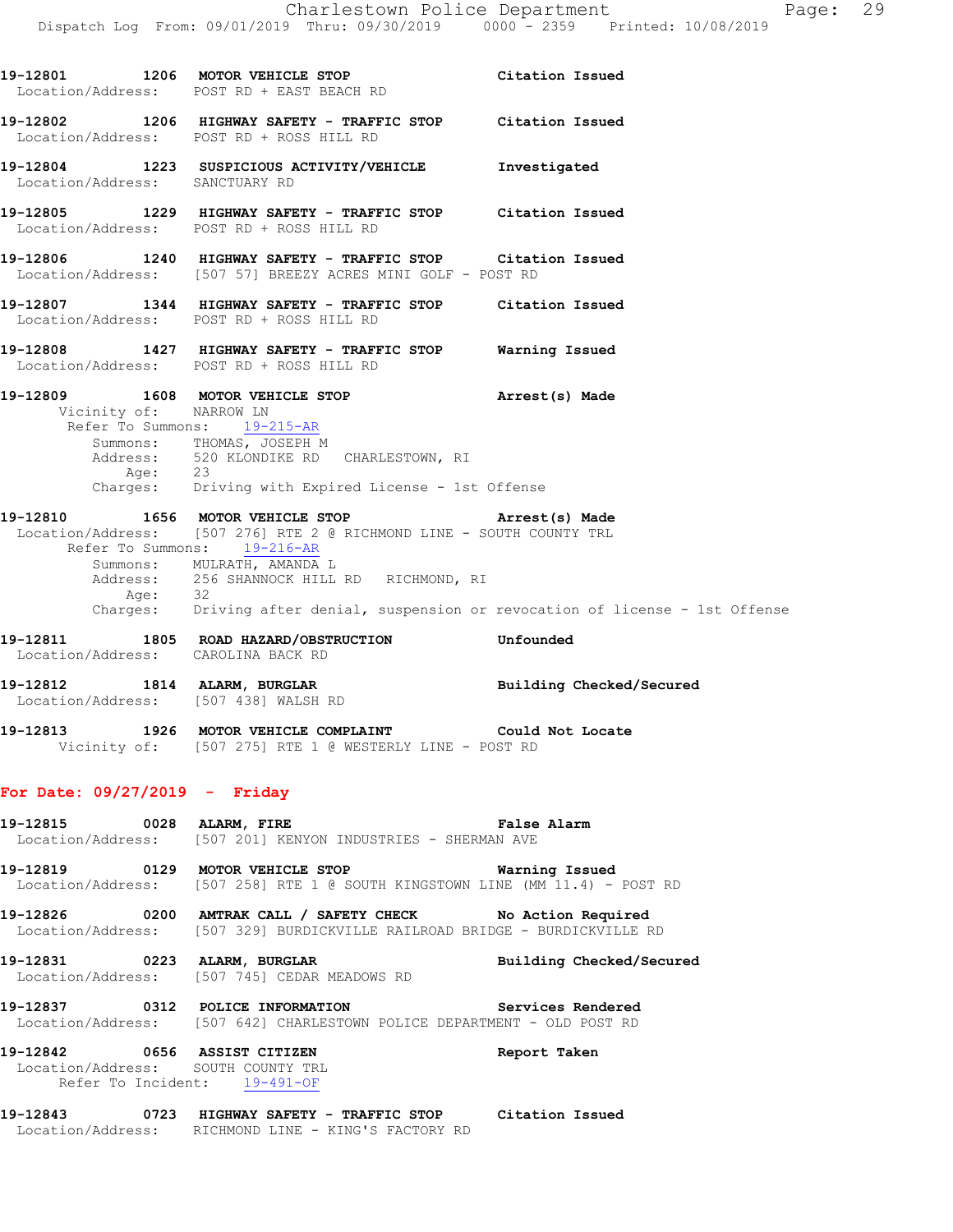**19-12844 0753 HIGHWAY SAFETY - TRAFFIC STOP Citation Issued**  Location/Address: RICHMOND LINE - KING'S FACTORY RD **19-12845 0820 HIGHWAY SAFETY - TRAFFIC STOP Warning Issued**  Location/Address: [507 374] SAINT MARYS CHURCH - CAROLINA BACK RD **19-12846 0831 HIGHWAY SAFETY - TRAFFIC STOP Warning Issued**  Location/Address: [507 374] SAINT MARYS CHURCH - CAROLINA BACK RD **19-12848 0850 HIGHWAY SAFETY - TRAFFIC STOP Citation Issued**  Location/Address: [507 374] SAINT MARYS CHURCH - CAROLINA BACK RD **19-12851 0951 POLICE INFORMATION Investigated**  Location/Address: [507 31] BLUE SHUTTERS BEACH - EAST BEACH RD **19-12854 1109 ANIMAL COMPLAINT Investigated**  Location/Address: ARBUTUS TRL **19-12856 1318 POLICE INFORMATION Investigated**  Location/Address: [507 362] RTE 2 @ SUNOCO - SOUTH COUNTY TRL Refer To Arrest: 19-217-AR Juvenile Arrest Age: 17 Charges: MANUFAC/POSS/DELIVER SCH 1/II CONTROLLED SUBSTANCE CONSPIRACY POSSESSION OF MARIJUANA-1st OFFENSE Refer To Arrest: 19-218-AR Arrest: OLSON, ZACHARY Address: 63 CHARLES AVE CHARLESTOWN, RI Age: 18 Charges: MANUFAC/POSS/DELIVER SCH 1/II MANUFAC/POSS/DELIVER SCH 1/II CONTROLLED SUBSTANCE CONSPIRACY **19-12860 1552 TRESPASSING Report Taken**  Location/Address: SOUTH COUNTY TRL Refer To Incident: 19-492-OF **19-12861 1734 ALARM, BURGLAR Building Checked/Secured**  Location/Address: [507 29] ARROWHEAD DENTAL - SOUTH COUNTY TRL **19-12862 1809 POLICE TRANSPORT Services Rendered**  Location/Address: [507 642] CHARLESTOWN POLICE DEPARTMENT - OLD POST RD **19-12864 2037 POLICE TRANSPORT Services Rendered**  Location/Address: [507 642] CHARLESTOWN POLICE DEPARTMENT - OLD POST RD **19-12865 2109 HIGHWAY SAFETY - TRAFFIC STOP Warning Issued**  Location/Address: [507 275] RTE 1 @ WESTERLY LINE - POST RD **19-12866 2129 HIGHWAY SAFETY - TRAFFIC STOP Warning Issued**  Location/Address: POST RD + WILDFLOWER RD **19-12867 2139 MOTOR VEHICLE STOP Warning Issued** Location/Address: POST RD + FALCONE LN POST RD + FALCONE LN **19-12868 2144 HIGHWAY SAFETY - TRAFFIC STOP Citation Issued**  Location/Address: POST RD + TAMANACO DR **19-12869 2152 MOTOR VEHICLE STOP Citation Issued**  Location/Address: [507 261] RTE 1 @ STATE GARAGE (MILE MARKER 9.6) - POST RD **19-12870 2217 HIGHWAY SAFETY - TRAFFIC STOP Warning Issued**  Location/Address: [507 283] RTE 2 @ GIFT BARN - SOUTH COUNTY TRL **19-12871 2226 MOTOR VEHICLE STOP Warning Issued**  Vicinity of: POST RD

**19-12872 2227 HIGHWAY SAFETY - TRAFFIC STOP Warning Issued**  Location/Address: POST RD + PROSSER TRL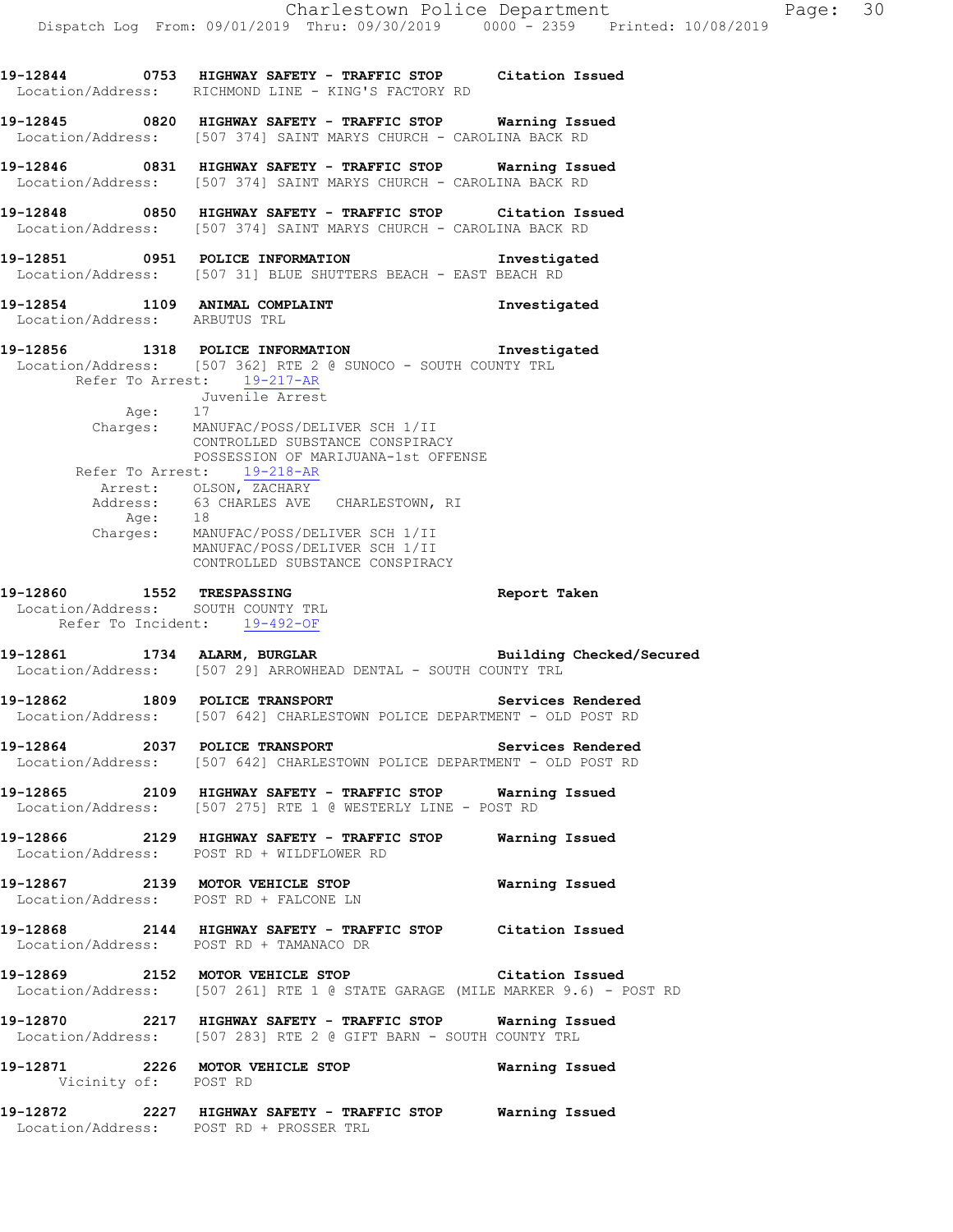**19-12873 2318 HIGHWAY SAFETY - TRAFFIC STOP Arrest(s) Made**  Location/Address: SOUTH COUNTY TRL + NARROW LN Refer To Summons: 19-219-AR Summons: DAYON, ROBERT S Address: 6 TOADSTOOL KNL CHARLESTOWN, RI Age: 55 Charges: Driving after denial, suspension or revocation of license - 2nd Offense **19-12874 2355 MOTOR VEHICLE STOP Warning Issued**  Location/Address: [507 270] RTE 1 @ BURLINGAME (MILE MARKER 6.0) - POST RD

# **For Date: 09/28/2019 - Saturday**

**19-12875 0007 HIGHWAY SAFETY - TRAFFIC STOP Warning Issued**  Location/Address: [507 100] RTE 1 @ FIORES (MILE MARKER 8.0) - POST RD

- **19-12881 0621 MOTOR VEHICLE STOP Warning Issued**  Location/Address: POST RD + CROSS MILLS RD
- **19-12882 1119 ALARM, FIRE False Alarm**  Location/Address: HOWARD DR
- **19-12883 1314 MOTOR VEHICLE STOP Warning Issued**  Location/Address: [507 261] RTE 1 @ STATE GARAGE (MILE MARKER 9.6) - POST RD
- **19-12886 1351 MOTOR VEHICLE STOP Warning Issued**  Location/Address: [507 270] RTE 1 @ BURLINGAME (MILE MARKER 6.0) - POST RD
- **19-12887 1601 MOTOR VEHICLE STOP Warning Issued**  Location/Address: [507 66] WILLOWS RESORT - POST RD
- **19-12889 1641 MOTOR VEHICLE STOP Warning Issued**  Location/Address: POST RD + KING'S FACTORY RD
- **19-12890 1705 MOTOR VEHICLE STOP Citation Issued**  Location/Address: POST RD + BEND RD
- **19-12892 1748 MOTOR VEHICLE STOP Warning Issued**  Location/Address: [507 254] GALAPAGOS COLLECTION - OLD POST RD
- **19-12895 1907 MOTOR VEHICLE STOP Warning Issued**  Location/Address: NARROW LN + SOUTH COUNTY TRL
- **19-12896 1918 MVA Minor Investigated**  Location/Address: PROSSER TRL + POST RD Refer To Accident: 19-134-AC
- **19-12899 2036 OFFICER WANTED Investigated**  Location/Address: [507 672] SANDPIPER LN **19-12900 2041 COMPLAINT Investigated**
- Location/Address: SAND HILL RD **19-12903 2123 ALARM, FIRE Investigated**  Location/Address: [507 475] SKAGERRAK RD

### **For Date: 09/29/2019 - Sunday**

- 19-12904 0002 ALARM, BURGLAR **Building Checked/Secured** Location/Address: [507 381] CVS PHARMACY - OLD POST RD
- **19-12910 0255 DISTURBANCE/Music/Noise Investigated**  Location: [507 883] QUONOCHONTAUG EAST BEACH ASSOCIATION (QEBA)
- **19-12911 0708 POLICE INFORMATION Services Rendered**  Location/Address: [507 642] CHARLESTOWN POLICE DEPARTMENT - OLD POST RD
- **19-12913 0806 MOTOR VEHICLE STOP Warning Issued**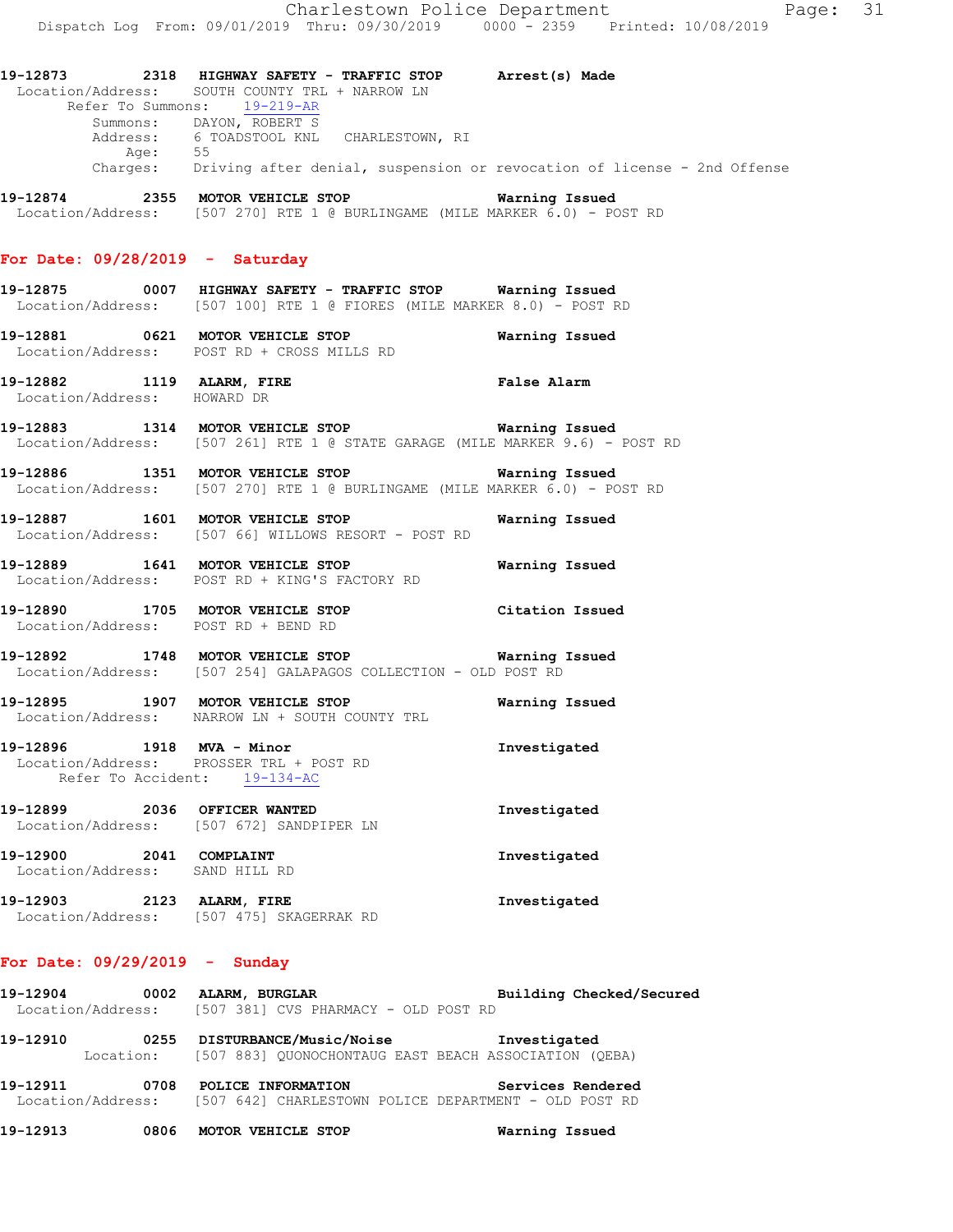|                                   |         | Dispatch Log From: 09/01/2019 Thru: 09/30/2019 0000 - 2359 Printed: 10/08/2019                                                                                                                    | Charlestown Police Department<br>Page: 32                                                        |
|-----------------------------------|---------|---------------------------------------------------------------------------------------------------------------------------------------------------------------------------------------------------|--------------------------------------------------------------------------------------------------|
|                                   |         | Location/Address: [507 260] RTE 1 @ GENERAL STANTON - POST RD                                                                                                                                     |                                                                                                  |
|                                   |         | 19-12914 0836 MOTOR VEHICLE STOP 6 Warning Issued<br>Location/Address: [507 276] RTE 2 @ RICHMOND LINE - SOUTH COUNTY TRL                                                                         |                                                                                                  |
|                                   |         | 19-12916 0851 MOTOR VEHICLE STOP<br>Location/Address: SOUTH COUNTY TRL + LAURI DR                                                                                                                 | Warning Issued                                                                                   |
|                                   |         | 19-12919 1004 MOTOR VEHICLE STOP 6 Warning Issued<br>Location/Address: PROSSER TRL + WATCHAUG LN                                                                                                  |                                                                                                  |
|                                   |         | 19-12920 1026 ANIMAL COMPLAINT Services Rendered<br>Location/Address: [507 642] CHARLESTOWN POLICE DEPARTMENT - OLD POST RD                                                                       |                                                                                                  |
|                                   |         | 19-12922 1156 ROAD HAZARD/OBSTRUCTION<br>Location/Address: KING'S FACTORY RD + PROSSER TRL                                                                                                        | Removed Hazard                                                                                   |
|                                   |         | 19-12924 1227 MOTOR VEHICLE STOP Warning Issued<br>Location/Address: [507 362] RTE 2 @ SUNOCO - SOUTH COUNTY TRL                                                                                  |                                                                                                  |
| 19-12925 1249 MVA - Minor         | Age: 20 | Location/Address: OLD COACH RD + EAST PASQUISETT TRL<br>Refer To Summons: 19-220-AR<br>Summons: MARSHALL, AIDAN T<br>Address: 40 SOUTH ARNOLDA RD CHARLESTOWN, RI<br>Refer To Incident: 19-493-OF | Report Taken<br>Charges: Driving after denial, suspension or revocation of license - 1st Offense |
|                                   |         | 19-12926 1415 ROAD HAZARD/OBSTRUCTION Services Rendered<br>Location/Address: POST RD + WILDFLOWER RD                                                                                              |                                                                                                  |
| Location/Address: WEST CASTLE WAY |         | 19-12929 1706 ANIMAL COMPLAINT                                                                                                                                                                    | Services Rendered                                                                                |
|                                   |         | 19-12930 1727 OFFICER WANTED<br>Location/Address: ARBUTUS TRL + LADY SLIPPER DR<br>Refer To Incident: 19-494-OF                                                                                   | Investigated                                                                                     |
| 19-12932 2005 OFFICER WANTED      |         | Report Taken<br>Location/Address: [507 64] RATHSKELLER RESTAURANT - OLD COACH RD<br>Refer To Incident: 19-495-OF                                                                                  |                                                                                                  |
|                                   |         | 19-12934 2051 MOTOR VEHICLE STOP<br>Location/Address: POST RD + PROSSER TRL                                                                                                                       | Warning Issued                                                                                   |
|                                   |         | 19-12935 2054 MOTOR VEHICLE STOP 6 Warning Issued<br>Location/Address: [507 269] RTE 1 @ DRIVING RANGE - POST RD                                                                                  |                                                                                                  |
|                                   |         | 19-12936 2124 MOTOR VEHICLE STOP 6 Warning Issued<br>Location/Address: [507 100] RTE 1 @ FIORES (MILE MARKER 8.0) - POST RD                                                                       |                                                                                                  |
|                                   |         | 19-12937 2306 POLICE INFORMATION 5 Investigated<br>Location/Address: [507 26] CHARLESTOWN BREACHWAY - CHARLESTOWN BEACH RD                                                                        |                                                                                                  |
|                                   |         | 19-12938 2321 MOTOR VEHICLE STOP<br>Location/Address: POST RD + NARROW LN                                                                                                                         | Warning Issued                                                                                   |
|                                   |         | 19-12939 2354 MOTOR VEHICLE STOP<br>Location/Address: POST RD + NARROW LN                                                                                                                         | Warning Issued                                                                                   |
| For Date: $09/30/2019$ - Monday   |         |                                                                                                                                                                                                   |                                                                                                  |
|                                   |         | 19-12940 0035 MOTOR VEHICLE STOP<br>Location/Address: POST RD + SCHOOLHOUSE POND RD                                                                                                               | Warning Issued                                                                                   |
|                                   |         | 19-12942 0051 MOTOR VEHICLE STOP<br>Location/Address: POST RD + SCHOOLHOUSE POND RD                                                                                                               | Warning Issued                                                                                   |
|                                   |         | 19-12944 0122 MOTOR VEHICLE STOP                                                                                                                                                                  | Warning Issued                                                                                   |
|                                   |         |                                                                                                                                                                                                   |                                                                                                  |